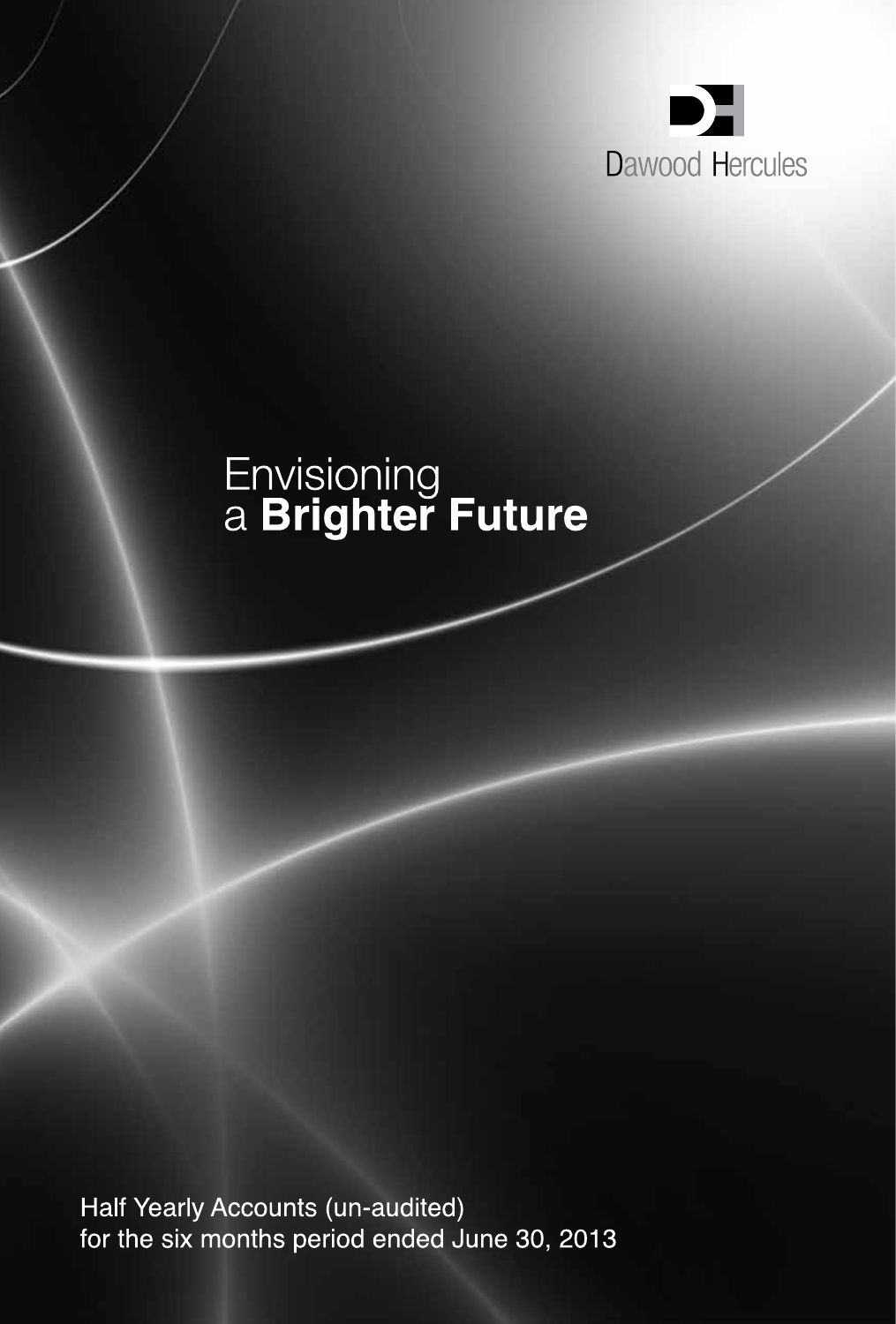## Company information

#### **Board of Directors**

Mr. Hussain Dawood Chairman Mr. Shahid Hamid Pracha Chief Executive Officer Mr. Isar Ahmad Director Mr. Javed Akbar Director Mr. M. Abdul Aleem Director Mr. M. Aliuddin Ansari Director Mr. A. Samad Dawood Director Mr. Shahzada Dawood Director Mr. Parvez Ghias **Director** Mr. Saad Raja **Director** 

#### **Board Audit Committee**

Mr. M. Abdul Aleem Chairman Mr. Isar Ahmad Member Mr. Javed Akbar Member Mr. Parvez Ghias Member

#### **Board Compensation Committee**

| Mr. Hussain Dawood     | Chairman |
|------------------------|----------|
| Mr. M. Aliuddin Ansari | Member   |
| Mr. A. Samad Dawood    | Member   |
| Mr. Parvez Ghias       | Member   |

#### **Board Investment Committee**

Mr. A. Samad Dawood Chairman Mr. Shahid Hamid Pracha Member Mr. Ali Aamir Member

#### **Company Secretary**

Mr. Shafiq Ahmed

#### **Chief Financial Officer**

Mr. Ali Aamir

#### **Registered Office**

Dawood Center, M.T. Khan Road Karachi-75530 Tel: +92 (21) 35686001 Fax: +92 (21) 35693416 Email: shareholders@dawoodhercules.com Web: www.dawoodhercules.com

#### **Bankers**

Bank Al-Habib Limited Barclays Bank PLC, Pakistan

#### **Auditors**

A.F. Ferguson & Co. Chartered Accountants State Life Building No. 1-C I.I. Chundrigar Road P.O. Box 4716 Karachi-74000 Tel: +92 (21) 32426682-6 Fax: +92 (21) 32415007, 32427938

#### **Shares Registrar**

M/s. FAMCO Associates (Pvt.) Ltd. 1st Floor, State Life Building No. 1-A I. I. Chundrigar Road, Karachi-74000 Tel.: +92 (21) 32427012, 32425467, 32426597, 32420755 Fax: +92 (21) 32426752, 32428310

#### **Tax Consultants**

A.F. Ferguson & Co. Chartered Accountants State Life Building No. 1-C I.I. Chundrigar Road P.O. Box 4716 Karachi-74000 Tel: +92 (21) 32426682-6 Fax: +92 (21) 32415007, 32427938

#### **Legal Advisors**

M/S HAIDERMOTA & CO. (Barristers-at-law) D-79, Block-5, Clifton, KDA Scheme No. 5, Karachi-75600 Tel: +92 (21) 111 520 000, 35879097 Fax: +92 (21) 35862329, 35871054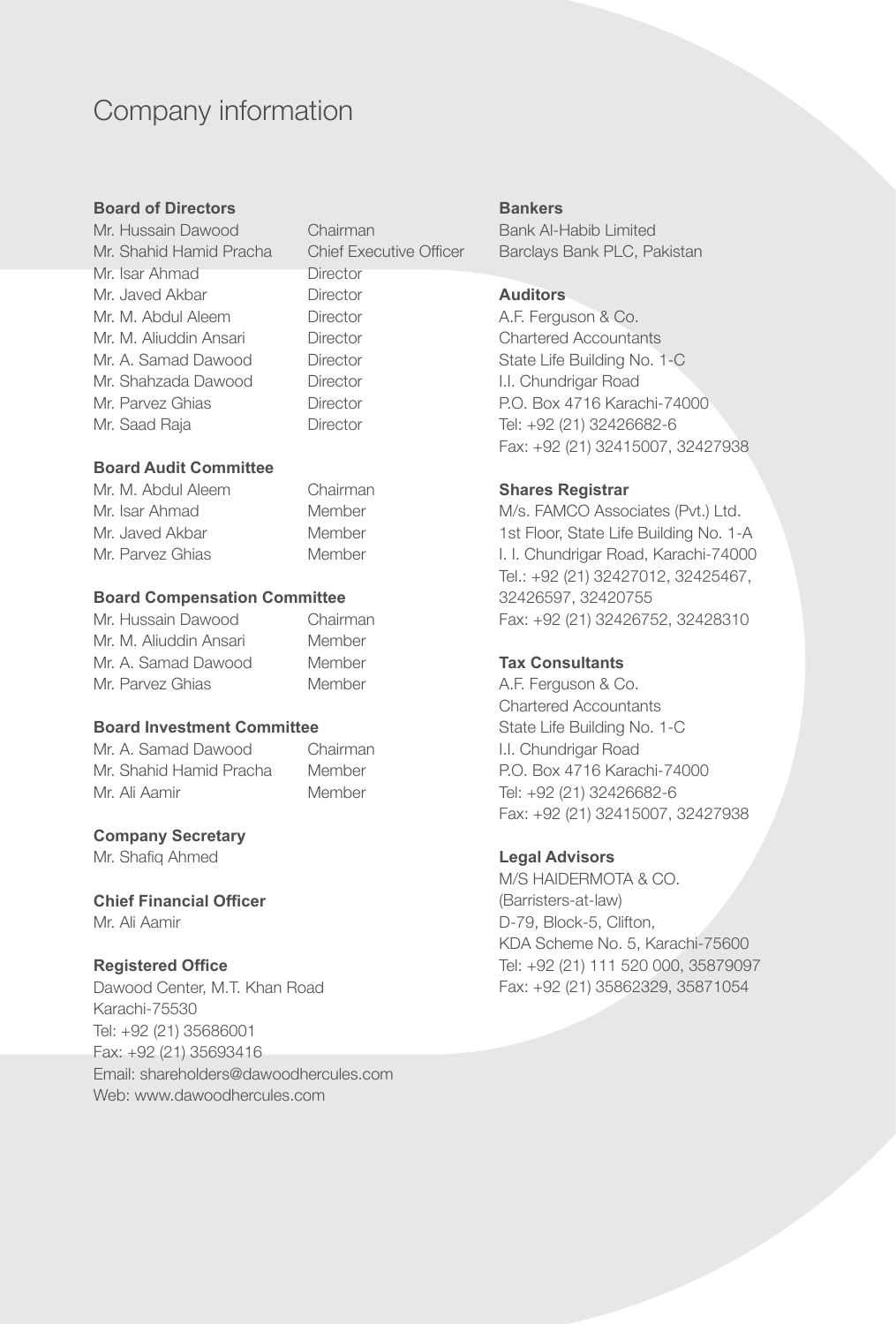## **Contents**

| Directors' Report                                                                                      | $\overline{2}$ |
|--------------------------------------------------------------------------------------------------------|----------------|
| Auditors' Report to the members on review of<br>unconsolidated condensed interim financial information | 5              |
| Unconsolidated condensed interim<br>balance sheet (unaudited)                                          | 6              |
| Unconsolidated condensed interim<br>profit and loss account (unaudited)                                | 7              |
| Unconsolidated condensed interim<br>statement of comprehensive income (unaudited)                      | 8              |
| Unconsolidated condensed interim<br>statement of changes in equity (unaudited)                         | 9              |
| Unconsolidated condensed interim<br>cash flow statement (unaudited)                                    | 10             |
| Notes to and forming part of the unconsolidated<br>condensed interim financial statements (unaudited)  | 11             |
| Consolidated condensed interim<br>balance sheet (unaudited)                                            | 22             |
| Consolidated condensed interim<br>profit and loss account (unaudited)                                  | 23             |
| Consolidated condensed interim<br>statement of comprehensive income (unaudited)                        | 24             |
| Consolidated condensed interim<br>statement of changes in equity (unaudited)                           | 25             |
| Consolidated condensed interim<br>cash flow statement (unaudited)                                      | 26             |
| Notes to and forming part of the consolidated<br>condensed interim financial statements (unaudited)    | 27             |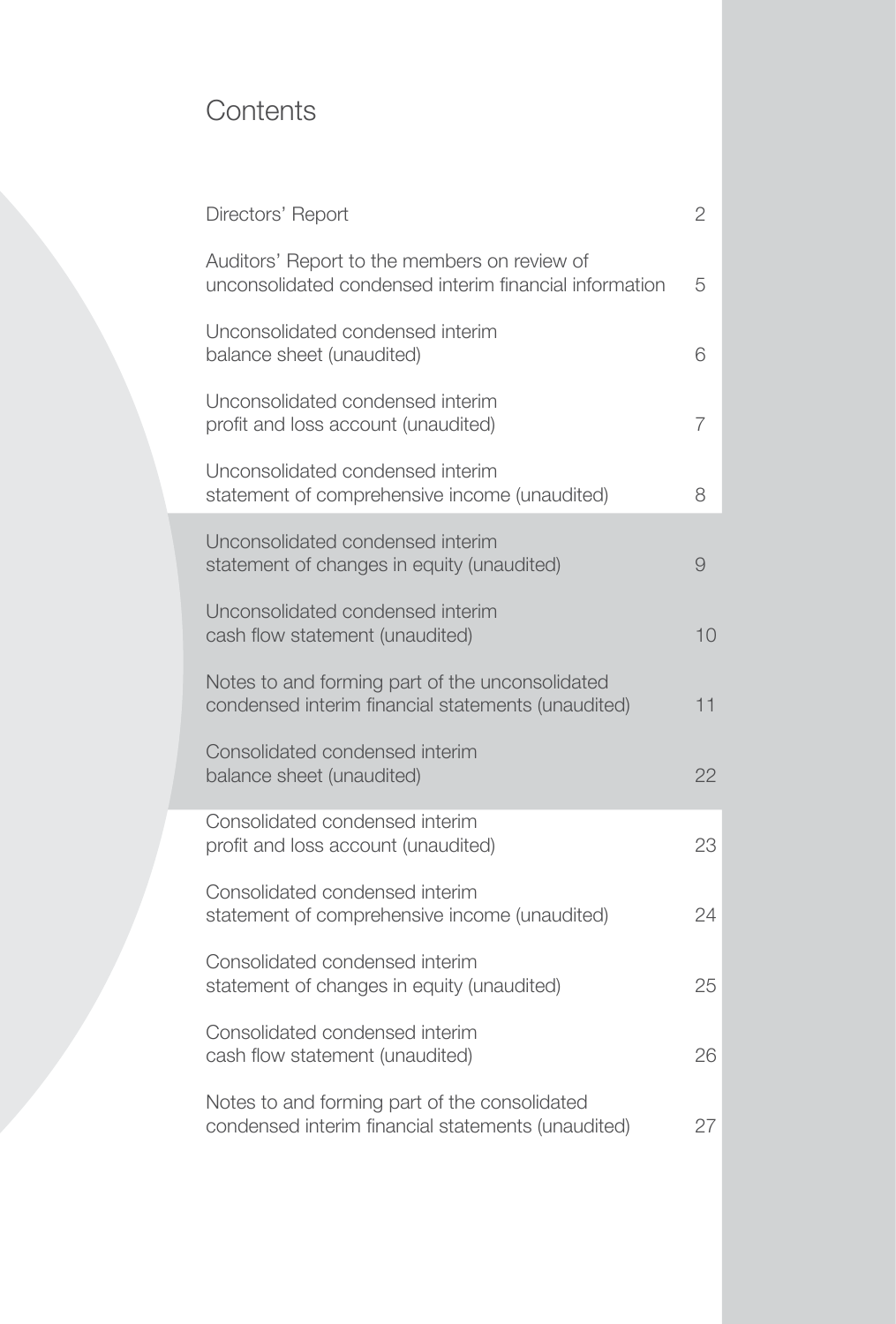## Directors' Report

The Directors are pleased to present their report for Q2 2013 together with the unaudited condensed interim financial information of Dawood Hercules Corporation Limited (the Company) for the second quarter and half year ended June 30, 2013.

#### 1. Political & economic overview

Elections to the national and provincial assemblies were held on May 11, 2013 and for the first time in the history of the country a peaceful transition from one elected government to another took place. This was generally acknowledged as a good omen for the future of democracy in Pakistan. As soon as the new government took charge in early June, it began focusing on economic issues with particular emphasis on the power sector. A number of measures in this respect have either already been undertaken on an emergency basis or have been included in the recently launched power/energy policy. We understand that plans for prioritization of various users for allocation of gas currently available in the system and an outline of the government's long term plans to enhance supply of gas in the country and reduce the demand/supply gap, are currently also being worked out on a fast track basis. The Company's initial contacts at the highest levels in the new government indicate that it may be favorably inclined towards continuing the long term gas supply arrangement for the four fertilizer manufacturers (FFMs) on the Sui Northern Gas Company Limited (SNGPL) network which was approved by the Economic Coordination Committee (ECC) of the Government of Pakistan(GoP). Through this arrangement, gas supply to the FFMs on the SNGPL network was allocated and committed by the GoP directly from certain specified gas fields. This decision was progressed into signing of Gas Supply Agreements (GSAs) by the FFMs directly with the concerned field operators. Additionally, Gas Transportation Agreements (GTAs) were initialed by the FFMs with SNGPL and Sui Southern Gas Company Limited (SSGCL), subject to ratification by their respective Boards. After the change of government, the SNGPL Board in its meeting to ratify the GTA decided to refer the matter back to the GoP for a fresh review.

#### 2. Business overview

#### (a) Fertilizers

As stated in the previous quarter's report, gas was supplied to DH Fertilizer's (DHFL's) plant from March 10, 2013 to April 11, 2013 during which period 36,245 tonnes of urea was produced. This gas was provided to DH Fertilizer as compensation for rota gas not supplied last year and thereafter, no further gas was supplied and the plant remained closed for the remaining 80 days of the quarter producing only 13,470 tonnes of urea during Q2 2013 as compared to 74 days closure and production of 18,967 tonnes in the corresponding quarter last year. While Agritech received gas throughout the quarter from certain active fields in its vicinity and Engro was able to procure gas for about 39 days for its Enven plant, no other plant on the SNGPL network received any more gas during Q2 2013.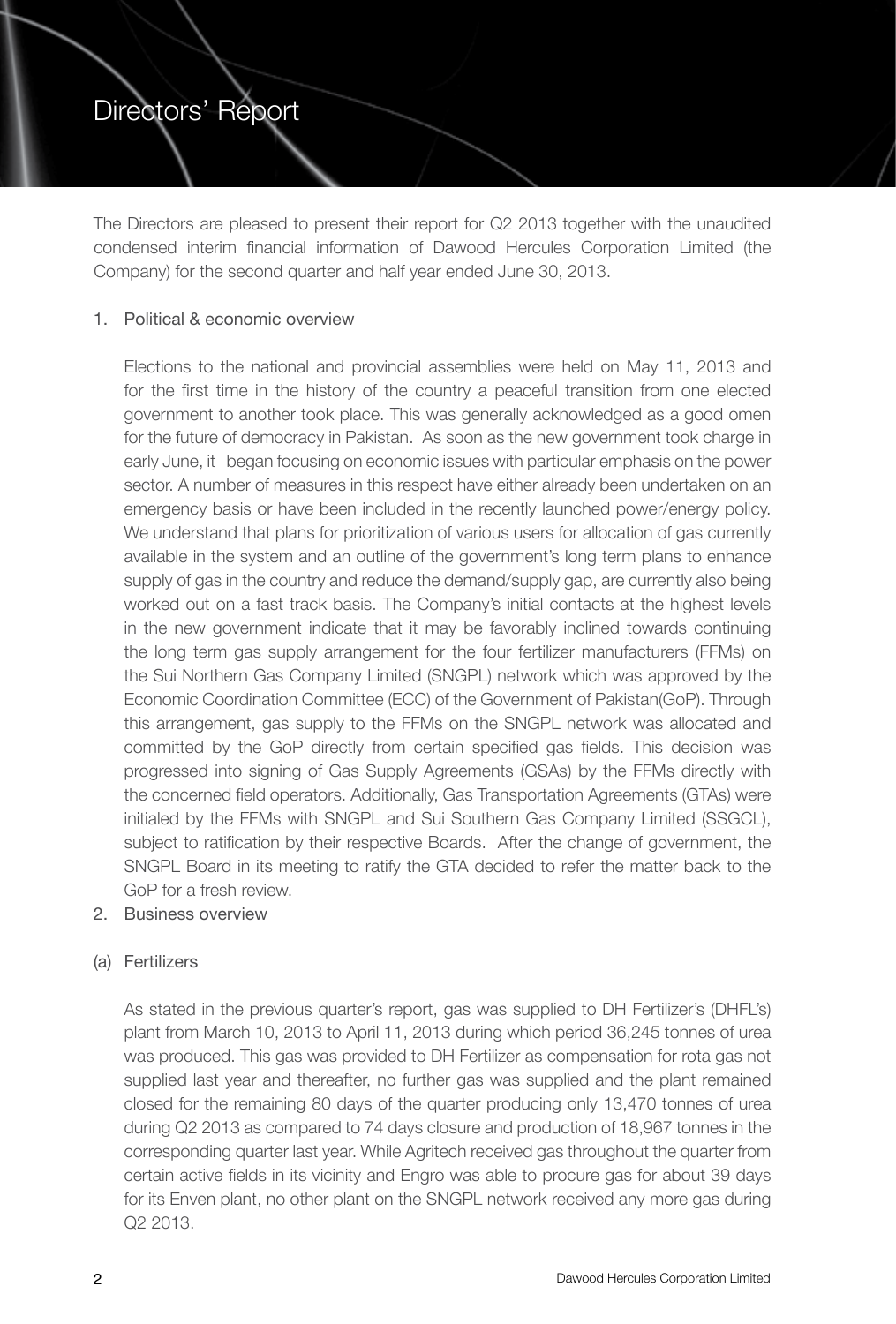DHFL sold 33,951 tonnes of urea and 30,569 tonnes of imported DAP during Q2 2013 as compared to 11,680 tonnes of urea and 20,500 tonnes of DAP during the corresponding quarter last year. Aggregate domestic urea production of 1.16 million tonnes was 4% higher whereas, despite lower prices, sales volume did not recover and the 1.2 million tonnes sold was 12% lower than the same quarter last year. The government imported 0.15 million tonnes of urea during Q2 2013 which was 21% lower than the corresponding quarter last year. DAP production, imports and sales during Q2 2013 of 0.20 million tonnes, 0.11 million tonnes and 0.27 million tonnes were 13%, 22% and 51% higher respectively as compared to Q2 2012.

#### (b) Energy

Due to severe liquidity constraints arising mainly from the "circular debt" issue, the Narowal plant of The Hub Power Company Limited (HUBCO) operated only partially at an average load factor of 56.6% during Q1 2013. It was fully shut down in the last week of March due to fuel shortage on account of non-payment of dues by the power purchaser. The main plant at Hub, however, continued to operate at an average load factor of 76.7% during the same quarter.

With the new government taking charge in June 2013, one of the first major steps it undertook was to resolve the "circular debt" issue in the power sector. By the end of June 2013, the bulk of the overdue receivables related to Hub's main and Narowal plants had been settled. As a result, overdue payables to trade creditors were also settled and fuel supplies restored to both plants with a view to achieving maximum generation of electricity in the immediate future.

Commissioning and testing activities continued during Q1 2013 at the 84 MW hydropower project set up by Laraib Energy Limited, HUBCO's 75% owned subsidiary, and COD was achieved on March 23, 2013. Formal inauguration of the project was performed by the Honorable Prime Minister of Pakistan, Mr. Nawaz Sharif on July 15, 2013.

#### (c) Other

No gas was supplied during Q1 2013 by SNGPL to the Company's associated entity Engro Corporation Limited's (ECL's) wholly owned subsidiary Engro Fertilizers Limited (EFL). However, gas supply was diverted from its base plant to the new more efficient Enven plant, as a result of which the former remained shut during all of Q1 2013, while the new plant received around 80% to 90% of its contracted quantity of gas. The other business segments of ECL continued to perform reasonably well during the quarter with a marginal decline in revenues and profitability in some segments at Engro Foods.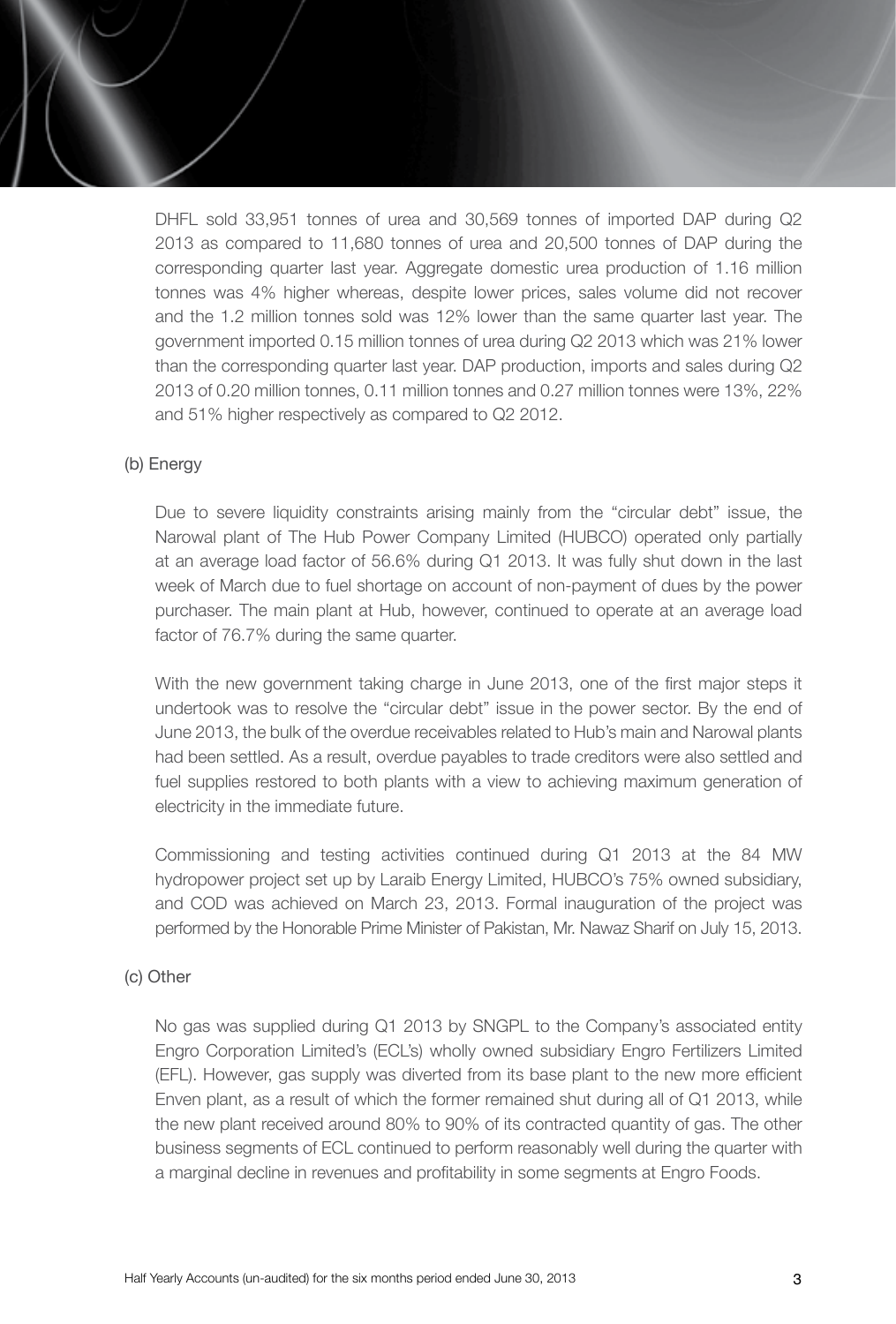The first installment of the equity contribution was paid by the Company to e2e Business Enterprises (Private) Limited, in respect of the Rice Bran Oil (RBO) project. The ground breaking is expected to take place in September 2013 while plant commissioning is being targeted for the rice harvesting season in Q3 2014.

#### 3. Financial performance

The Company's subsidiary, DHFL, delivered an after tax profit of Rs 254 million for Q2 2013 versus a loss of Rs 68 million for the same quarter last year due mainly to DAP and ammonia sales and lower financial costs. ECL declared consolidated profit after tax for Q1 2013 of Rs 2,014 million as compared to a loss of Rs 383 million for the same quarter last year mainly due to the fertilizer business, where the transfer of Mari gas to the new urea plant helped the company post better results. HUBCO continued its robust performance with tariff indexation and Narowal profitability reflected in the higher consolidated profit after tax of Rs 2,728 million versus Rs 2,062 million for the same quarter last year.

After accounting for the consolidated tax charge of Rs 139 million, the Group's consolidated profit after tax for Q2 2013 was Rs 1,273 million as compared to a loss of Rs 214 million for the corresponding quarter last year.

#### 4. Future outlook

The first sixty days of the new government have witnessed major activities on the economic front, particularly in the power sector. With the backlog of "circular debt" having been paid off to a large extent, the government's resolve to rationalize the electricity tariff structure and its focus on reducing the cost of generation, the medium to long term outlook for the business sector as a whole appears to be positive. However, shortage of gas in the country continues to place a drag on businesses dependent on this resource with the government being hard pushed to come up with viable alternatives to increase supplies either through imports or by prospecting for indigenous sources of tight and shale gas reserves. As a consequence, fertilizer plants on the SNGPL network will continue to bear the major brunt of this shortage. Both DHFL and ECL face uncertainty in this respect and maximum effort is being applied by management of both companies through active engagement with the government at all levels to allow early completion of the long term gas supply arrangement for the four fertilizer manufacturers on the SNGPL network, which has already been approved by the ECC. HUBCO's cash position has improved significantly after retirement of its overdue receivables and, with Laraib coming on-stream in Q1 2013, it is expected to continue delivering robust profitability.

Chief Executive

Karachi: August 29, 2013 **Karachi: August 29, 2013** Shahid Hamid Pracha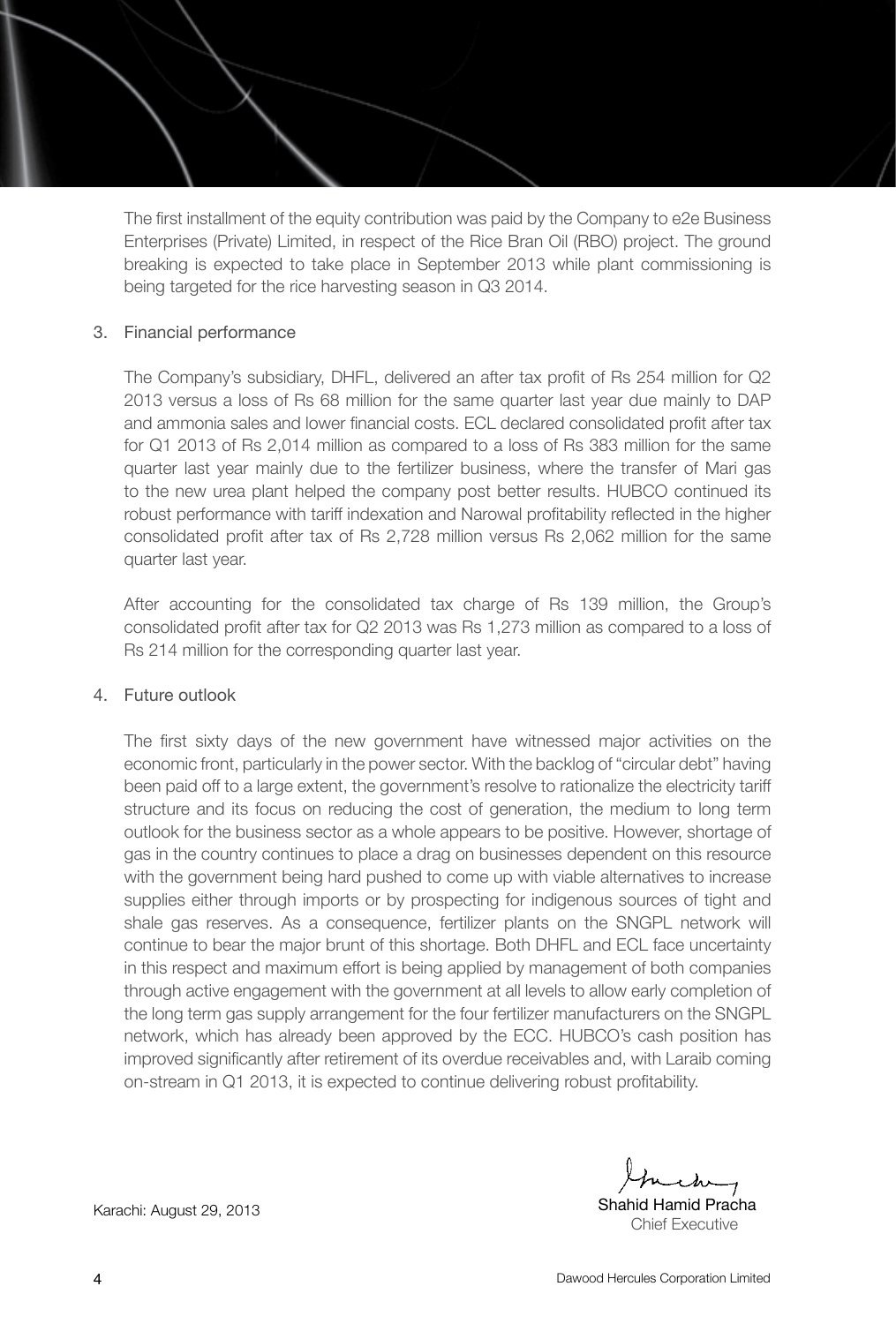

## A. F. FERGUSON & CO.

#### Auditors' Report to the members on review of unconsolidated condensed interim financial information

#### Introduction

We have reviewed the annexed unconsolidated condensed interim balance sheet of Dawood Hercules Corporation Limited (the Company) as at June 30, 2013 and the related unconsolidated condensed interim profit and loss account, unconsolidated condensed interim statement of comprehensive income, unconsolidated condensed interim statement of changes in equity, unconsolidated condensed interim cash flow statement together with the notes forming part thereof for the six months period then ended (here-in-after referred to as the 'interim financial information'). Management is responsible for the preparation and presentation of the interim financial information in accordance with approved accounting standards as applicable in Pakistan for interim financial reporting. Our responsibility is to express a conclusion on this interim financial information based on our review. The figures included in the unconsolidated condensed interim profit and loss account and unconsolidated condensed interim statement of comprehensive income for the quarters ended June 30, 2013 and 2012 and the notes forming part thereof have not been reviewed as we are required to review only the cumulative figures for the six months period ended June 30, 2013.

#### Scope of Review

We conducted our review in accordance with International Standard on Review Engagements 2410, 'Review of Interim Financial Information Performed by the Independent Auditor of the Entity'. A review of the interim financial information consists of making inquiries, primarily of persons responsible for financial and accounting matters, and applying analytical and other review procedures. A review is substantially less in scope than an audit conducted in accordance with International Standards on Auditing and consequently does not enable us to obtain assurance that we would become aware of all significant matters that might be identified in an audit. Accordingly, we do not express an audit opinion.

#### Conclusion

Based on our review, nothing has come to our attention that causes us to believe that the annexed interim financial information as of and for the six months period ended June 30, 2013 is not prepared, in all material respects, in accordance with approved accounting standards as applicable in Pakistan for interim financial reporting.

Chartered Accountants Karachi: August 29, 2013

Audit Engagement Partner: Khurshid Hasan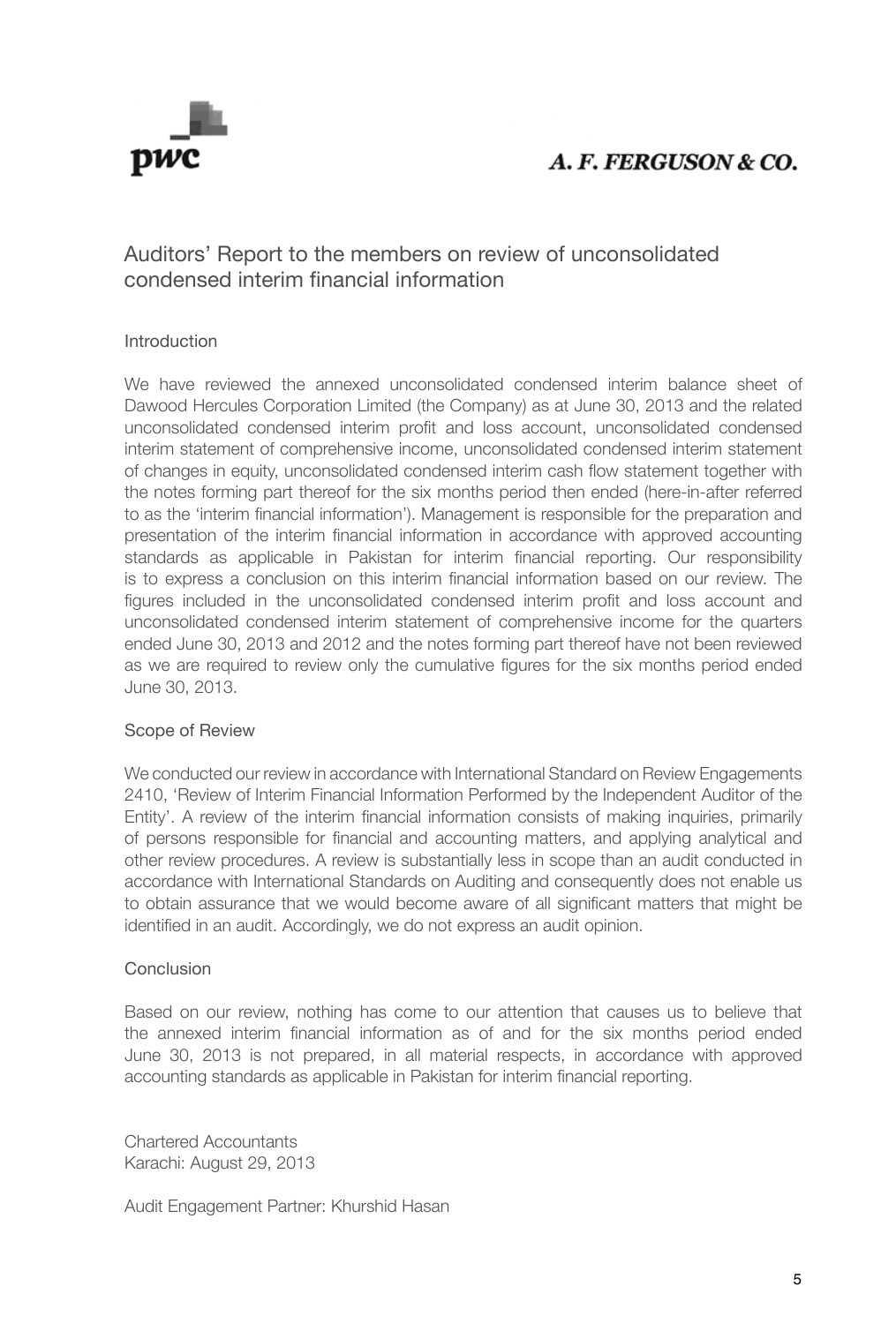## Unconsolidated condensed interim balance sheet (unaudited) As at June 30, 2013

|                                                                                                                                                                                   | Note                | June 30,<br>2013<br>(Unaudited)                         | December 31,<br>2012<br>Audited and<br>restated (Note 3) |
|-----------------------------------------------------------------------------------------------------------------------------------------------------------------------------------|---------------------|---------------------------------------------------------|----------------------------------------------------------|
| <b>ASSETS</b>                                                                                                                                                                     |                     |                                                         | ------- (Rupees in '000) -------                         |
| <b>NON-CURRENT ASSETS</b>                                                                                                                                                         |                     |                                                         |                                                          |
| Property, plant and equipment<br>Long term investments<br>Long term prepayments                                                                                                   | 6<br>$\overline{7}$ | 61,051<br>20,448,691<br>153                             | 65,227<br>19,727,295                                     |
| <b>CURRENT ASSETS</b>                                                                                                                                                             |                     | 20,509,895                                              | 19,792,522                                               |
| Short term loans and advances<br>Short term deposits and prepayments<br>Other receivables<br>Due from associated undertakings<br>Short term investments<br>Cash and bank balances | 8                   | 2,172<br>4,548<br>886<br>15,334<br>2,860<br>25,800      | 308<br>9,486<br>492<br>2,615<br>6,387<br>19,288          |
| <b>TOTAL ASSETS</b>                                                                                                                                                               |                     | 20,535,695                                              | 19,811,810                                               |
| <b>EQUITY AND LIABILITIES</b>                                                                                                                                                     |                     |                                                         |                                                          |
| SHARE CAPITAL AND RESERVES                                                                                                                                                        |                     |                                                         |                                                          |
| Authorised capital                                                                                                                                                                |                     | 10,000,000                                              | 10,000,000                                               |
| Issued, subscribed and paid-up capital<br>Revenue reserves<br>Surplus on revaluation of investments                                                                               |                     | 4,812,871<br>14,845,299                                 | 4,812,871<br>14,717,716<br>1,269                         |
| <b>NON-CURRENT LIABILITIES</b>                                                                                                                                                    |                     | 19,658,170                                              | 19,531,856                                               |
| Long term financing<br>Deferred liabilities                                                                                                                                       | 9<br>3.2            | 265,546<br>603<br>266,149                               | 169,147<br>9,026<br>178,173                              |
| <b>CURRENT LIABILITIES</b>                                                                                                                                                        |                     |                                                         |                                                          |
| Current portion of long term financing<br>Short term running finance<br>Trade and other payables<br>Accrued mark-up<br>Taxation-net                                               | 9<br>10<br>11       | 29,504<br>529,170<br>32,246<br>19,678<br>778<br>611,376 | 8,903<br>32,299<br>47,802<br>12,405<br>372<br>101,781    |
| <b>TOTAL EQUITY AND LIABILITIES</b>                                                                                                                                               |                     | 20,535,695                                              | 19,811,810                                               |
| Contingencies and commitments                                                                                                                                                     | 12                  |                                                         |                                                          |

The annexed notes 1 to 18 form an integral part of these unconsolidated condensed interim financial statements.

Karachi: August 29, 2013 M. A. Aleem Shahid Hamid Pracha M. A. Aleem **Director** 

ehr

Chief Executive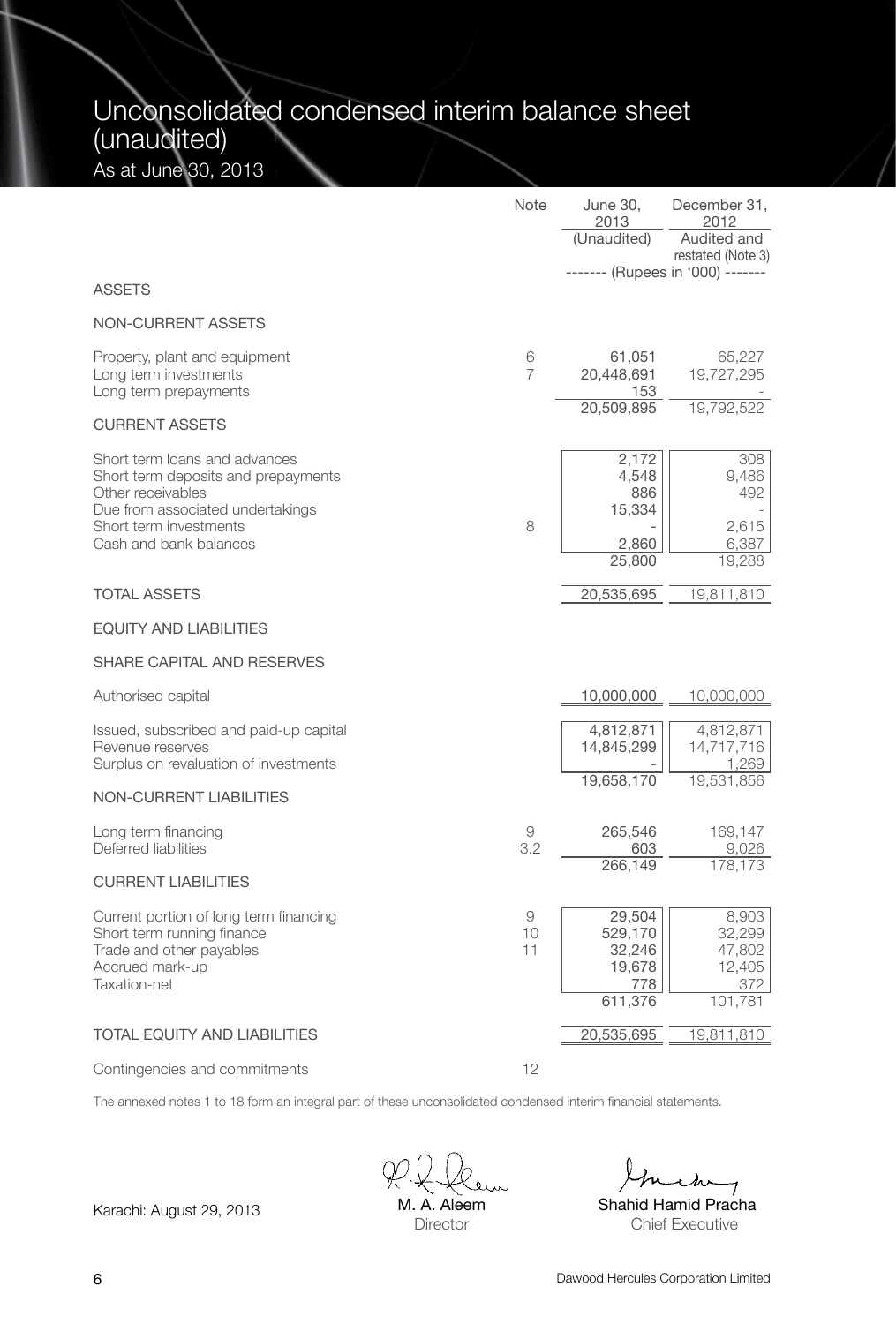## Unconsolidated condensed interim profit and loss account (unaudited)

For the quarter and six months period ended June 30, 2013

|                                        |      | Quarter ended |           | Six months period ended |            |
|----------------------------------------|------|---------------|-----------|-------------------------|------------|
|                                        | Note | June 30,      | June 30,  | June 30,                | June 30,   |
|                                        |      | 2013          | 2012      | 2013                    | 2012       |
|                                        |      |               |           | -- (Rupees in '000) --- |            |
| Dividend income                        | 13   |               |           | 743,725                 | 261,558    |
| Administrative expenses                |      | (50, 844)     | (54, 783) | (114, 641)              | (113, 168) |
| Operating (loss) / profit              |      | (50, 844)     | (54, 783) | 629,084                 | 148,390    |
| Other income                           |      | 4,767         | 29,641    | 13,029                  | 68,464     |
| Finance costs                          |      | (15, 139)     | (377)     | (21, 909)               | (426)      |
| (Loss) / profit before taxation        |      | (61, 216)     | (25, 519) | 620,204                 | 216,428    |
| Taxation                               |      |               |           | (10, 892)               | (27,000)   |
| (Loss) / profit after taxation         |      | (61, 216)     | (25, 519) | 609,312                 | 189,428    |
|                                        |      |               |           |                         |            |
| (Loss) / earnings per share - (Rupees) |      | (0.13)        | (0.05)    | 1.27                    | 0.39       |

The annexed notes 1 to 18 form an integral part of these unconsolidated condensed interim financial statements.

Karachi: August 29, 2013 M.A. Aleem Shahid Hamid Pracha Aleem **Director** 

Chief Executive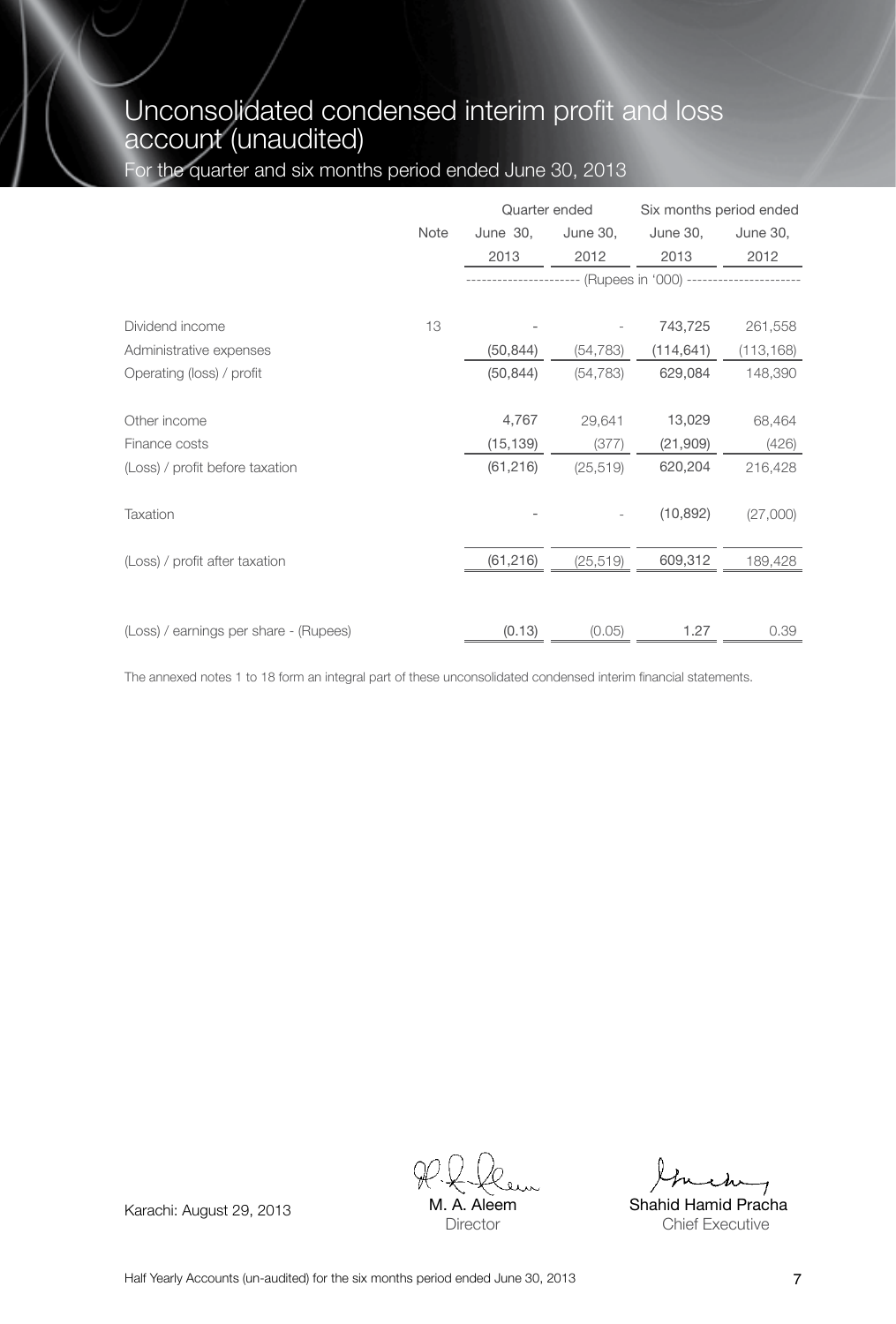## Unconsolidated condensed interim statement of comprehensive income (unaudited)

For the quarter and six months period ended June 30, 2013

|                                           |                 | Quarter ended        | Six months period ended                                      |          |  |
|-------------------------------------------|-----------------|----------------------|--------------------------------------------------------------|----------|--|
|                                           | <b>June 30,</b> | June 30,<br>June 30, |                                                              | June 30, |  |
|                                           | 2013            | 2012                 | 2013                                                         | 2012     |  |
|                                           |                 | Restated             |                                                              | Restated |  |
|                                           |                 | (Note 3)             |                                                              | (Note 3) |  |
|                                           |                 |                      | --------------------- (Rupees in '000) --------------------- |          |  |
| (Loss) / profit after taxation            | (61, 216)       | (25, 519)            | 609,312                                                      | 189,428  |  |
| Item that will not be reclassified to     |                 |                      |                                                              |          |  |
| profit or loss - Remeasurements of staff  |                 |                      |                                                              |          |  |
| retirement benefits (note 3.2)            | (221)           | (217)                | (442)                                                        | (434)    |  |
| Item that may be reclassified             |                 |                      |                                                              |          |  |
| subsequently to profit or loss - Changes  |                 |                      |                                                              |          |  |
| in value of available for sale            |                 |                      |                                                              |          |  |
| financial assets                          |                 | (2,459)              |                                                              | 1,019    |  |
|                                           |                 |                      |                                                              |          |  |
| Other comprehensive income for the period | (221)           | (2,676)              | (442)                                                        | 585      |  |
| Total comprehensive (loss) / income       | (61, 437)       | (28, 195)            | 608,870                                                      | 190,013  |  |

The annexed notes 1 to 18 form an integral part of these unconsolidated condensed interim financial statements.

A. Aleem **Director** 

Karachi: August 29, 2013 M. A. Aleem Shahid Hamid Pracha Chief Executive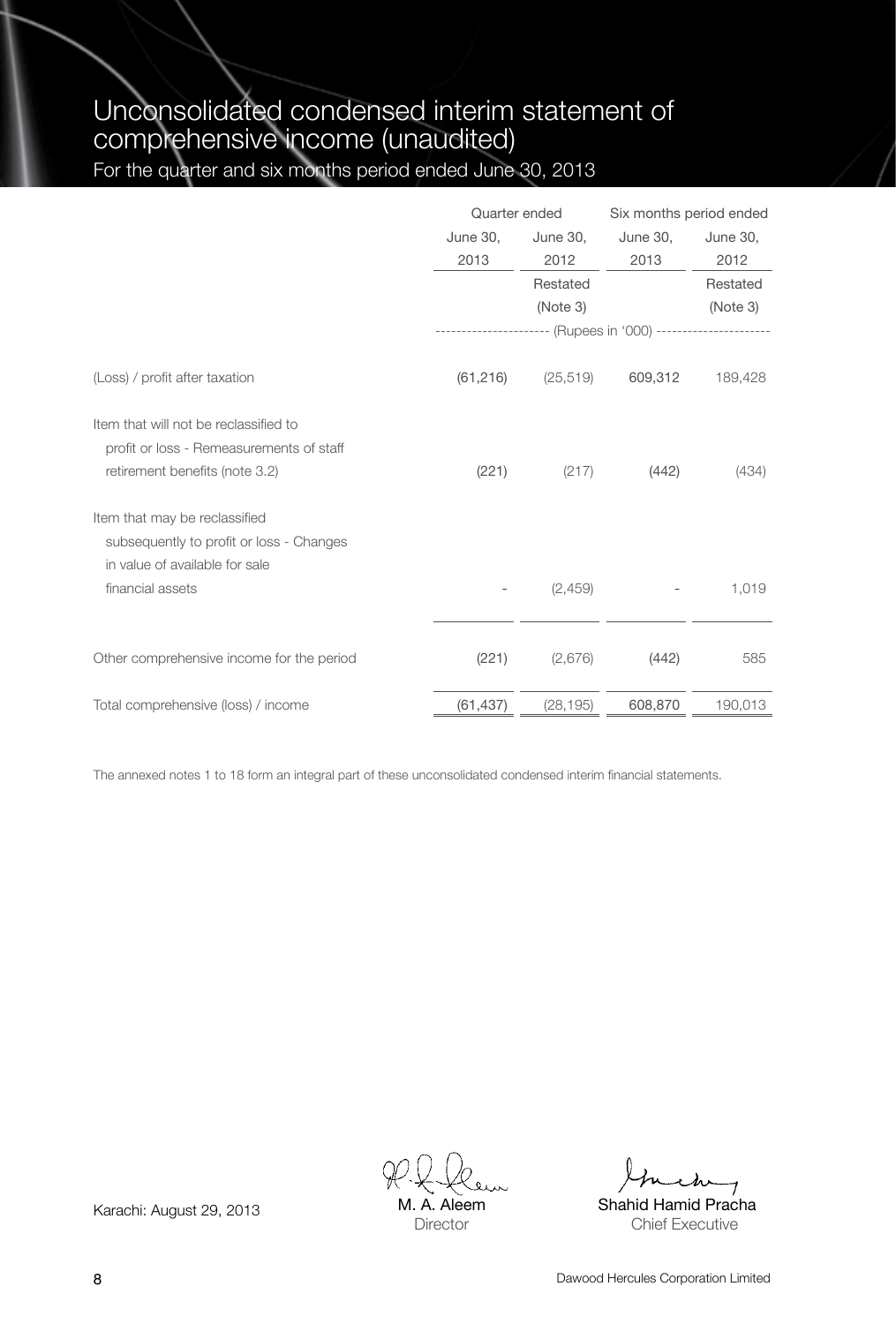### Unconsolidated condensed interim statement of changes in equity (unaudited) For the six months period ended June 30, 2013

|                                                                                           | Issued.                              |                    | Revenue reserves          |                               | Surplus on                    | Total      |
|-------------------------------------------------------------------------------------------|--------------------------------------|--------------------|---------------------------|-------------------------------|-------------------------------|------------|
|                                                                                           | subscribed<br>and paid-up<br>capital | General<br>reserve | Un-appropriated<br>Profit | Sub-total                     | revaluation of<br>investments |            |
|                                                                                           |                                      |                    |                           | -- (Rupees in .000) --------- |                               |            |
| Balance as at January 1, 2012 (restated)                                                  | 4.812.871                            | 700.000            | 14.333.128                | 15.033.128                    |                               | 19.845.999 |
| Comprehensive income                                                                      |                                      |                    |                           |                               |                               |            |
| Profit after taxation<br>Other comprehensive income<br>Remeasurements of staff retirement |                                      |                    | 189,428                   | 189,428                       | 1,019                         | 190,447    |
| benefits (note 3.2)                                                                       |                                      |                    | (434)                     | (434)                         |                               | (434)      |
| Total comprehensive income for the period                                                 |                                      |                    | 188.994                   | 188.994                       | 1.019                         | 190,013    |
| Final cash dividend for the year ended<br>December 31, 2011 (Rs 1 per ordinary share)     |                                      |                    | (481, 287)                | (481, 287)                    |                               | (481, 287) |
| Balance as at June 30, 2012 (restated)                                                    | 4.812.871                            | 700.000            | 14,040,835                | 14,740,835                    | 1.019                         | 19,554,725 |
| Balance as at January 1, 2013 (restated)                                                  | 4,812,871                            | 700,000            | 14,017,716                | 14,717,716                    | 1,269                         | 19,531,856 |
| Comprehensive income                                                                      |                                      |                    |                           |                               |                               |            |
| Profit after taxation<br>Other comprehensive income                                       |                                      |                    | 609,312                   | 609,312                       | (1,269)                       | 608.043    |
| Remeasurements of staff retirement<br>benefits (note 3.2)                                 |                                      |                    | (442)                     | (442)                         |                               | (442)      |
| Total comprehensive income for the period                                                 |                                      |                    | 608,870                   | 608.870                       | (1,269)                       | 607,601    |
| Final cash dividend for the year ended<br>December 31, 2012 (Rs 1 per ordinary share)     |                                      |                    | (481, 287)                | (481, 287)                    |                               | (481, 287) |
| Balance as at June 30, 2013                                                               | 4.812.871                            | 700.000            | 14.145.299                | 14.845.299                    |                               | 19.658.170 |

The annexed notes 1 to 18 form an integral part of these unconsolidated condensed interim financial statements.

Karachi: August 29, 2013 M.A. Aleem Shahid Hamid Pracha **Aleem Director** 

Chief Executive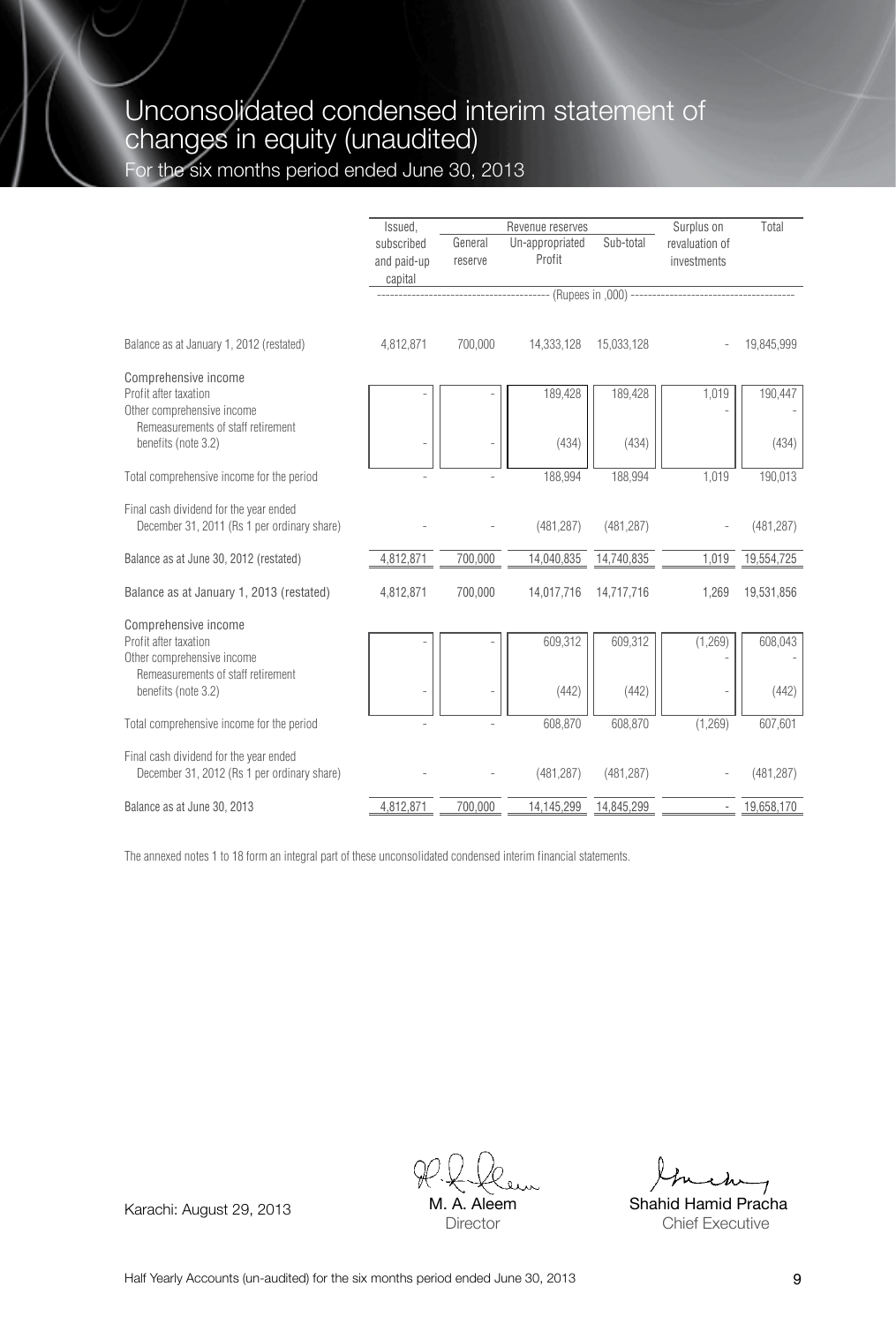Unconsolidated condensed interim cash flow statement (unaudited)

For the six months period ended June 30, 2013

|                                                                                                                                                                                                                                                                 | Note | June 30,<br>2013                                          | June 30,<br>2012                                            |
|-----------------------------------------------------------------------------------------------------------------------------------------------------------------------------------------------------------------------------------------------------------------|------|-----------------------------------------------------------|-------------------------------------------------------------|
|                                                                                                                                                                                                                                                                 |      | ------ (Rupees in '000) ------                            |                                                             |
| CASH FLOWS FROM OPERATING ACTIVITIES                                                                                                                                                                                                                            |      |                                                           |                                                             |
| Cash utilised in operations<br>Finance cost paid<br>Taxes paid<br>Long term prepayments<br>Employees retirement and other service benefits paid                                                                                                                 | 14   | (129, 783)<br>(14, 636)<br>(10, 486)<br>(153)<br>(11,069) | (38, 680)<br>(105)<br>(27, 110)<br>(8, 219)                 |
| Net cash utilised in operating activities                                                                                                                                                                                                                       |      | (166, 127)                                                | (74, 114)                                                   |
| CASH FLOWS FROM INVESTING ACTIVITIES                                                                                                                                                                                                                            |      |                                                           |                                                             |
| Fixed capital expenditure<br>Investment in associates<br>Proceeds from disposal of property, plant and equipment<br>Income received from bank deposits<br>Proceeds from disposal of short term investments<br>Short term investments made<br>Dividends received |      | (1,609)<br>(116, 646)<br>945<br>148<br>6,209<br>138,975   | (25, 505)<br>5,188<br>2,083,025<br>(2, 224, 435)<br>261,558 |
| Net cash generated from investing activities                                                                                                                                                                                                                    |      | 28,022                                                    | 99,831                                                      |
| CASH FLOWS FROM FINANCING ACTIVITIES                                                                                                                                                                                                                            |      |                                                           |                                                             |
| Long term financing<br>Short term running finance<br>Dividends paid                                                                                                                                                                                             |      | 117,000<br>496,871<br>(479, 293)                          | 23,825<br>(479, 680)                                        |
| Net cash generated / (utilised) in financing activities                                                                                                                                                                                                         |      | 134,578                                                   | (455, 855)                                                  |
| Net decrease in cash and cash equivalents<br>Cash and cash equivalents at the beginning of the period<br>Cash and cash equivalents at the end of the period                                                                                                     |      | (3,527)<br>6,387<br>2,860                                 | (430, 138)<br>435,445<br>5,307                              |

The annexed notes 1 to 18 form an integral part of these unconsolidated condensed interim financial statements.

M. A. Aleem **Director** 

Six months period ended

Karachi: August 29, 2013 M. A. Aleem Shahid Hamid Pracha Chief Executive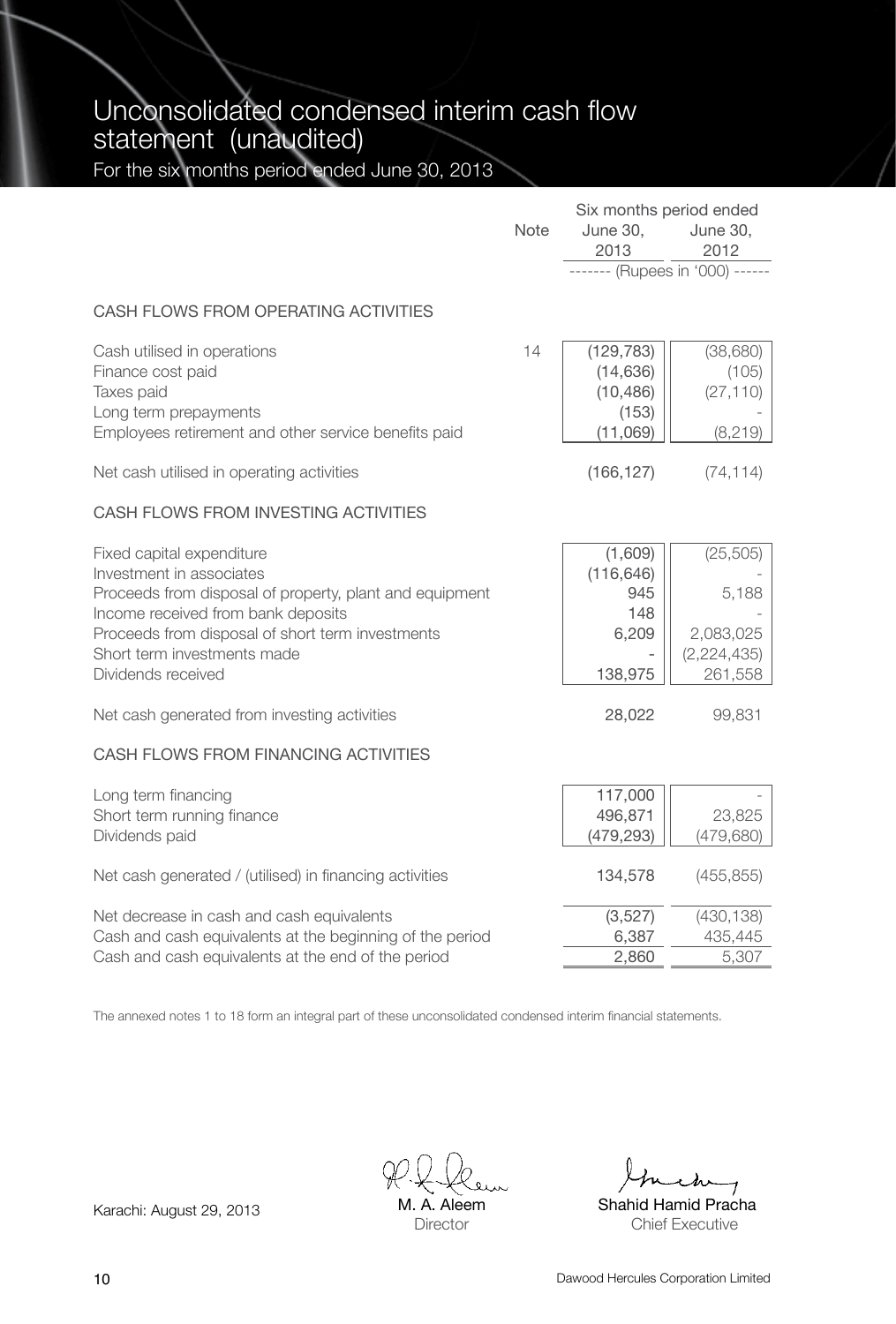#### 1. LEGAL STATUS AND OPERATIONS

Dawood Hercules Corporation Limited (the Company) was incorporated in Pakistan on April 17, 1968 as a public limited company under the Companies Act, 1913 (now Companies Ordinance, 1984) and its shares are quoted on Karachi, Lahore and Islamabad Stock Exchanges. The principal activity of the Company is to manage investments in its subsidiary and associated companies. The registered office of the Company is situated at Dawood Center, M.T. Khan Road, Karachi.

#### 2. BASIS OF PREPARATION AND PRESENTATION

- 2.1 These unconsolidated condensed interim financial statements of the Company for the six months period ended June 30, 2013 have been prepared in accordance with the requirements of the International Accounting Standard (IAS) 34 - "Interim Financial Reporting" and provisions of and directives issued under the Companies Ordinance 1984 (the Ordinance). In case where requirements differ, the provisions of or directives issued under the Ordinance have been followed. The condensed interim financial statements should be read in conjunction with the annual financial statements for the year ended December 31, 2012, which have been prepared in accordance with International Financial Reporting Standards (IFRSs).
- 2.2 These unconsolidated condensed interim financial statements comprise of the balance sheet as at June 30, 2013 and the profit and loss account, the statement of comprehensive income, the statement of changes in equity, the cash flow statement and notes thereto for the six months period then ended which have been subjected to a review in accordance with the Listing Regulations of Karachi Stock Exchange but not audited. These unconsolidated condensed interim financial statements also include the profit and loss account for the quarter ended June 30, 2013 which was not subjected to review.
- 2.3 The comparative balance sheet presented in these unconsolidated condensed interim financial statements as at December 31, 2012 has been extracted from the audited financial statements of the Company for the year then ended. The comparative profit and loss account, statement of changes in equity and cash flow statement for the six months period ended June 30, 2012 have been extracted from the unconsolidated condensed interim financial statements of the Company for the six months period then ended, which were subjected to review but not audited. The comparative profit and loss account for the quarter ended June 30, 2012 is also included in these unconsolidated condensed interim financial statements.

#### 3. ACCOUNTING POLICIES

The accounting policies and the methods of computation adopted in the preparation of these unconsolidated condensed interim financial statements are the same as those applied in the preparation of the financial statements for the year ended December 31, 2012 except for the adoption of IAS 19, as more fully explained in note 3.2 below.

3.1 New standards, amendments and interpretations that are mandatory for accounting periods beginning on or after January 1, 2013 are considered not to be relevant or to have any significant effect on the Company's financial reporting and operations.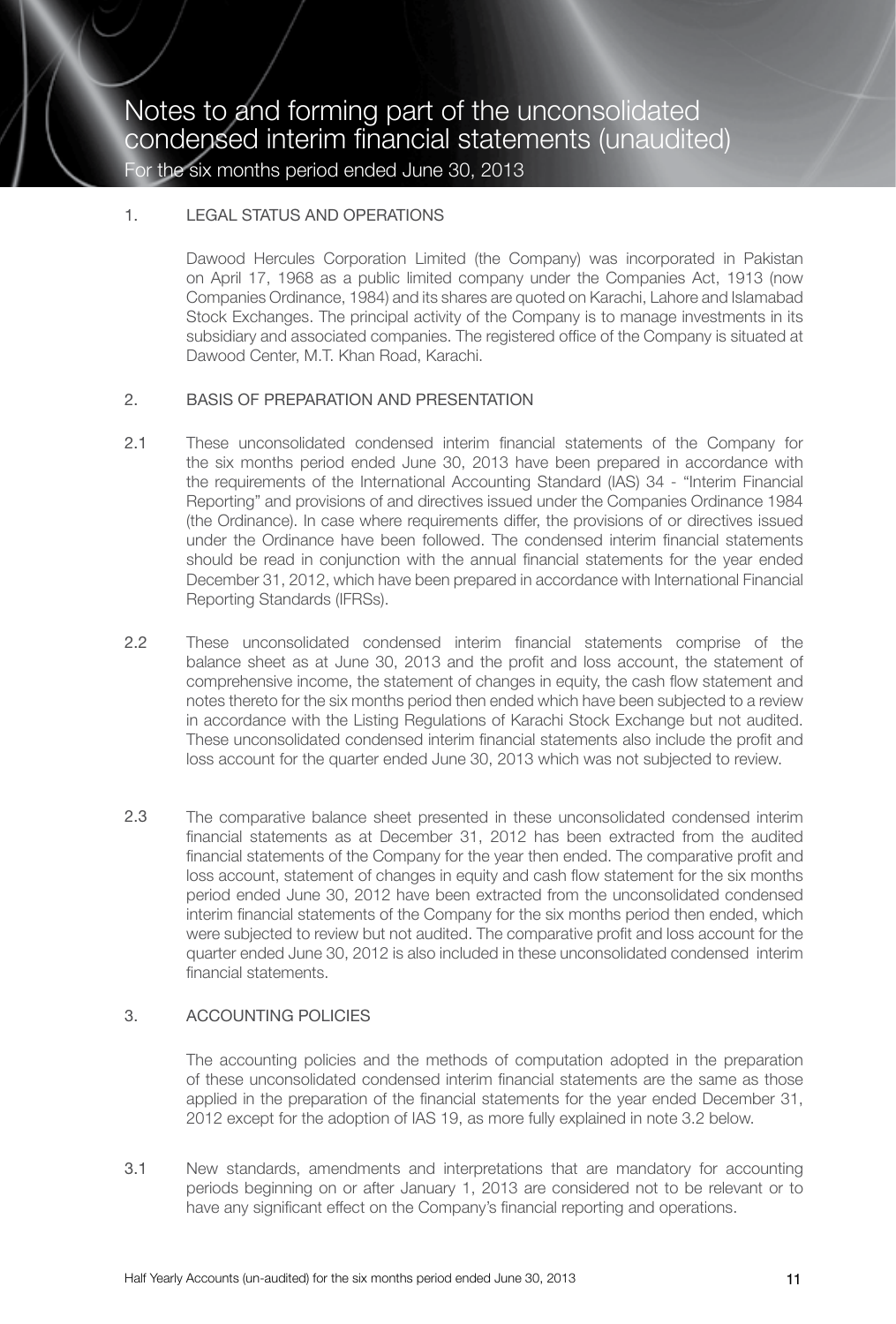- 3.2 IAS 19 (revised) 'Employee Benefits'. IAS 19 (revised) amends the accounting for employment benefits. The Company has applied the standard retrospectively in accordance with the transition provisions of the standard. The impact on the Company has been in the following areas:
	- (a) The standard requires past service cost to be recognised immediately in profit or loss;
	- (b) The standard replaces the interest cost on the defined benefit obligation and the expected return on plan assets with a net interest cost based on the net defined benefit asset or liability and the discount rate, measured at the beginning of the year;
	- (c) There is a new term ''remeasurements''. This is made up of actuarial gains and losses, the difference between actual investment returns and the return implied by the net interest cost; and
	- (d) The amendment requires an entity to recognise actuarial gains and losses immediately in 'other comprehensive income'. Actuarial gains or losses were previously amortised over the expected future service of the employees.

|                                                                                       | December<br>31, 2012 | June<br>30, 2012                           | January<br>1,2012  |
|---------------------------------------------------------------------------------------|----------------------|--------------------------------------------|--------------------|
|                                                                                       |                      | ------------ (Rupees in '000) ------------ |                    |
| Comprehensive income                                                                  |                      |                                            |                    |
| Income for the period as previously reported<br>Effect of change in accounting policy | 168,012<br>(434)     | 190,447<br>(434)                           | 560,798<br>(3,040) |
| Profit for the period as restated                                                     | 167,578              | 190,013                                    | 557,758            |
| Deferred liabilities                                                                  |                      |                                            |                    |
| Deferred liabilities as previously reported                                           | 5,118                | 3,356                                      | 6,509              |
| Cumulative effect of change in accounting<br>policy on the carrying amounts           | 3,908                | 3.474                                      | 3,040              |
| Deferred liabilities as restated                                                      | 9,026                | 6,830                                      | 9,549              |

The effect of the change in accounting policy on the statement of cash flows and on earnings per share was immaterial.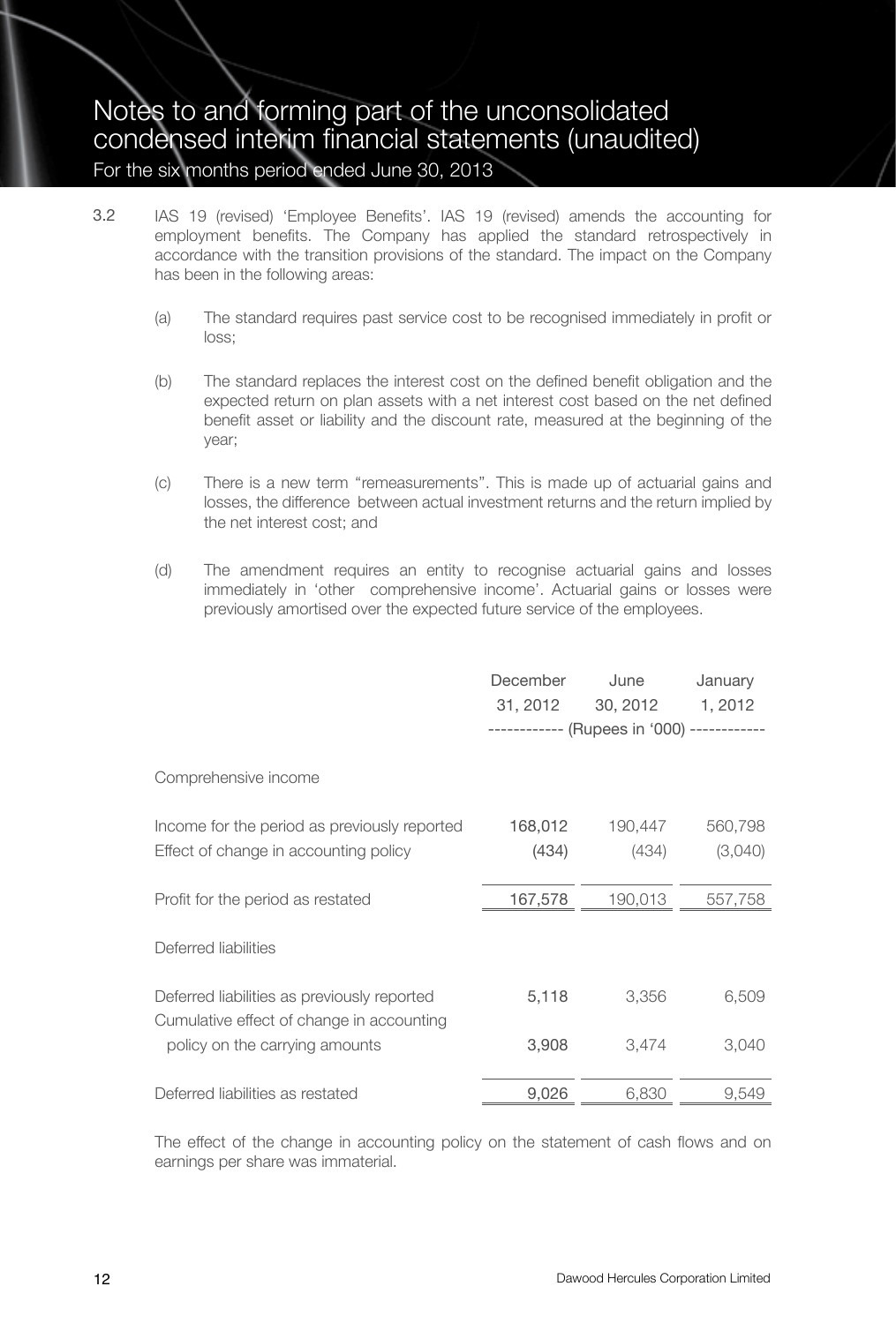#### 4. ACCOUNTING ESTIMATES

The preparation of unconsolidated condensed interim financial statements requires management to make judgments, estimates and assumptions that affect the application of accounting policies and the reported amounts of assets and liabilities, income and expense. Actual results may differ from these estimates.

In preparing these unconsolidated condensed interim financial statements, the significant judgments made by management in applying the Company's accounting policies and the key sources of estimation uncertainty were the same as those that applied to the financial statements for the year ended December 31, 2012.

#### 5. SEASONALITY OF OPERATIONS

The principal activity of the Company is to manage investments in its subsidiary and associated companies. Revenue of the Company mainly comprises dividend income which is dependent on the profitability and the decisions of directors and shareholders of the subsidiary and associated companies regarding the declaration and approval of dividends, whereas the majority of costs of the Company are fixed and hence are more evenly spread throughout the year.

|     | 2013<br>(Unaudited)                                                                                                                                                                                                                                                        | 2012<br>(Audited)<br>------ (Rupees in '000) ------ |
|-----|----------------------------------------------------------------------------------------------------------------------------------------------------------------------------------------------------------------------------------------------------------------------------|-----------------------------------------------------|
|     | 65,227                                                                                                                                                                                                                                                                     | 42,809                                              |
| 6.1 | 1,609<br>66,836                                                                                                                                                                                                                                                            | 34,284<br>77,093                                    |
| 6.2 | 9<br>5,776<br>5,785                                                                                                                                                                                                                                                        | 2,335<br>9,531<br>11,866                            |
|     | 61,051                                                                                                                                                                                                                                                                     | 65,227                                              |
|     |                                                                                                                                                                                                                                                                            |                                                     |
|     | 995<br>70<br>544<br>1,609                                                                                                                                                                                                                                                  | 160<br>32,694<br>1,430<br>34,284                    |
|     | PROPERTY, PLANT AND EQUIPMENT<br>Net book value at the beginning of the period /<br>Add: Additions during the period / year<br>Less: Disposals during the period / year<br>Depreciation charged during the period / year<br>Net book value at the end of the period / year |                                                     |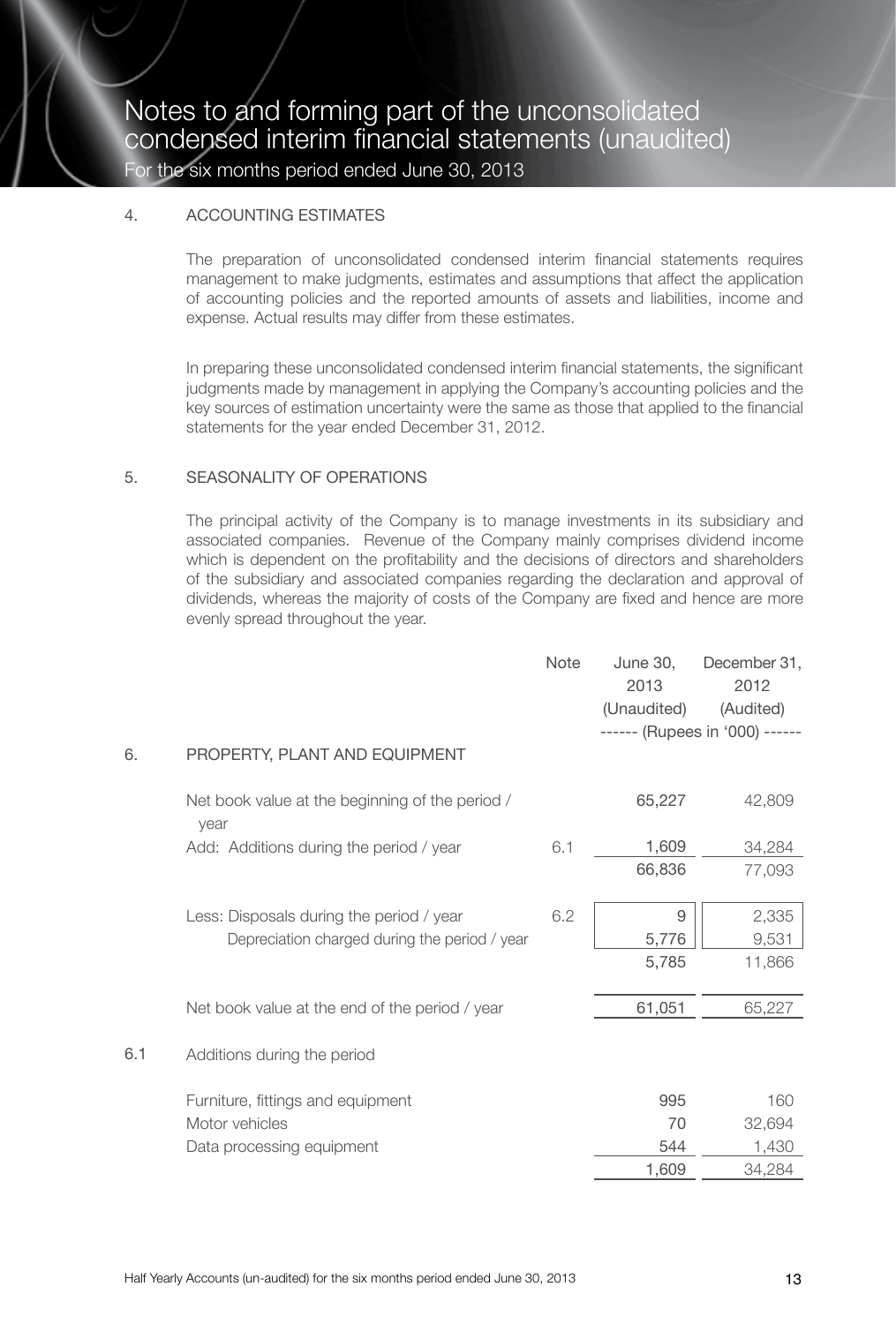|     |                                                     | Note | June 30.<br>2013<br>(Unaudited) | December 31,<br>2012<br>(Audited)<br>------ (Rupees in '000) ------ |
|-----|-----------------------------------------------------|------|---------------------------------|---------------------------------------------------------------------|
| 6.2 | Disposals during the period - net book value        |      |                                 |                                                                     |
|     | Furniture, fittings and equipment<br>Motor vehicles |      | 9                               | 16<br>2,306                                                         |
|     | Data processing equipment                           |      |                                 | 13                                                                  |
|     |                                                     |      | 9                               | 2,335                                                               |

Assets having net book value of Rs Nil (December 31, 2012: Rs 2.34 million) were sold to employees as per the Company's policy.

|     |                                                                               | <b>Note</b> | June 30,<br>2013<br>(Unaudited) | December 31,<br>2012<br>(Audited) |
|-----|-------------------------------------------------------------------------------|-------------|---------------------------------|-----------------------------------|
| 7.  | <b>LONG TERM INVESTMENTS</b>                                                  |             |                                 | ------ (Rupees in '000) ------    |
|     |                                                                               |             |                                 |                                   |
|     | Investment in subsidiary company                                              | 7.1         | 1,615,119                       | 1,615,119                         |
|     | Investment in associates - quoted                                             | 7.2         | 18,716,926                      | 18, 112, 176                      |
|     | Investment in associate - unquoted                                            | 7.3         | 116,646                         |                                   |
|     |                                                                               |             | 20,448,691                      | 19,727,295                        |
| 7.1 | Investment in subsidiary company                                              |             |                                 |                                   |
|     | DH Fertilizers Limited - unquoted                                             |             |                                 |                                   |
|     | 100,000,000 (December 31, 2012: 100,000,000)<br>ordinary shares of Rs 10 each |             |                                 |                                   |
|     | Percentage of holding 100%                                                    |             |                                 |                                   |
|     | (December 31, 2012:100%)                                                      |             | 1,615,119                       | 1.615.119                         |

DH Fertilizers Limited (DHFL), a wholly owned subsidiary of the Company, is a public limited company incorporated under the Ordinance and its principal activity is production, purchase and sale of fertilizers.

| 7.2 | Investment in associates - quoted | Note  | June 30,<br>2013<br>(Unaudited) | December 31,<br>2012<br>(Audited)<br>$----(Rupees in '000)$ $---$ |
|-----|-----------------------------------|-------|---------------------------------|-------------------------------------------------------------------|
|     |                                   |       |                                 |                                                                   |
|     | <b>Engro Corporation Limited</b>  | 7.2.1 | 17.425.249                      | 16,820,499                                                        |
|     | The Hub Power Company Limited     | 7.2.2 | 1,291,677                       | 1,291,677                                                         |
|     |                                   |       | 18,716,926                      | 18,112,176                                                        |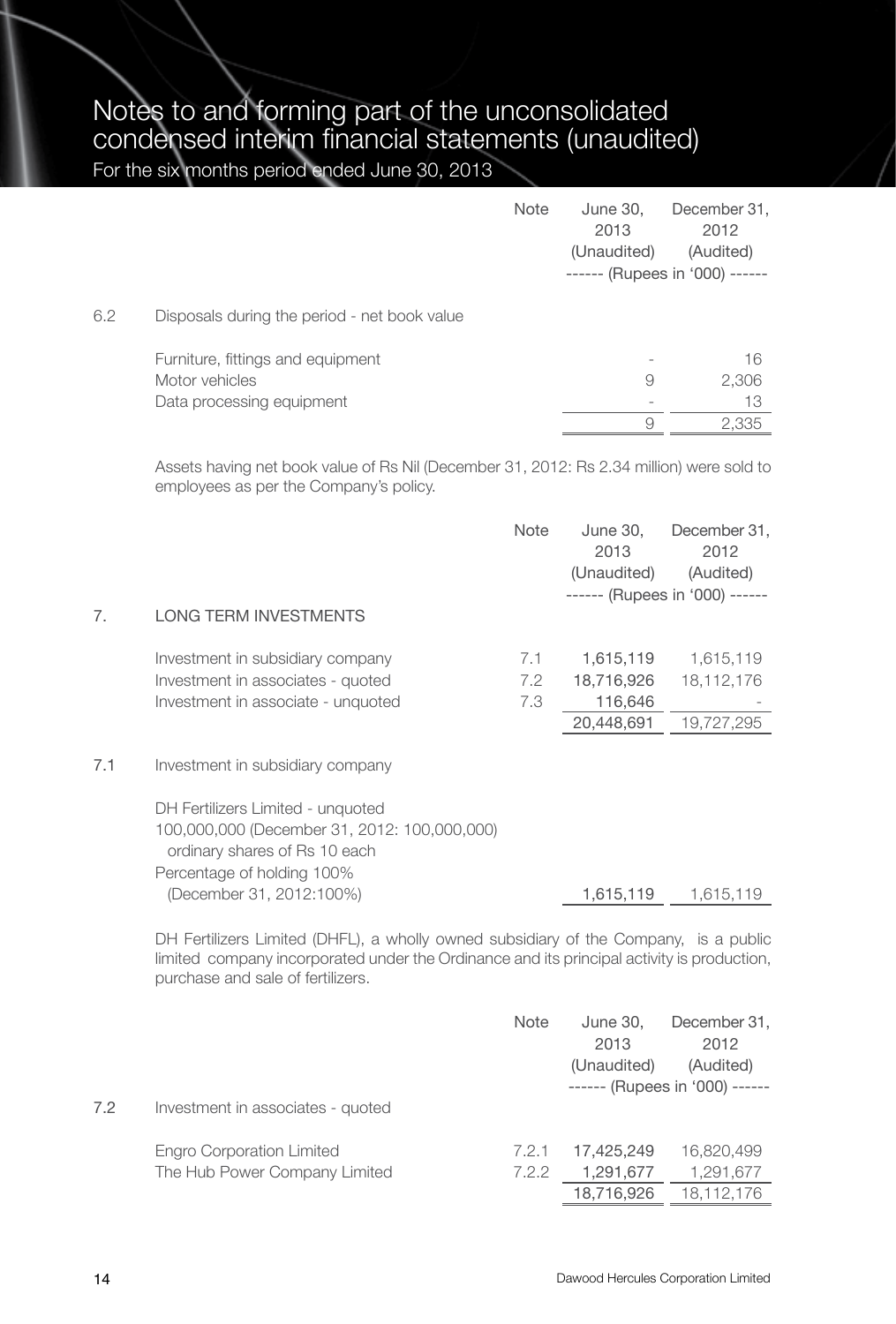|       |                                                                                                                                                                           | Note | June 30,<br>2013<br>(Unaudited) | December 31.<br>2012<br>(Audited)<br>------ (Rupees in '000) ------ |
|-------|---------------------------------------------------------------------------------------------------------------------------------------------------------------------------|------|---------------------------------|---------------------------------------------------------------------|
| 7.2.1 | Engro Corporation Limited                                                                                                                                                 |      |                                 |                                                                     |
|       | 170,012,555 (December 31, 2012: 170,012,555)<br>ordinary shares of Rs 10 each<br>Add: 5,000,000 ordinary (December 31, 2012: Nil)<br>shares received as 'specie dividend' | 13.1 | 16,820,499<br>604.750           | 16,820,499                                                          |
|       | Percentage of holding 34.22%                                                                                                                                              |      |                                 |                                                                     |
|       | (December 31, 2012: 33.25%)                                                                                                                                               |      | 17.425.249                      | 16.820.499                                                          |

- 7.2.1.1 The Company received Nil bonus shares (December 31, 2012: 39.23 million) from Engro Corporation Limited (ECL) during the six months period ended June 30, 2013.
- 7.2.1.2 The market value of investment in ECL as at June 30, 2013 was Rs 21,328 million (December 31, 2012: Rs 15,648 million).
- 7.2.1.3 The Company has pledged 5.54 million ordinary shares of ECL (December 31, 2012: 5.54 million) having face value of Rs 55.40 million (December 31, 2012: Rs 55.40 million) and market value of Rs 675.16 million (December 31, 2012: Rs 509.90 million) as security against short-term finance facility from Bank Al-Habib Limited.

June 30, December 31, 2013 2012 (Unaudited) (Audited) ------ (Rupees in '000) ------

7.2.2 The Hub Power Company Limited

39,707,000 (December 31, 2012: 39,707,000) ordinary shares of Rs 10 each Percentage of holding 3.43% (December 31, 2012: 3.43%) 1,291,677 1,291,677

- 7.2.2.1 The market value of investment in The Hub Power Company Limited (HUBCO) as at June 30, 2013 was Rs 2,448 million (December 31, 2012: Rs 1,796 million).
- 7.2.2.2 The Company has effectively acquired 14.25% of the voting power in HUBCO by virtue of investment by its wholly owned subsidiary DH Fertilizers Limited of 10.82%. Due to the representation of the Company's nominees on the Board of Directors of HUBCO, participation in policy making process and being the single largest shareholder, the Company has significant influence over HUBCO.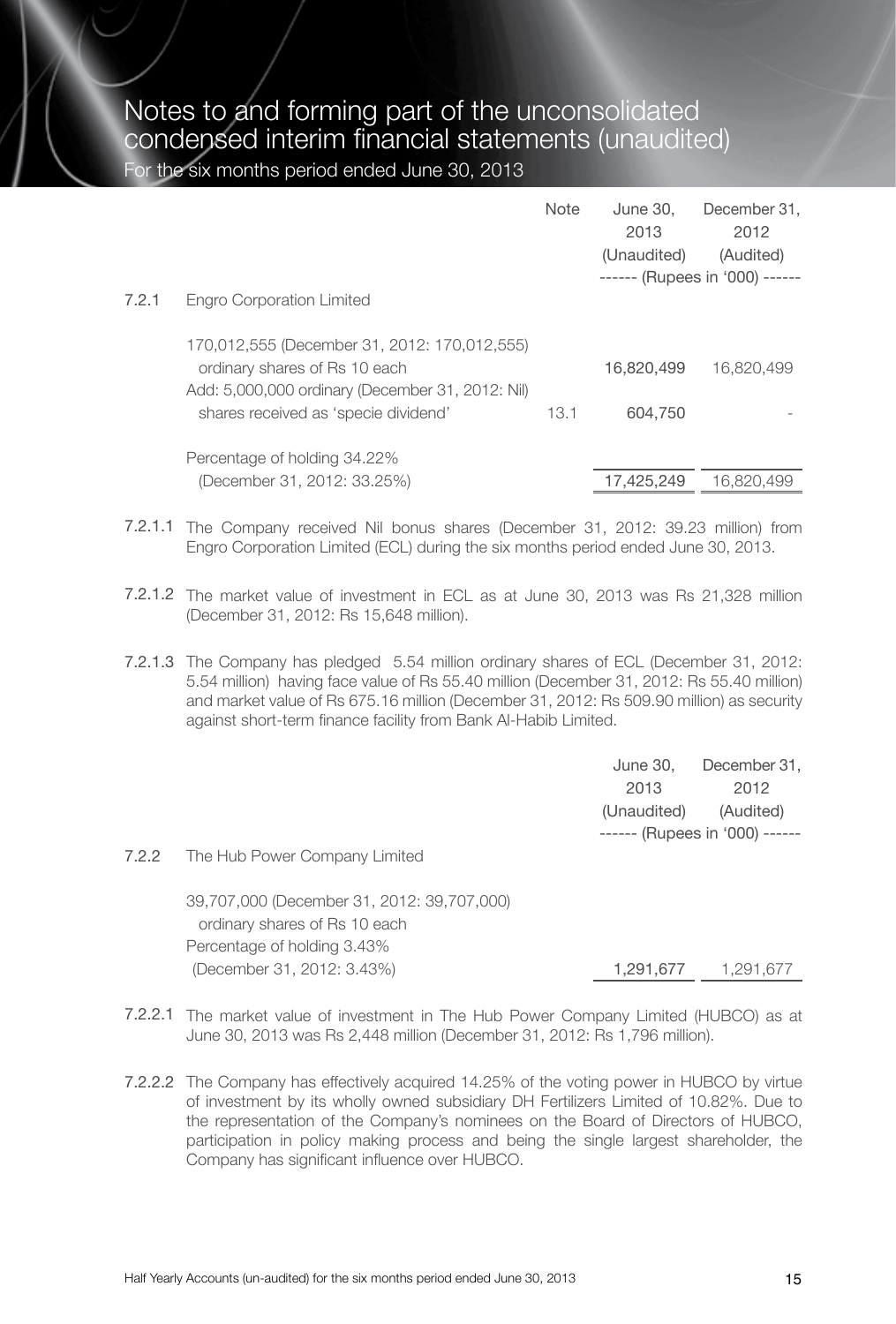7.2.2.3 The Company has pledged 12.58 million shares of HUBCO (December 31, 2012: 8.67 million shares), having face value of Rs 125.80 million (December 31, 2012: Rs 86.70 million) and market value of Rs 775.56 million (December 31, 2012: Rs 1,179.86 million) as security against the long term finance facility obtained from Allied Bank Limited and another 13.5 million shares in HUBCO (December 31, 2012: Nil), having face value of Rs 135 million (December 31, 2012: Rs Nil) and market value of Rs 832.28 million (December 31, 2012: Rs Nil) as security against the short term running finance facility obtained from Bank Al Habib Limited.

| Note | June 30.    | December 31.                   |
|------|-------------|--------------------------------|
|      | 2013        | 2012                           |
|      | (Unaudited) | (Audited)                      |
|      |             | ------ (Rupees in '000) ------ |
|      |             |                                |

7.3 Investment in associate - unquoted

e2e Business Enterprises (Private) Limited 11,664,633 (December 31, 2012: Nil) ordinary shares of Rs 10 each Percentage of holding 39% (December 31, 2012: Nil) 7.3.1 116,646

7.3.1 During the period, the Company has signed a Shareholders Agreement (SA) and Subscription Agreement with e2e Supply Chain Management (Private) Limited and three other members for the setting up of a Rice Bran Oil (RBO) project in Muridke, Sheikhupura - Punjab which is a greenfield project having annual production capacity of 9,700 tons of RBO. As per the SA, the Company will make investment in e2e Business Enterprises (Private) Limited (e2eBE) in four tranches at various stages of the project, the first of which amounting to Rs 116.65 million was made on June 13, 2013.

|                                             |                                                                                                                                  | Note | June 30.<br>2013<br>(Unaudited) | December 31,<br>2012<br>(Audited)<br>------ (Rupees in '000) ------ |
|---------------------------------------------|----------------------------------------------------------------------------------------------------------------------------------|------|---------------------------------|---------------------------------------------------------------------|
| 8.                                          | SHORT TERM INVESTMENTS                                                                                                           |      |                                 |                                                                     |
| Available for sale                          |                                                                                                                                  | 8.1  |                                 | 2,615                                                               |
| 8.1<br>auoted<br>Cumulative impairment loss | Southern Electric Power Company Limited -<br>1,922,900 (December 31, 2012: 3,622,900)<br>ordinary shares of Rs 10 each - at cost |      | 36,321<br>(34,975)              | 68,431<br>(65, 895)                                                 |
|                                             | Balance at the beginning of the period / year<br>Less: investment disposed off 1,922,900                                         |      | 1,346                           | 2,536                                                               |
|                                             | (December 31, 2012: 1,700,000) ordinary shares                                                                                   |      | (1,346)                         | (1,190)<br>1,346                                                    |
| Cumulative unrealised gain                  |                                                                                                                                  |      | 1,269                           |                                                                     |
|                                             | Increase in fair value during the period / year<br>Less: investment disposed off                                                 |      | (1,269)                         | 1,269                                                               |
|                                             | Balance at the end of the period / year                                                                                          |      |                                 | 2,615                                                               |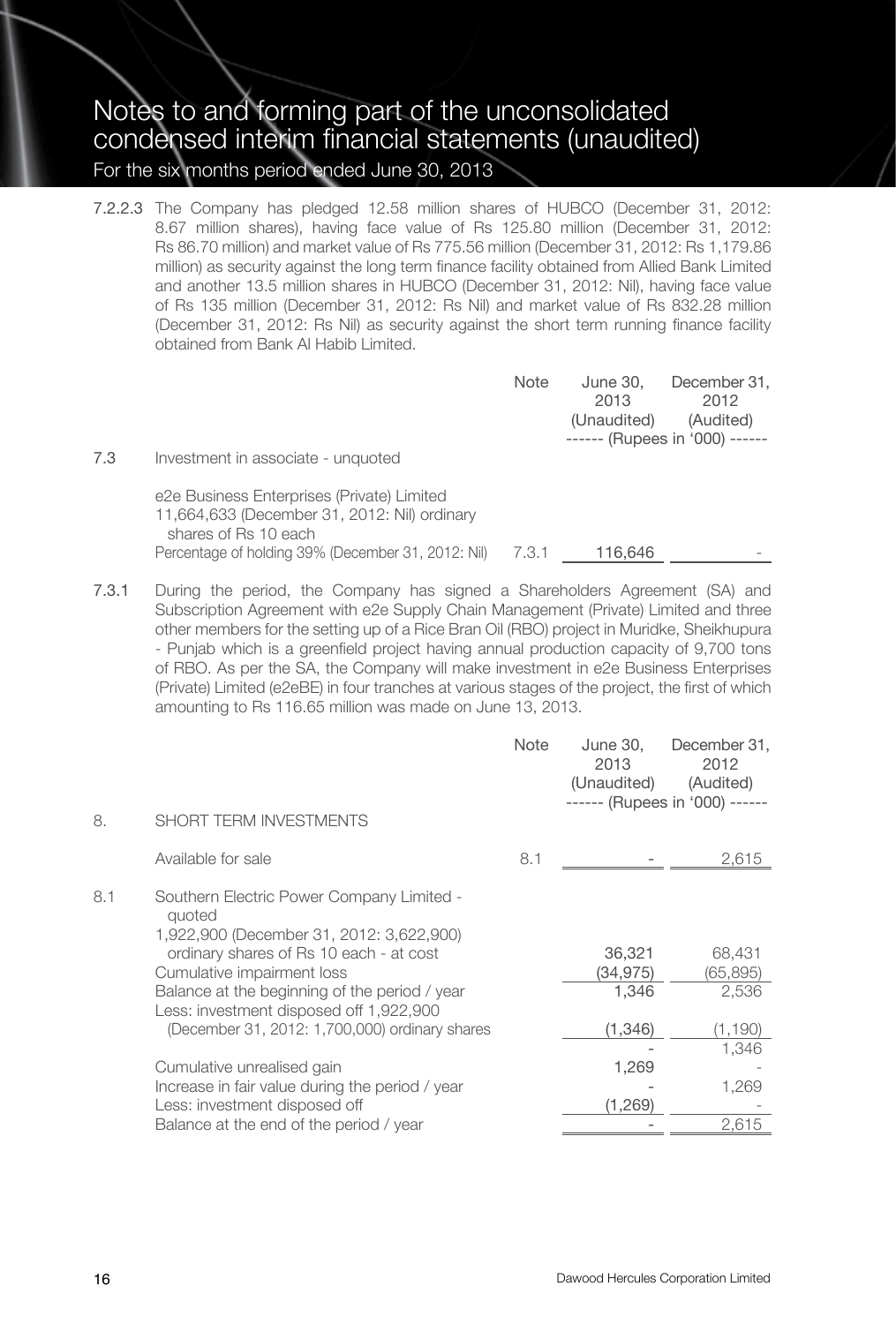| 9. | LONG TERM FINANCING                                                 | Note | June 30,<br>2013<br>(Unaudited) | December 31,<br>2012<br>(Audited)<br>$----(Rupees in '000)$ $---$ |
|----|---------------------------------------------------------------------|------|---------------------------------|-------------------------------------------------------------------|
|    | Long term financing<br>Less: current portion of long term financing | 9.1  | 295.050<br>29.504<br>265.546    | 178,050<br>8,903<br>169.147                                       |

9.1 This represents utilised portion of long term finance facility of Rs 380 million (December 31, 2012: Rs 380 million) from Allied Bank Limited obtained under mark-up arrangements. Mark-up is payable in arrears on a semi-annual basis at the rate of six months ask side Karachi Inter Bank Offer Rate (KIBOR) plus 200 basis points per annum. The principal amount is repayable in 9 equal installments commencing from July 4, 2013. The facility is secured against pledge of shares of HUBCO as more fully explained in note 7.2.2.3 and further ranking hypothecation / mortgage charge on all of the present and future assets of the Company with 25% margin.

#### 10. SHORT TERM RUNNING FINANCE

This represents utilised portion of short-term running finance facility of Rs 1,000 million (December 31, 2012: Rs 300 million) from Bank Al-Habib Limited obtained under markup arrangements expiring on April 30, 2014. The facility is secured by way of pledge of ECL and HUBCO shares as more fully explained in note 7.2.1.3 and 7.2.2.3, and further ranking hypothecation / mortgage charge on all of the present and future assets of the Company with 25% margin. Rate of mark-up applicable to this facility is three months KIBOR plus 100 basis points (December 31, 2012: three months KIBOR plus 100 basis points) per annum.

| 11. | <b>TRADE AND OTHER PAYABLES</b>                               | June 30,<br>2013<br>(Unaudited)        | December 31,<br>2012<br>(Audited)<br>$----(Rupees in '000)$ $---$ |
|-----|---------------------------------------------------------------|----------------------------------------|-------------------------------------------------------------------|
|     | Creditors<br>Accrued expenses<br>Unclaimed dividend<br>Others | 322<br>9,103<br>22,798<br>23<br>32,246 | 3,962<br>23,014<br>20,804<br>22<br>47,802                         |
|     |                                                               |                                        |                                                                   |

#### 12. CONTINGENCIES AND COMMITMENTS

#### 12.1 Contingent liabilities

The Company has issued a corporate guarantee to a syndicate of financial institutions through Meezan Bank Limited acting as investment agent to guarantee up to a maximum of Rs 6,400 million relating to a diminishing Musharika Finance Facility of Rs 4,800 million availed by DHFL. The corporate guarantee will remain in full force and effect for a period of five years commencing from December 27, 2011.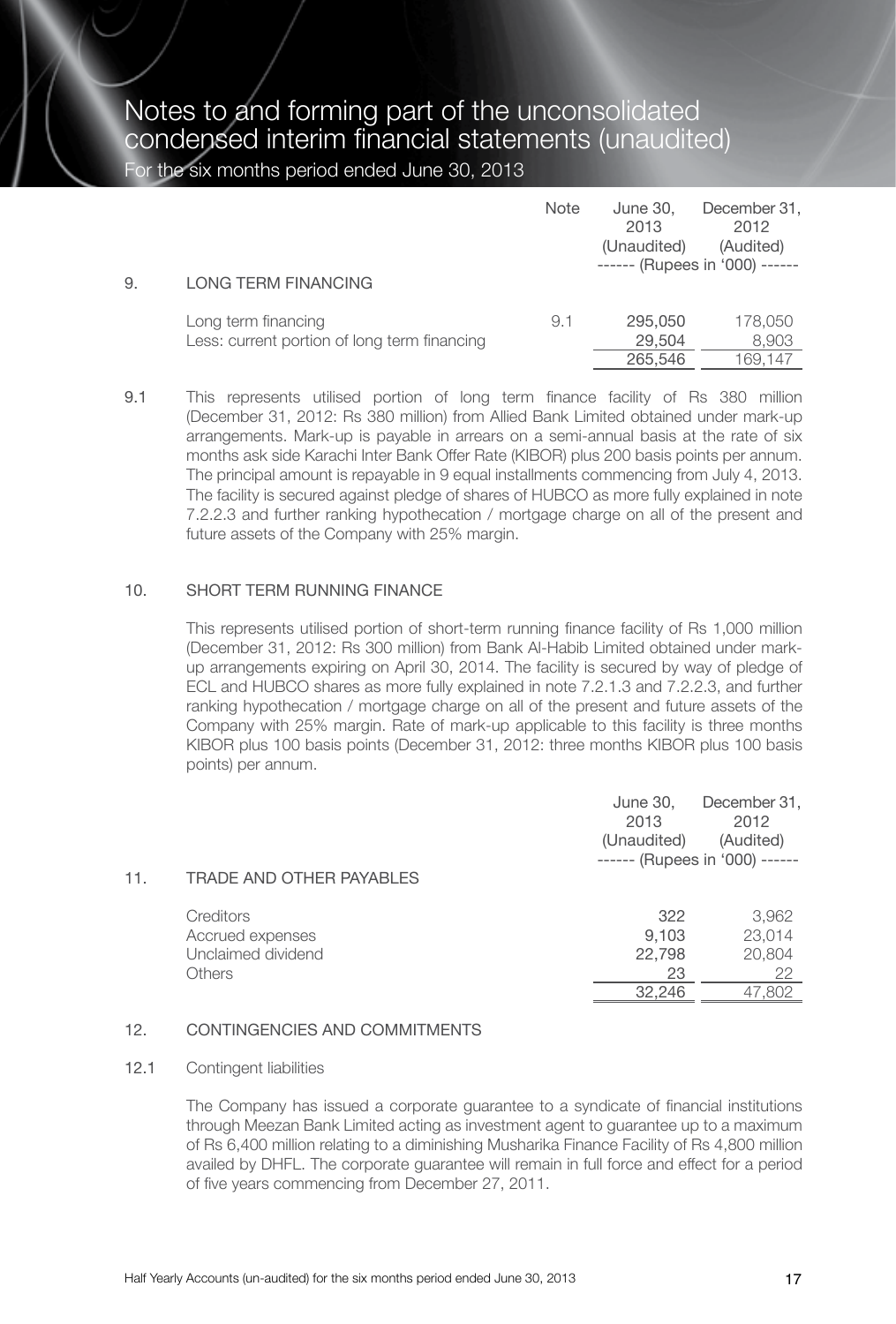| 12.2 | Commitments                                                                                 |             | June 30,<br>2013<br>(Unaudited) | December 31,<br>2012<br>(Audited)<br>------ (Rupees in '000) ------                        |
|------|---------------------------------------------------------------------------------------------|-------------|---------------------------------|--------------------------------------------------------------------------------------------|
|      |                                                                                             |             |                                 |                                                                                            |
|      | Commitments in respect of investment in e2eBE                                               |             | 161,000                         |                                                                                            |
|      |                                                                                             | <b>Note</b> | June 30,<br>2013                | Six months period ended<br>June 30,<br>2012<br>(Unaudited) (Unaudited)<br>(Rupees in '000) |
| 13.  | <b>DIVIDEND INCOME</b>                                                                      |             |                                 |                                                                                            |
|      | Engro Corporation Limited<br>The Hub Power Company Limited<br><b>DH Fertilizers Limited</b> | 13.1        | 138,975<br>604,750              | 261,558                                                                                    |
|      |                                                                                             |             | 743.725                         | 261.558                                                                                    |

13.1 The shareholders of DHFL, at its Annual General Meeting held on March 25, 2013 approved the issuance of 5 million ordinary shares of ECL to the Company as 'specie dividend'.

|     |                                                       | Note | Six months period ended<br>June 30.<br>2013<br>------ (Rupees in '000) ------ | June 30,<br>2012<br>(Unaudited) (Unaudited) |
|-----|-------------------------------------------------------|------|-------------------------------------------------------------------------------|---------------------------------------------|
| 14. | CASH UTILISED IN OPERATIONS                           |      |                                                                               |                                             |
|     | Profit before taxation                                |      | 620,204                                                                       | 216,428                                     |
|     | Adjustments for non cash expenses and<br>other items: |      |                                                                               |                                             |
|     | Depreciation                                          |      | 5,776                                                                         | 3,973                                       |
|     | Finance cost                                          |      | 21,909                                                                        | 426                                         |
|     | Profit on sale of property, plant and equipment       |      | (936)                                                                         | (4,047)                                     |
|     | Profit on sale of short term investments              |      | (4,862)                                                                       | (1,752)                                     |
|     | Dividend income                                       |      | (743, 725)                                                                    | (261, 558)                                  |
|     | Provision for employees retirement and other          |      |                                                                               |                                             |
|     | service benefits                                      |      | 2,204                                                                         | 5,066                                       |
|     | Income received from bank deposits                    |      | (148)                                                                         |                                             |
|     | Working capital changes                               | 14.1 | (30, 205)                                                                     | 2,784                                       |
|     | Cash utilised in operations                           |      | (129,783)                                                                     | (38,680)                                    |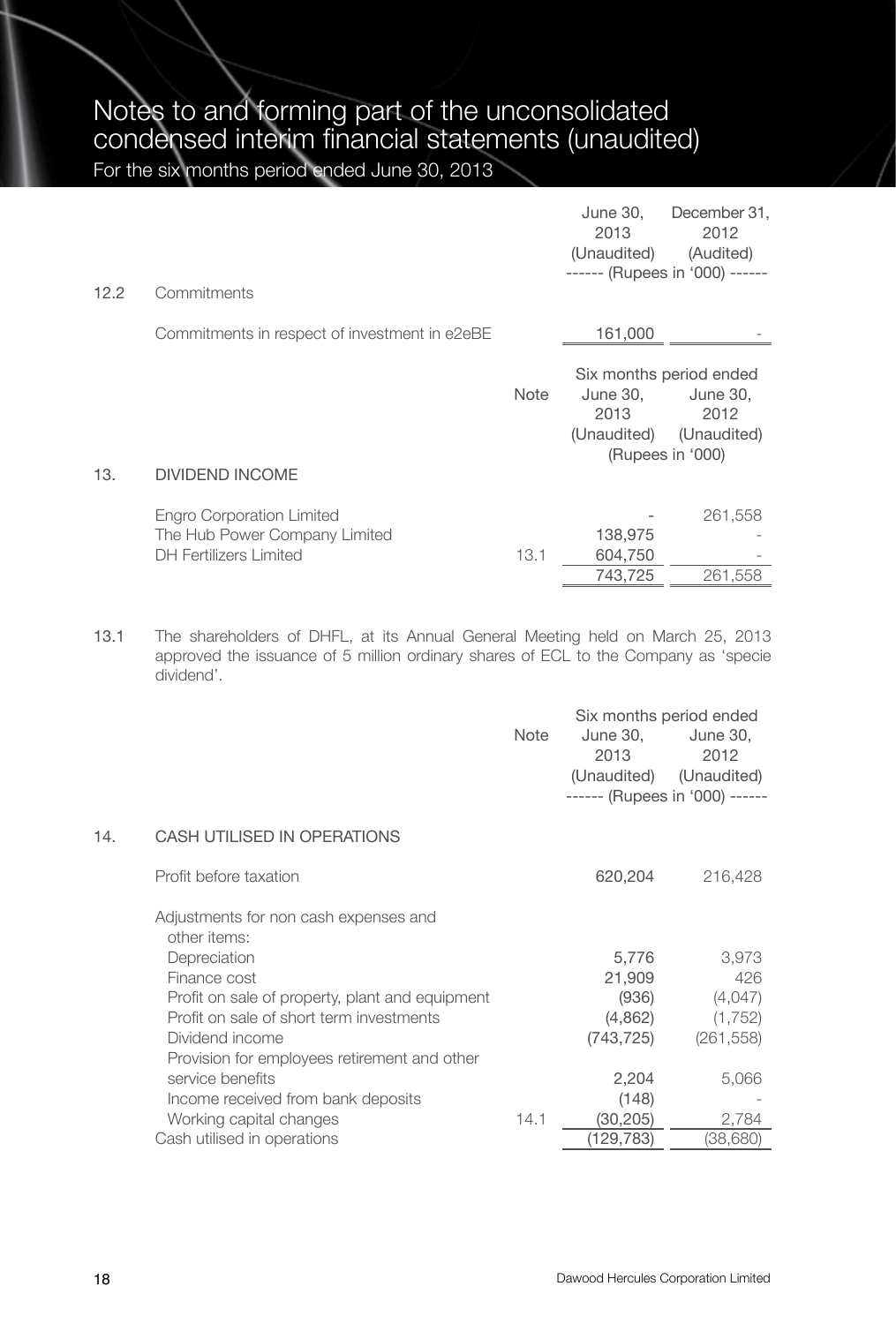|      |                                                                                                                               | Six months period ended<br>June 30.<br>2013<br>(Unaudited)<br>------ (Rupees in '000) ------ | June 30.<br>2012<br>(Unaudited)   |
|------|-------------------------------------------------------------------------------------------------------------------------------|----------------------------------------------------------------------------------------------|-----------------------------------|
| 14.1 | Working capital changes                                                                                                       |                                                                                              |                                   |
|      | (Increase) / decrease in current assets                                                                                       |                                                                                              |                                   |
|      | Short term loans and advances<br>Short term deposits and prepayments<br>Other receivables<br>Due from associated undertakings | (4,240)<br>7.314<br>(394)<br>(15, 334)<br>(12, 654)                                          | 179<br>(3,620)<br>(76)<br>(3,517) |
|      | (Decrease) / increase in trade and other payables                                                                             | (17, 551)<br>(30.205)                                                                        | 6,301<br>2.784                    |

#### 15. FINANCIAL RISK MANAGEMENT AND FINANCIAL DISLOSURES

15.1 Financial risk factors

The Company's activities expose it to a variety of financial risks: market risk (including currency risk, fair value interest rate risk, cash flow interest rate risk and price risk), credit risk and liquidity risk.

The condensed interim financial statements do not include all financial risk management information and disclosures required in the annual financial statements, they should be read in conjunction with the Company's annual financial statements as at December 31, 2012. There have been no changes in any risk management policies since the year end.

#### 16. RELATED PARTY TRANSACTIONS

Significant transactions with related parties are as follows:

|                                          |      | Six months period ended        |             |  |
|------------------------------------------|------|--------------------------------|-------------|--|
|                                          | Note | June 30,                       | June 30,    |  |
|                                          |      | 2013                           | 2012        |  |
|                                          |      | (Unaudited)                    | (Unaudited) |  |
|                                          |      | ------ (Rupees in '000) ------ |             |  |
| Subsidiary company                       |      |                                |             |  |
| Reimbursement of expenses by the Company |      | 61                             | 328         |  |
| Reimbursement of expenses to the Company |      | 6.377                          | 196         |  |
|                                          |      | 2.872                          |             |  |
| Sale of goods and services               |      |                                |             |  |
| Specie dividend                          | 13.1 | 604.750                        |             |  |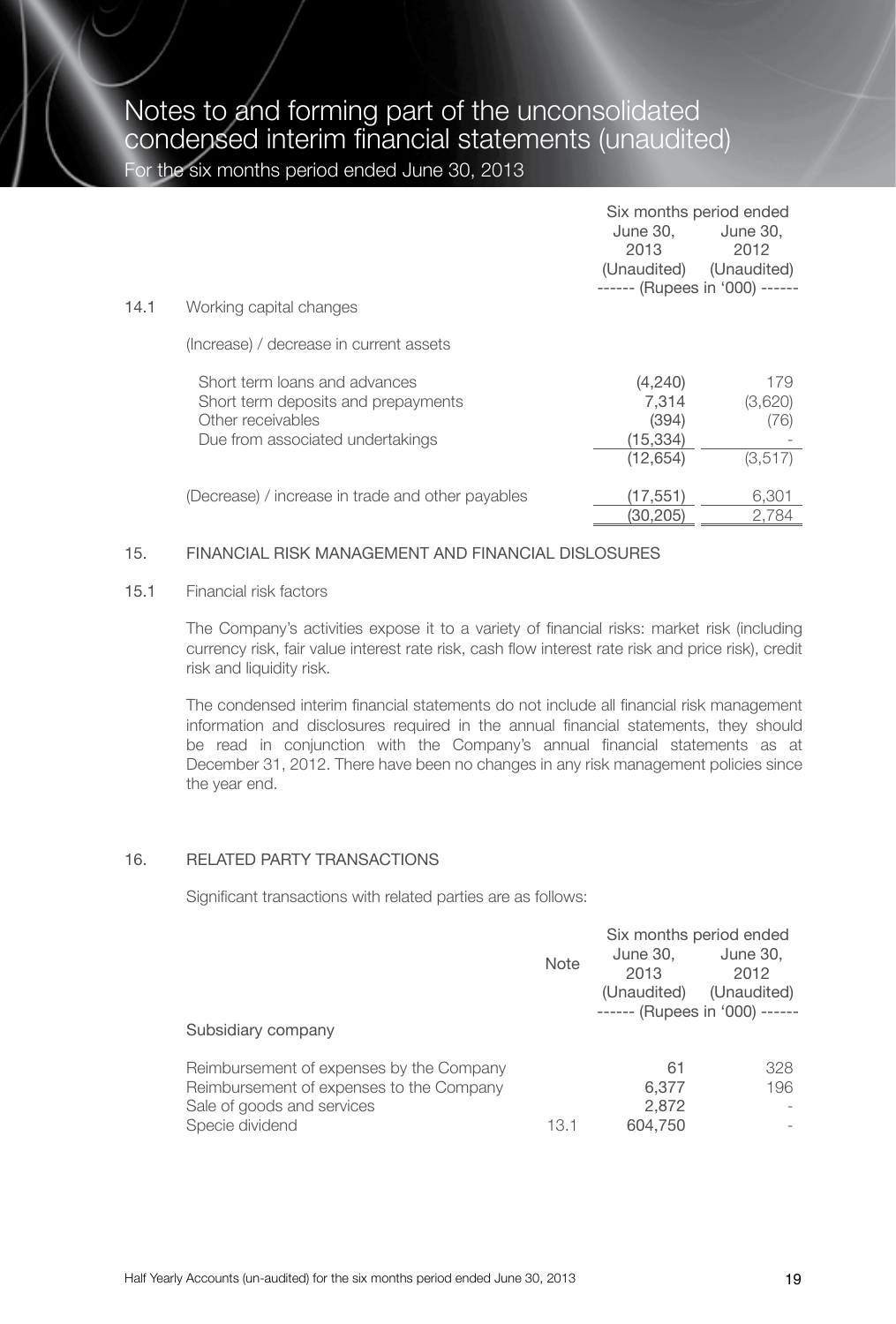|                                                                                           |      | Six months period ended        |                         |  |
|-------------------------------------------------------------------------------------------|------|--------------------------------|-------------------------|--|
|                                                                                           | Note | June 30.                       | June 30,                |  |
|                                                                                           |      | 2013                           | 2012                    |  |
|                                                                                           |      |                                | (Unaudited) (Unaudited) |  |
|                                                                                           |      | ------ (Rupees in '000) ------ |                         |  |
| Associates                                                                                |      |                                |                         |  |
| Purchase of goods and services                                                            |      | 6,207                          | 10,129                  |  |
| Sale of goods and services                                                                |      | 6,270                          | 11                      |  |
| Dividend income                                                                           |      | 138,975                        | 261,558                 |  |
| Reimbursement of expenses from associates                                                 |      | 1,332                          | 1,008                   |  |
| Reimbursement of expenses to associates                                                   |      | 1,443                          | 669                     |  |
| Investment in e2eBE                                                                       | 7.3  | 116,646                        |                         |  |
| Investment commited in e2eBE                                                              | 12.2 | 161,000                        |                         |  |
| Other related parties                                                                     |      |                                |                         |  |
| Key management personnel compensation<br>Employees' retirement and other service benefits |      | 52,691<br>4,591                | 58,195<br>3,998         |  |

#### 17. GENERAL

All financial information except as otherwise stated has been rounded to the nearest thousand rupees.

#### 18. DATE OF AUTHORISATION FOR ISSUE

These unconsolidated condensed interim financial statements were authorised for issue by the Board of Directors on August 29, 2013.

M. A. Aleem **Director** 

Karachi: August 29, 2013 M. A. Aleem Shahid Hamid Pracha Chief Executive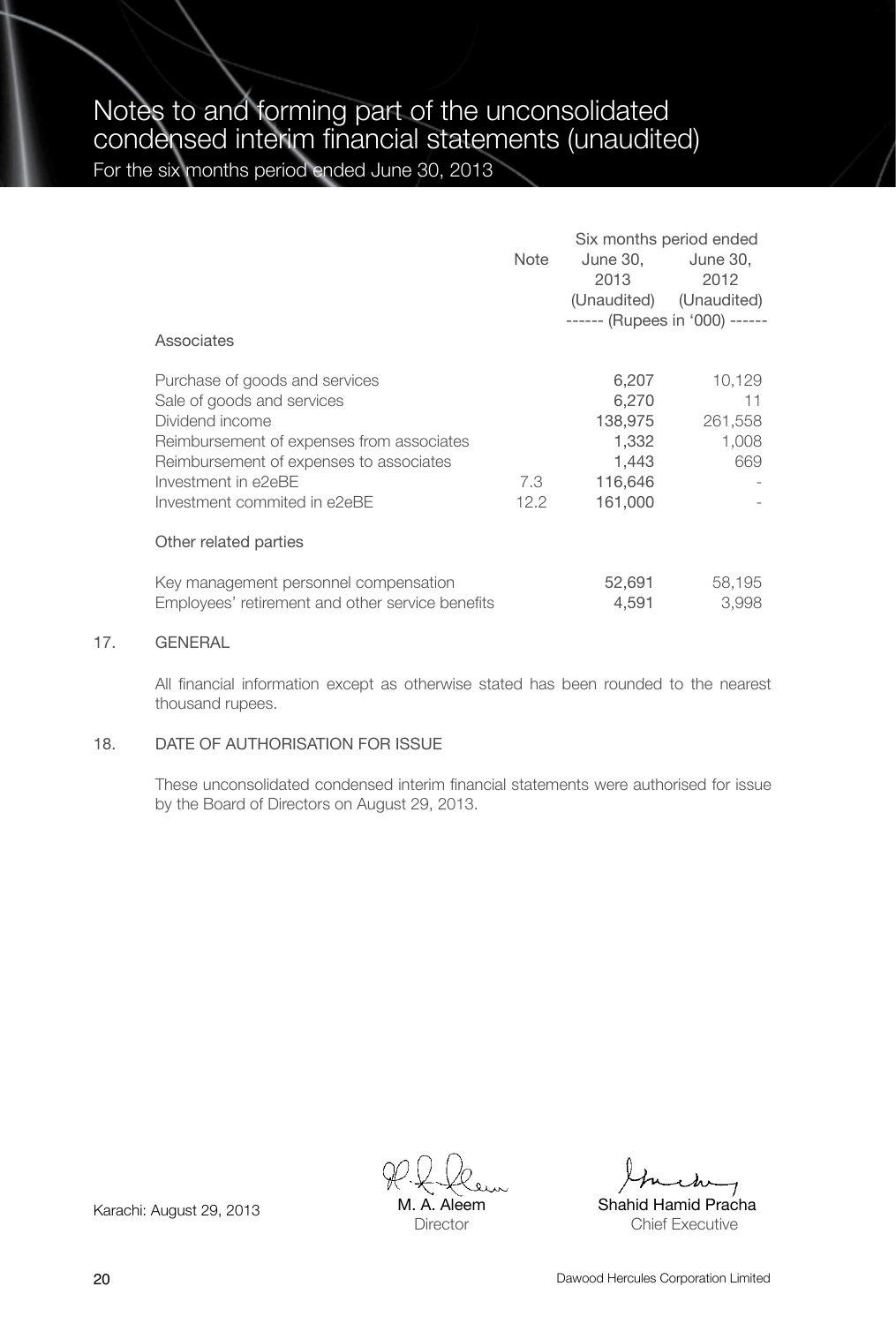## Consolidated condensed interim financial statements

for the six months period ended June 30, 2013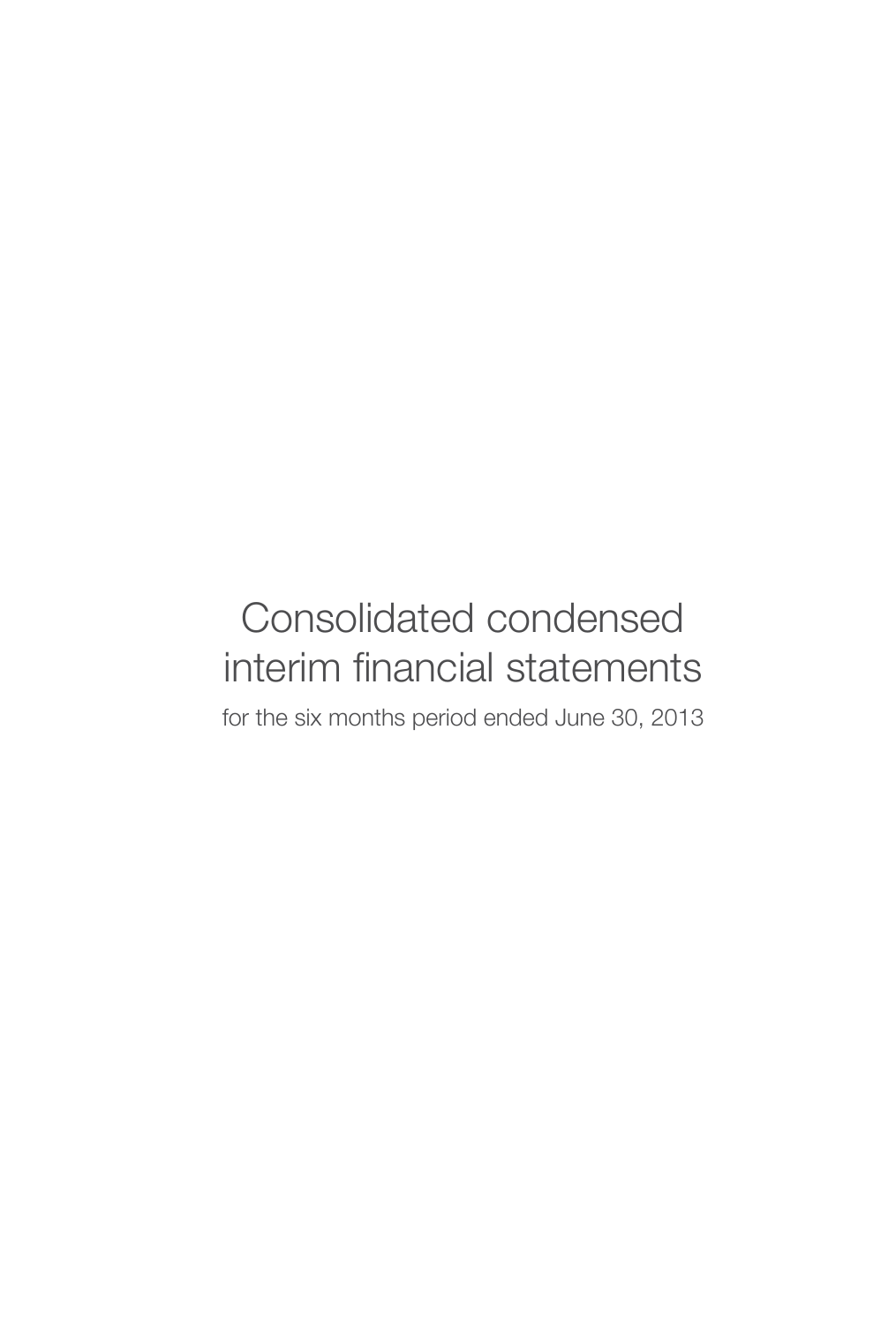## Consolidated condensed interim balance sheet (unaudited) As at June 30, 2013

|                                                                                                                                                   | Note   | June<br>30, 2013<br>(unaudited)                                       | December<br>31, 2012<br>(audited)<br>(restated)<br>-----(Rupees in '000)--------- |
|---------------------------------------------------------------------------------------------------------------------------------------------------|--------|-----------------------------------------------------------------------|-----------------------------------------------------------------------------------|
| <b>ASSETS</b>                                                                                                                                     |        |                                                                       |                                                                                   |
| NON-CURRENT ASSETS<br>Property, plant and equipment<br>Long term investments<br>Long term loans, advances and prepayments                         | 5<br>6 | 1,988,459<br>32,674,284<br>193<br>34,662,936                          | 2,093,563<br>30,813,827<br>1,383<br>32,908,773                                    |
|                                                                                                                                                   |        |                                                                       |                                                                                   |
| <b>CURRENT ASSETS</b><br>Stores, spares and loose tools<br>Stock in trade<br>Trade debts<br>Loans, advances, deposits, prepayments and            | 7      | 794,062<br>115,317<br>786,474                                         | 811,584<br>52,100<br>329                                                          |
| other receivables<br>Taxation -net<br>Short term investments<br>Cash and bank balances                                                            | 8      | 79,772<br>175,375<br>605,742<br>943,348<br>3,500,090                  | 170,893<br>126,950<br>2,615<br>35,532<br>1,200,003                                |
| <b>TOTAL ASSETS</b>                                                                                                                               |        | 38,163,026                                                            | 34,108,776                                                                        |
| <b>EQUITY AND LIABILITIES</b>                                                                                                                     |        |                                                                       |                                                                                   |
| SHARE CAPITAL AND RESERVES                                                                                                                        |        |                                                                       |                                                                                   |
| Authorised capital                                                                                                                                |        | 10,000,000                                                            | 10,000,000                                                                        |
| Issued, subscribed and paid-up capital<br>Revenue reserves<br>Surplus on revaluation of investment                                                |        | 4,812,871<br>22,362,417                                               | 4,812,871<br>20,890,299<br>1,269                                                  |
| <b>NON- CURRENT LIABILITIES</b><br>Long term financing<br>Deferred taxation<br>Deferred liabilities                                               | 9      | 27,175,288<br>6,025,046<br>1,032,256<br>146,214                       | 25,704,439<br>6,832,147<br>897,963<br>91,780                                      |
| <b>CURRENT LIABILITIES</b><br>Current portion of long term financing<br>Short term running finance<br>Trade and other payables<br>Accrued mark-up | 10     | 7,203,516<br>1,036,504<br>1,929,170<br>772,605<br>45,943<br>3,784,222 | 7,821,890<br>215,903<br>32,299<br>301,962<br>32,283<br>582,447                    |
| <b>TOTAL EQUITY AND LIABILITIES</b>                                                                                                               |        | 38,163,026                                                            | 34,108,776                                                                        |
| Contingencies & commitments                                                                                                                       | 11     |                                                                       |                                                                                   |

The annexed notes 1 to 16 form an integral part of these consolidated condensed interim financial statements.

M. A. Aleem **Director** 

Chief Executive

Karachi: August 29, 2013 M. A. Aleem Shahid Hamid Pracha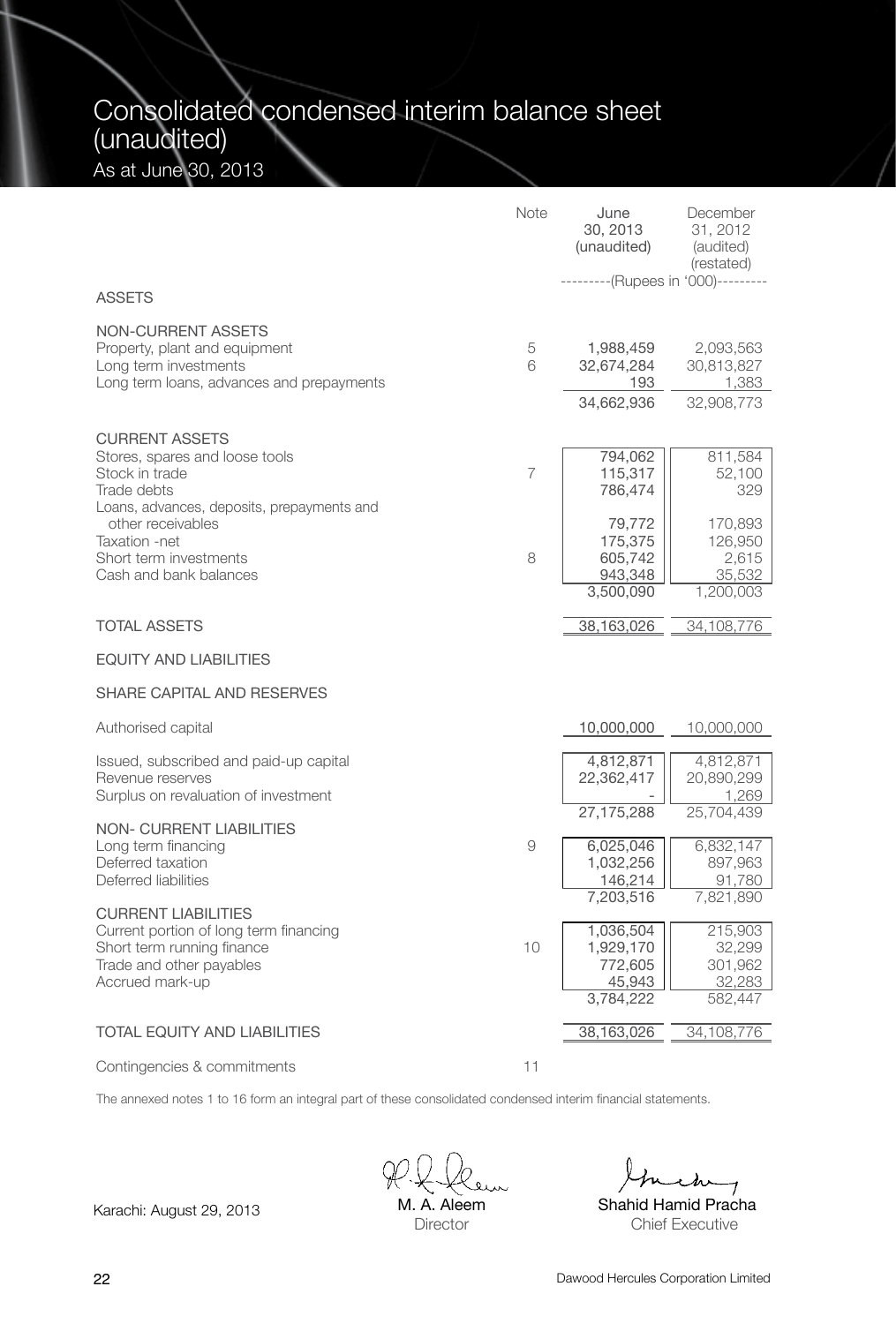## Consolidated condensed interim profit and loss account (unaudited)

For the quarter and six months period ended June 30, 2013

|                                                                                                                                        | June 30.<br>2013                                        | Quarter ended<br>June 30,<br>2012<br>-------------------- (Rupees in '000) ------------- | June 30,<br>2013                                          | Six months period ended<br>June 30,<br>2012               |
|----------------------------------------------------------------------------------------------------------------------------------------|---------------------------------------------------------|------------------------------------------------------------------------------------------|-----------------------------------------------------------|-----------------------------------------------------------|
| Net sales<br>Cost of sales                                                                                                             | 2,999,902<br>(2,385,770)                                | 1,622,559<br>(1,461,504)                                                                 |                                                           | 3,123,058 2,441,841<br>$(2,567,441)$ $(1,962,437)$        |
| Gross profit                                                                                                                           | 614,132                                                 | 161,055                                                                                  | 555,617                                                   | 479,404                                                   |
| Selling and distribution expenses<br>Administrative expenses<br>Other operating expenses<br>Other operating income<br>Operating profit | (38, 816)<br>(118,965)<br>(31,888)<br>36,229<br>460.692 | (22,964)<br>(113, 133)<br>6,416<br>95,895<br>127,269                                     | (50, 686)<br>(226, 616)<br>(35, 750)<br>50,135<br>292,700 | (36, 416)<br>(224, 024)<br>(1, 575)<br>173,694<br>391,083 |
| Finance costs                                                                                                                          | (206, 002)                                              | (254, 304)                                                                               | (391, 182)                                                | (411, 604)                                                |
|                                                                                                                                        | 254.690                                                 | (127, 035)                                                                               | (98, 482)                                                 | (20, 521)                                                 |
| Share of profit / (loss) from associates, net of tax                                                                                   | 1,156,878                                               | (145,920)                                                                                | 2,268,734                                                 | 760,900                                                   |
| Profit / (loss) before taxation                                                                                                        | 1,411,568                                               | (272, 955)                                                                               | 2,170,252                                                 | 740,379                                                   |
| Taxation                                                                                                                               | (138, 730)                                              | 58,592                                                                                   | (262, 552)                                                | (83, 594)                                                 |
| Profit / (loss) after taxation                                                                                                         | 1,272,838                                               | (214, 363)                                                                               | 1,907,700                                                 | 656,785                                                   |
| Earnings / (loss) per share - (Rupees)                                                                                                 | 2.64                                                    | (0.45)                                                                                   | 3.96                                                      | 1.36                                                      |

The annexed notes 1 to 16 form an integral part of these consolidated condensed interim financial statements.

Aleem Director

Karachi: August 29, 2013 M. A. Aleem Shahid Hamid Pracha Chief Executive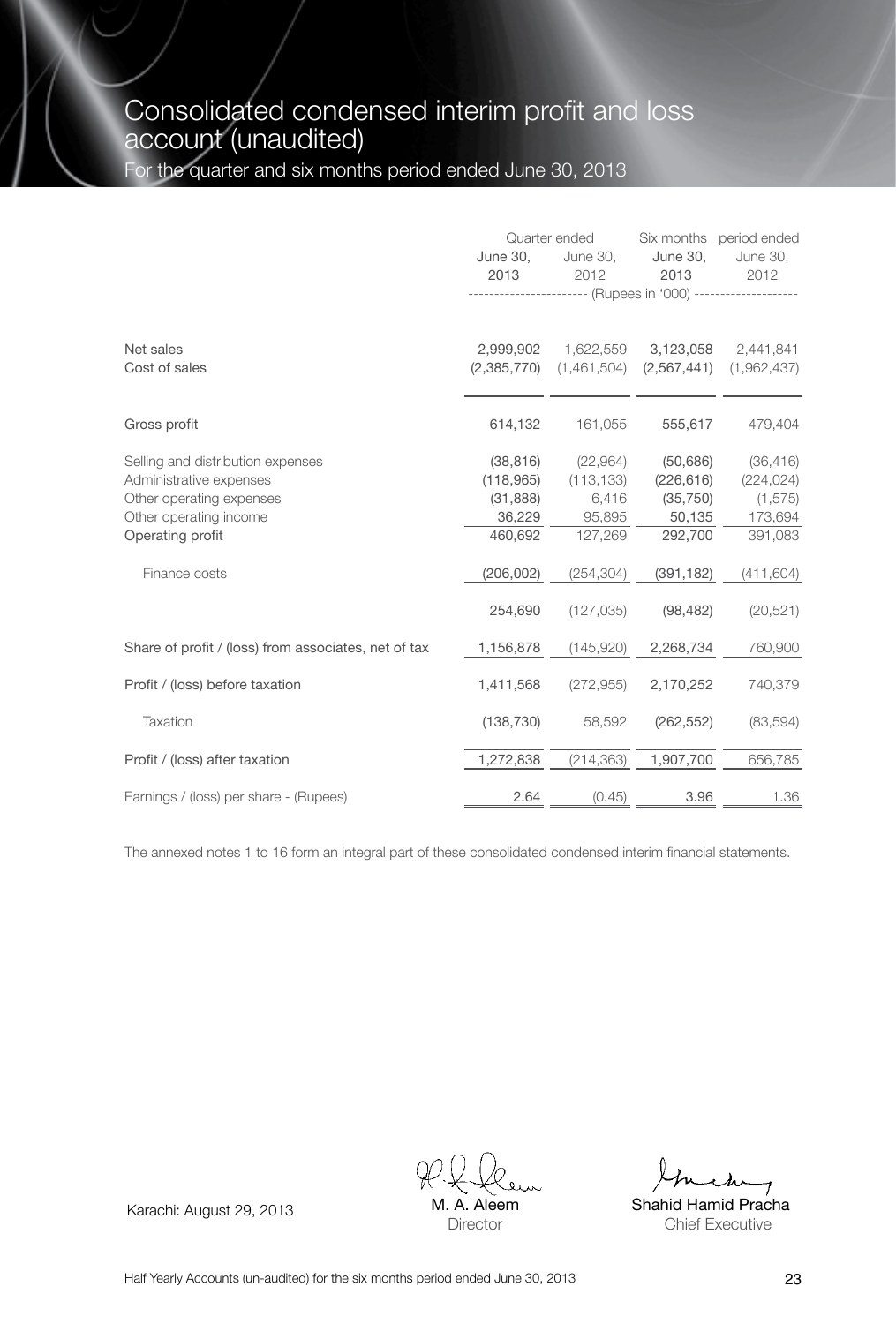## Consolidated condensed interim statement of comprehensive income (unaudited)

For the quarter and six months period ended June 30, 2013

|                                                                    | June 30,<br>2013 — 2013 | Quarter ended<br>June 30,<br>2012<br>------------------------- (Rupees in '000) -------------------------- | Six months period ended<br><b>June 30, June 30,</b><br>2013 2014 | 2012     |
|--------------------------------------------------------------------|-------------------------|------------------------------------------------------------------------------------------------------------|------------------------------------------------------------------|----------|
| Profit/(loss) after taxation                                       | 1,272,837               | (214, 363)                                                                                                 | 1,907,700                                                        | 656,785  |
| Items that will not be reclassified to<br>profit or loss           |                         |                                                                                                            |                                                                  |          |
| Remeasurement of staff retirement<br>benefits (note 3.2)           | (744)                   | (794)                                                                                                      | (1,487)                                                          | (1,588)  |
| Related income tax                                                 | 178                     | 202                                                                                                        | 355                                                              | 404      |
|                                                                    | (566)                   | (592)                                                                                                      | (1, 132)                                                         | (1, 184) |
| Items that may be reclassified<br>subsequently to profit or loss   |                         |                                                                                                            |                                                                  |          |
| Changes in value of available for sale<br>financial assets         |                         | (309, 611)                                                                                                 |                                                                  | 87,727   |
| Share of other comprehensive income<br>of associates               | 6,419                   | 22,233                                                                                                     | 52,041                                                           | 52,084   |
| Deferred tax impact of other comprehensive<br>income of associates | (642)                   | (2, 223)                                                                                                   | (5, 204)                                                         | (5,208)  |
|                                                                    | 5,777                   | 20,010                                                                                                     | 46,837                                                           | 46,876   |
|                                                                    | 5,777                   | (289, 601)                                                                                                 | 46,837                                                           | 134,603  |
| Other comprehensive income / (loss)<br>for the period - net of tax | 5,211                   | (290, 193)                                                                                                 | 45,705                                                           | 133,419  |
| Total comprehensive income / (loss)                                | 1,278,048               | (504, 556)                                                                                                 | 1,953,405                                                        | 790,204  |

The annexed notes 1 to 16 form an integral part of these consolidated condensed interim financial statements.

M. A. Aleem **Director** 

Karachi: August 29, 2013 M. A. Aleem Shahid Hamid Pracha Chief Executive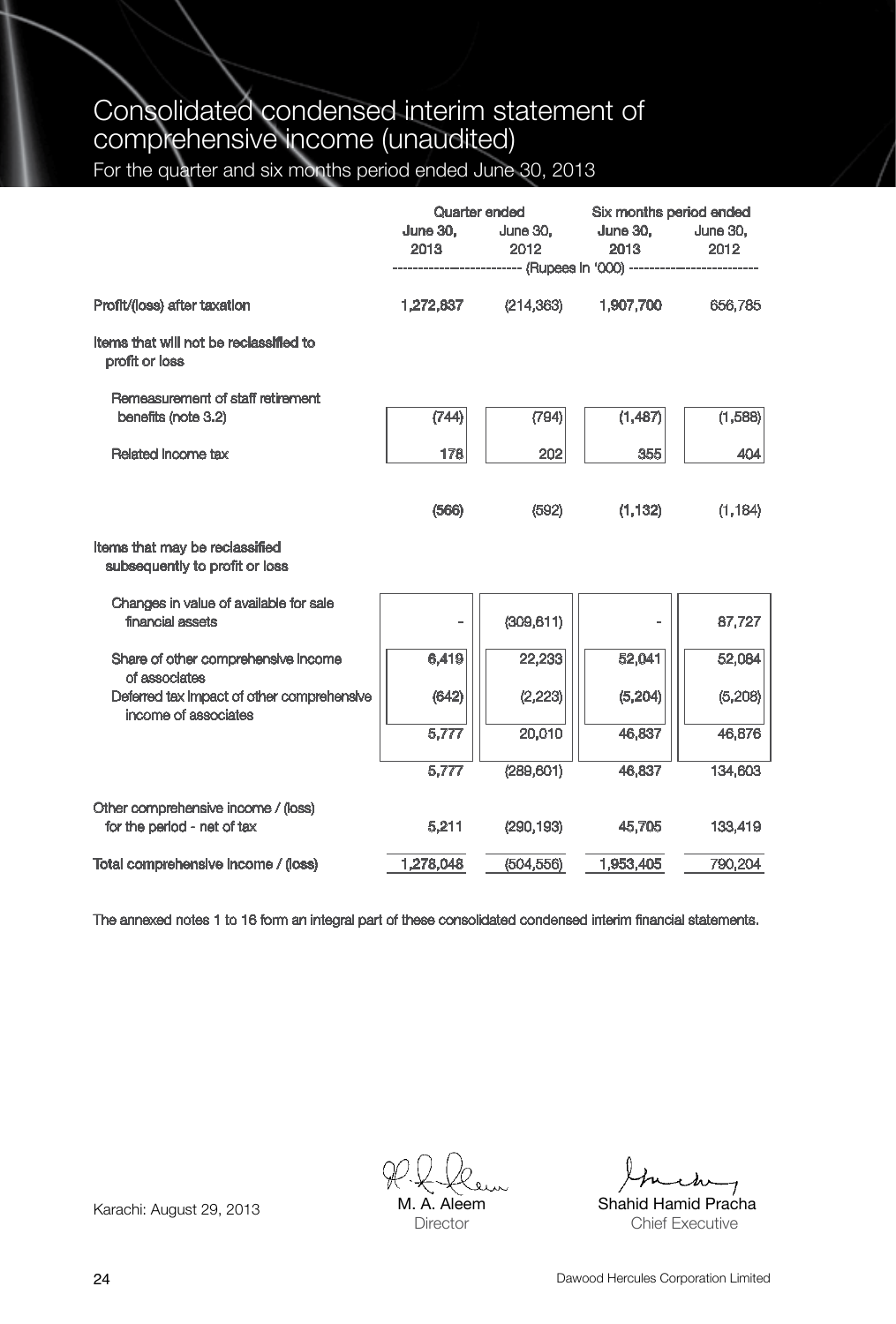## Consolidated condensed interim statement of changes in equity (unaudited)

For the six months period ended June 30, 2013

|                                                                                       |                                                 |                    |                     | Revenue reserves         |                     |                                                            |                                            |            |
|---------------------------------------------------------------------------------------|-------------------------------------------------|--------------------|---------------------|--------------------------|---------------------|------------------------------------------------------------|--------------------------------------------|------------|
|                                                                                       | Issued.<br>subscribed<br>and paid-up<br>capital | General<br>reserve | Actuarial<br>losses | Unappropriated<br>Profit | Sub-total           | Share of other<br>comprehensive<br>income of<br>associates | Surplus on<br>revaluation of<br>investment | Total      |
|                                                                                       |                                                 |                    |                     |                          | $-R$ upees in '000) |                                                            |                                            |            |
| Balance as at January 01, 2012 (restated)                                             | 4,812,871                                       | 700.000            | (21, 970)           | 19,795,916               | 20.473.946          | (180, 731)                                                 |                                            | 25.106.086 |
| Comprehensive income<br>Profit after taxation                                         |                                                 |                    |                     | 656,785                  | 656,785             |                                                            |                                            | 656,785    |
| Other comprehensive income                                                            |                                                 |                    |                     |                          |                     | 46,876                                                     | 87,727                                     | 134,603    |
| Remeasurement of staff retirement<br>benefits (note 3.2)                              |                                                 |                    | (1, 184)            |                          | (1, 184)            |                                                            |                                            | (1, 184)   |
| Total comprehensive income for the period                                             |                                                 |                    | (1, 184)            | 656,785                  | 655,601             | 46,876                                                     | 87,727                                     | 790,204    |
| Final cash dividend for the year ended<br>December 31, 2011 (Rs 1 per ordinary share) |                                                 |                    |                     | (481, 287)               | (481, 287)          |                                                            |                                            | (481, 287) |
| Balance as at June 30, 2012 (restated)                                                | 4,812,871                                       | 700,000            | (23, 154)           | 19,971,414               | 20,648,260          | (133, 855)                                                 | 87,727                                     | 25,415,003 |
| Balance as at January 1, 2013 (restated)                                              | 4,812,871                                       | 700,000            | (23, 689)           | 20,297,087               | 20,973,398          | (83,099)                                                   | 1,269                                      | 25,704,439 |
| Comprehensive income                                                                  |                                                 |                    |                     |                          |                     |                                                            |                                            |            |
| Profit after taxation                                                                 |                                                 |                    |                     | 1,907,700                | 1,907,700           |                                                            | (1,269)                                    | 1,906,431  |
| Other comprehensive income                                                            |                                                 |                    |                     |                          |                     | 46.837                                                     |                                            | 46,837     |
| Remeasurement of staff retirement<br>benefits (note 3.2)                              |                                                 |                    | (1, 132)            |                          | (1, 132)            |                                                            |                                            | (1, 132)   |
| Total comprehensive income for the period                                             |                                                 |                    | (1.132)             | 1.907.700                | 1.906.568           | 46.837                                                     | (1,269)                                    | 1.952.136  |
| Final cash dividend for the year ended<br>December 31, 2012 (Rs 1 per ordinary share) |                                                 |                    |                     | (481, 287)               | (481, 287)          |                                                            |                                            | (481, 287) |
| Balance as at June 30, 2013                                                           | 4.812.871                                       | 700.000            | (24, 821)           | 21.723.500               | 22.398.679          | (36.262)                                                   |                                            | 27,175,288 |

The annexed notes 1 to 16 form an integral part of these consolidated condensed interim financial statements.

M. A. Aleem **Director** 

Karachi: August 29, 2013 M. A. Aleem Shahid Hamid Pracha Chief Executive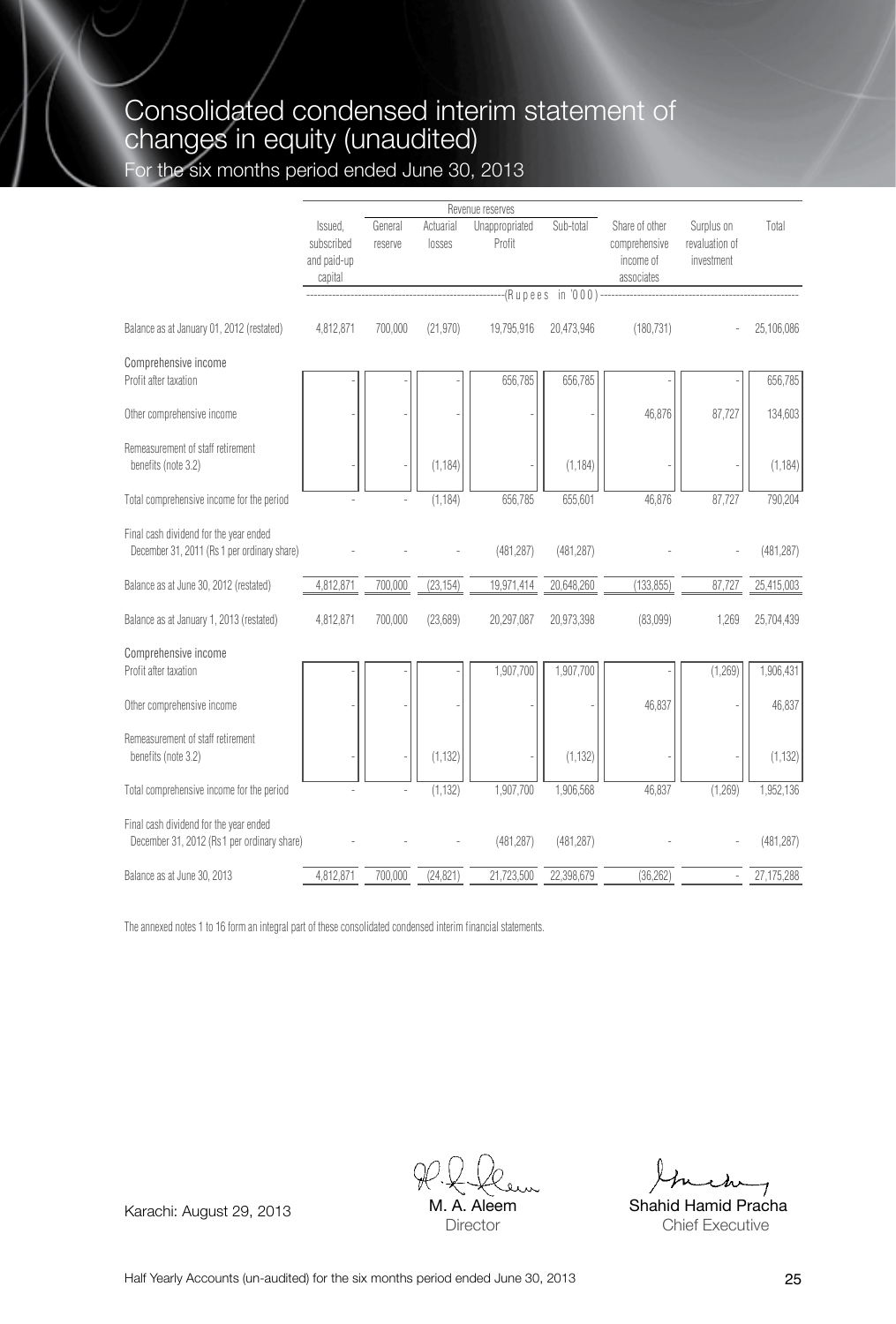Consolidated condensed interim cash flow statement (unaudited)

For the six months period ended June 30, 2013

|                                                                                                                                                                                                                                                             | <b>Note</b> | Six months period ended<br>June 30,<br>2013<br>--------(Rupees in '000)------- | June 30,<br>2012                                                                     |
|-------------------------------------------------------------------------------------------------------------------------------------------------------------------------------------------------------------------------------------------------------------|-------------|--------------------------------------------------------------------------------|--------------------------------------------------------------------------------------|
| CASH FLOW FROM OPERATING ACTIVITIES                                                                                                                                                                                                                         |             |                                                                                |                                                                                      |
| Cash generated from / (utilised in) operations<br>Finance costs paid<br>Taxes paid<br>Employees' retirement and other service benefits paid<br>Decrease in long term loans, advances and prepayments                                                        | 12          | 169,727<br>(377, 522)<br>(181, 530)<br>(19, 942)<br>1,190                      | (1,061,991)<br>(363, 481)<br>(207, 108)<br>(14, 465)<br>373                          |
| Net cash used in operating activities                                                                                                                                                                                                                       |             | (408, 077)                                                                     | (1,646,672)                                                                          |
| CASH FLOW FROM INVESTING ACTIVITIES                                                                                                                                                                                                                         |             |                                                                                |                                                                                      |
| Fixed capital expenditure<br>Proceeds from disposal of property, plant and equipment<br>Profit received on bank deposits<br>Proceeds from disposal of short term investments<br>Investment in associate<br>Investment in mutual funds<br>Dividends received |             | (2,531)<br>15,741<br>5,078<br>6,209<br>(116, 646)<br>(600,000)<br>576,964      | (80,988)<br>12,471<br>15,427<br>2,083,025<br>(2,306,692)<br>(2, 224, 435)<br>299,958 |
| Net cash used in investing activities                                                                                                                                                                                                                       |             | (115, 185)                                                                     | (2,201,234)                                                                          |
| CASH FLOW FROM FINANCING ACTIVITIES                                                                                                                                                                                                                         |             |                                                                                |                                                                                      |
| Long term financing received<br>Long term finance repaid<br>Short term running finance utilized<br>Dividends paid                                                                                                                                           |             | 117,000<br>(103, 500)<br>1,896,871<br>(479, 293)                               | 2,070,000<br>1,505,174<br>(479, 680)                                                 |
| Net cash generated from financing activities                                                                                                                                                                                                                |             | 1,431,078                                                                      | 3,095,494                                                                            |
| Net increase/(decrease) in cash and cash equivalents<br>Cash and cash equivalents at the beginning of the period                                                                                                                                            |             | 907,816<br>35,532                                                              | (752, 412)<br>788,293                                                                |
| Cash and cash equivalents at the end of the period                                                                                                                                                                                                          |             | 943,348                                                                        | 35,881                                                                               |

The annexed notes 1 to 16 form an integral part of these consolidated condensed interim financial statements.

A. Aleem **Director** 

Karachi: August 29, 2013 M. A. Aleem Shahid Hamid Pracha Chief Executive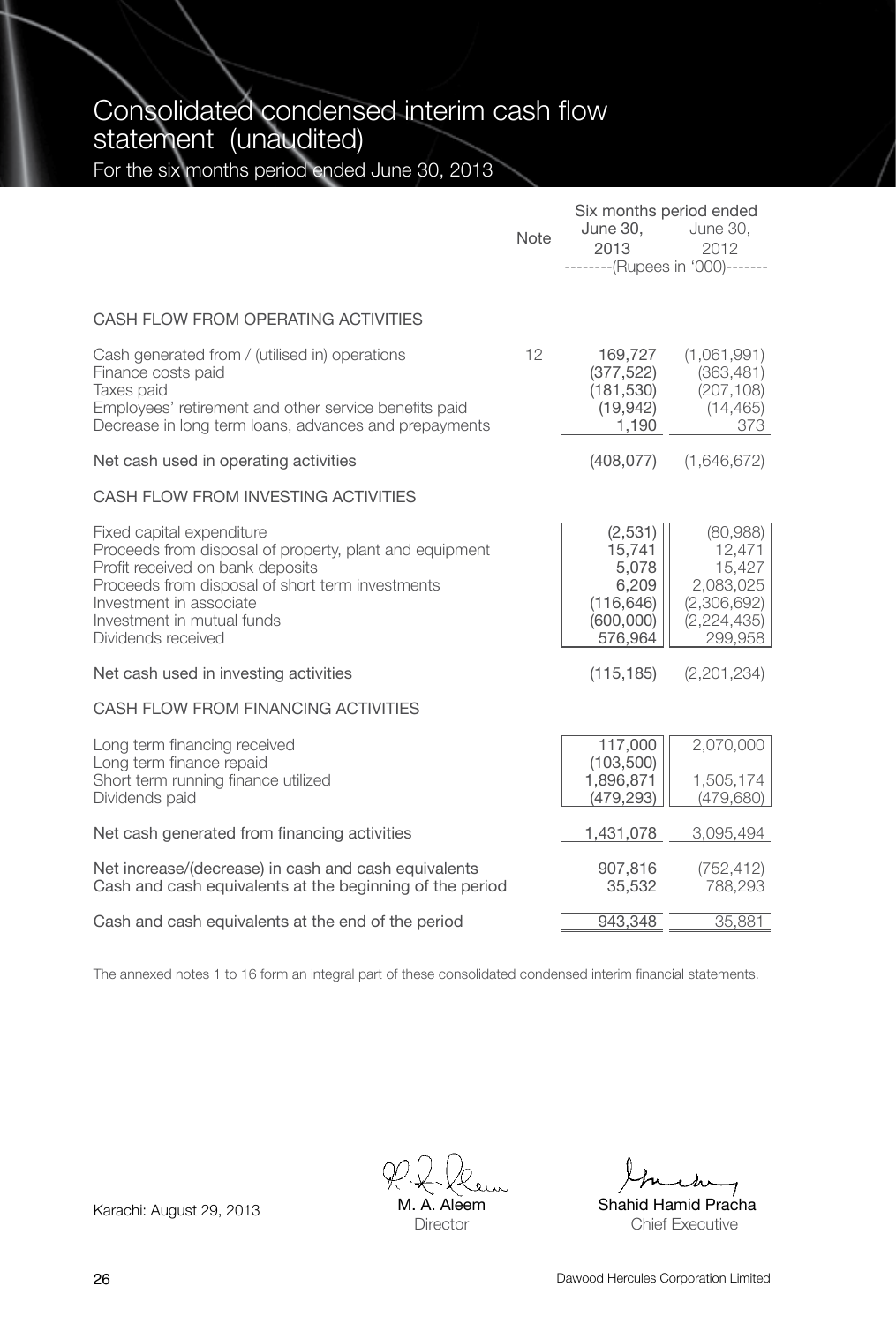#### 1 **LEGAL STATUS AND OPERATIONS**

1.1 Dawood Hercules Corporation Limited - the Holding Company, is a public limited company incorporated in Pakistan on April 17, 1968 under the Companies Act, 1913 (now Companies Ordinance, 1984) and its shares are listed on Karachi, Lahore and Islamabad Stock Exchanges. The principal activity of the Holding Company is to manage investments in its Subsidiary and associated companies. The registered office of the Holding Company is situated at Dawood Centre, M.T Khan Road, Karachi.

#### 1.2 The Group consists of :

The Holding Company: Dawood Hercules Corporation Limited; and

Subsidiary Company: DH Fertilizers Limited is an unquoted public limited company incorporated under the Companies Ordinance, 1984 and is a wholly owned subsidiary of the Holding Company. The Subsidiary Company is engaged in the business of production, purchase and sale of fertilizer and its registered office is situated at 35 A, Shahrah-e-Abdul Hameed Bin Badees (Empress Road), Lahore.

#### 2. BASIS OF PREPARATION AND PRESENTATION

- 2.1 These consolidated condensed interim financial statements have been prepared in accordance with the requirements of International Accounting Standard (IAS) 34 -'Interim Financial Reporting' and provisions and directives issued under the Companies Ordinance 1984 (the Ordinance). In case where the requirements differ, the provisions of or directives issued under the Ordinance have been followed.
- 2.2 The comparative consolidated balance sheet as at December 31, 2012 presented in these consolidated condensed interim financial statements has been extracted from the audited financial statements of The Group for the year then ended. The comparative consolidated condensed profit and loss account, consolidated condensed statement of changes in equity and consolidated condensed cash flow statement for the quarter and six months period ended June 30, 2012 have been extracted from the consolidated condensed interim financial statements of The Group for the quarter and six months period then ended.
- 2.3 These consolidated condensed interim financial statements are being submitted to the shareholders in accordance with section 245 of the Ordinance and should be read in conjunction with the consolidated financial statements as at and for the year ended December 31, 2012.

#### 3. ACCOUNTING POLICIES

The accounting policies and methods of computation adopted for the preparation of these consolidated condensed interim financial statements are consistent with those applied in the preparation of the consolidated financial statements of The Group as at and for the year ended December 31, 2012 except for the adoption of IAS 19, as more fully explained in paragraph 3.2 below.

3.1 New standards, amendments and interpretations that are mandatory for accounting periods beginning on or after January 1, 2013 are considered not to be relevant or to have any significant effect on The Group's financial reporting and operations and are therefore not detailed in these consolidated condensed interim financial statements.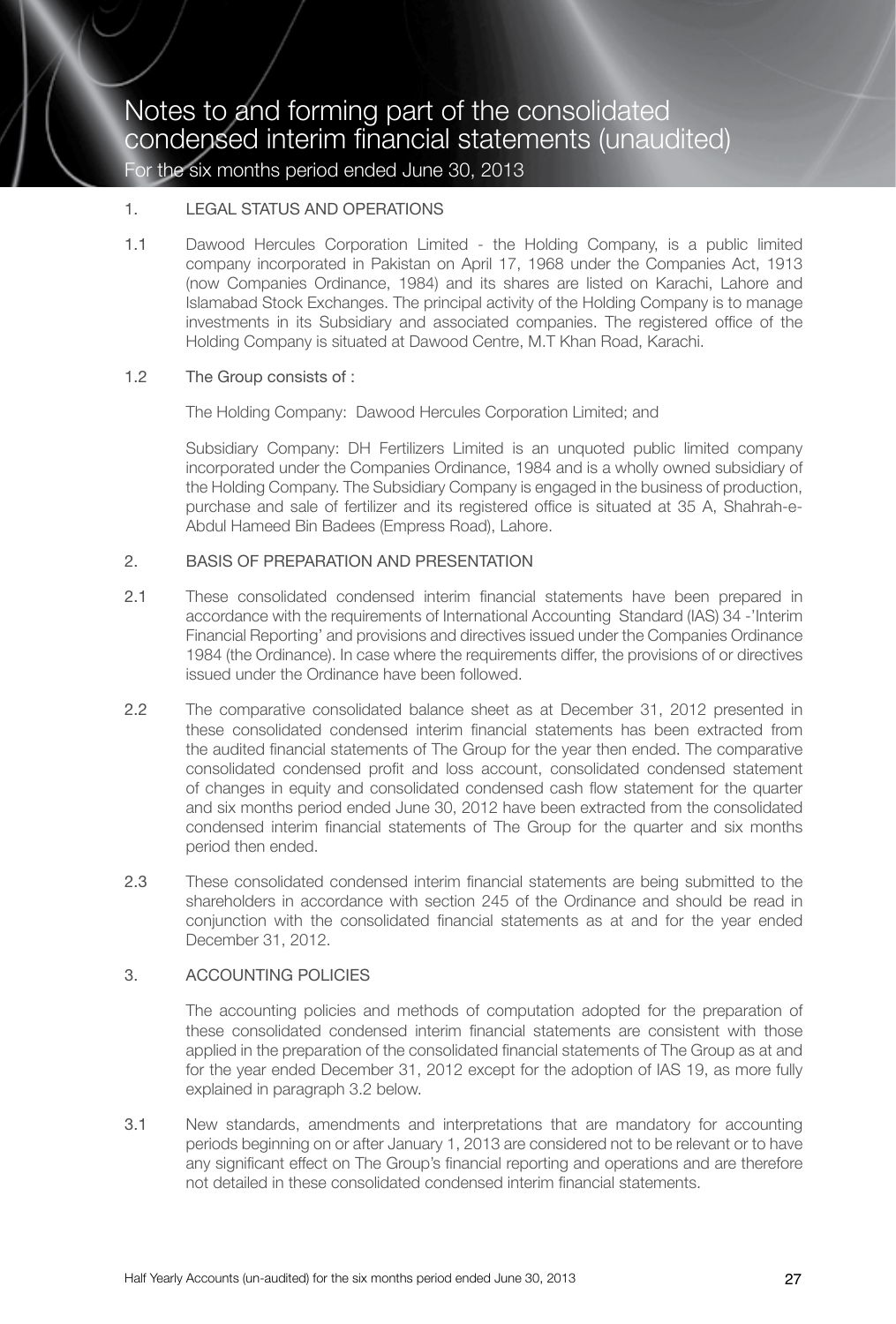- 3.2 IAS 19 (revised) 'Employee Benefits'. IAS 19 (revised) amends the accounting for employment benefits. The Group has applied the standard retrospectively in accordance with the transition provisions of the standard. The impact on The Group has been in the following areas:
	- (a) The standard requires past service cost to be recognised immediately in profit or loss;
	- (b) The standard replaces the interest cost on the defined benefit obligation and the expected return on plan assets with a net interest cost based on the net defined benefit asset or liability and the discount rate, measured at the beginning of the year;
	- (c) There is a new term ''remeasurements''. This is made up of actuarial gains and losses, the difference between actual investment returns and the return implied by the net interest cost; and
	- (d) The amendment requires an entity to recognise actuarial gains and losses immediately in 'other comprehensive income'. Actuarial gains or losses were previously amortised over the expected future service of the employees.

|                                                                                                                            | December 31,<br>2012               | June 30,<br>2012<br>-------------- Rupees in '000 --------------- | January 1,<br>2012                  |
|----------------------------------------------------------------------------------------------------------------------------|------------------------------------|-------------------------------------------------------------------|-------------------------------------|
| Comprehensive income                                                                                                       |                                    |                                                                   |                                     |
| Income for the period as previously reported<br>Effect of change in accounting policy<br>Profit for the period as restated | 1,081,359<br>(1, 184)<br>1,080,175 | 791,389<br>(1, 184)<br>790,205                                    | 2,888,799<br>(21, 321)<br>2,867,478 |
| Deferred liabilities                                                                                                       |                                    |                                                                   |                                     |
| Deferred liabilities as previously reported<br>Cumulative effect of change in accounting                                   | 57,440                             | 52,300                                                            | 53,059                              |
| policy on the carrying amounts<br>Deferred liabilities as restated                                                         | 34,340<br>91.780                   | 32,752<br>85,052                                                  | 31,164<br>84,223                    |
| Deferred taxation                                                                                                          |                                    |                                                                   |                                     |
| Deferred taxation as previously reported<br>Cumulative effect of change in accounting                                      | 908,614                            | 909,417                                                           | 869,117                             |
| policy on the carrying amounts                                                                                             | (10,651)                           | (10, 247)                                                         | (9,843)                             |
| Deferred taxation as restated                                                                                              | 897,963                            | 899.170                                                           | 859,274                             |

The effect of the change in accounting policy on the statement of cash flows and on earnings per share was immaterial.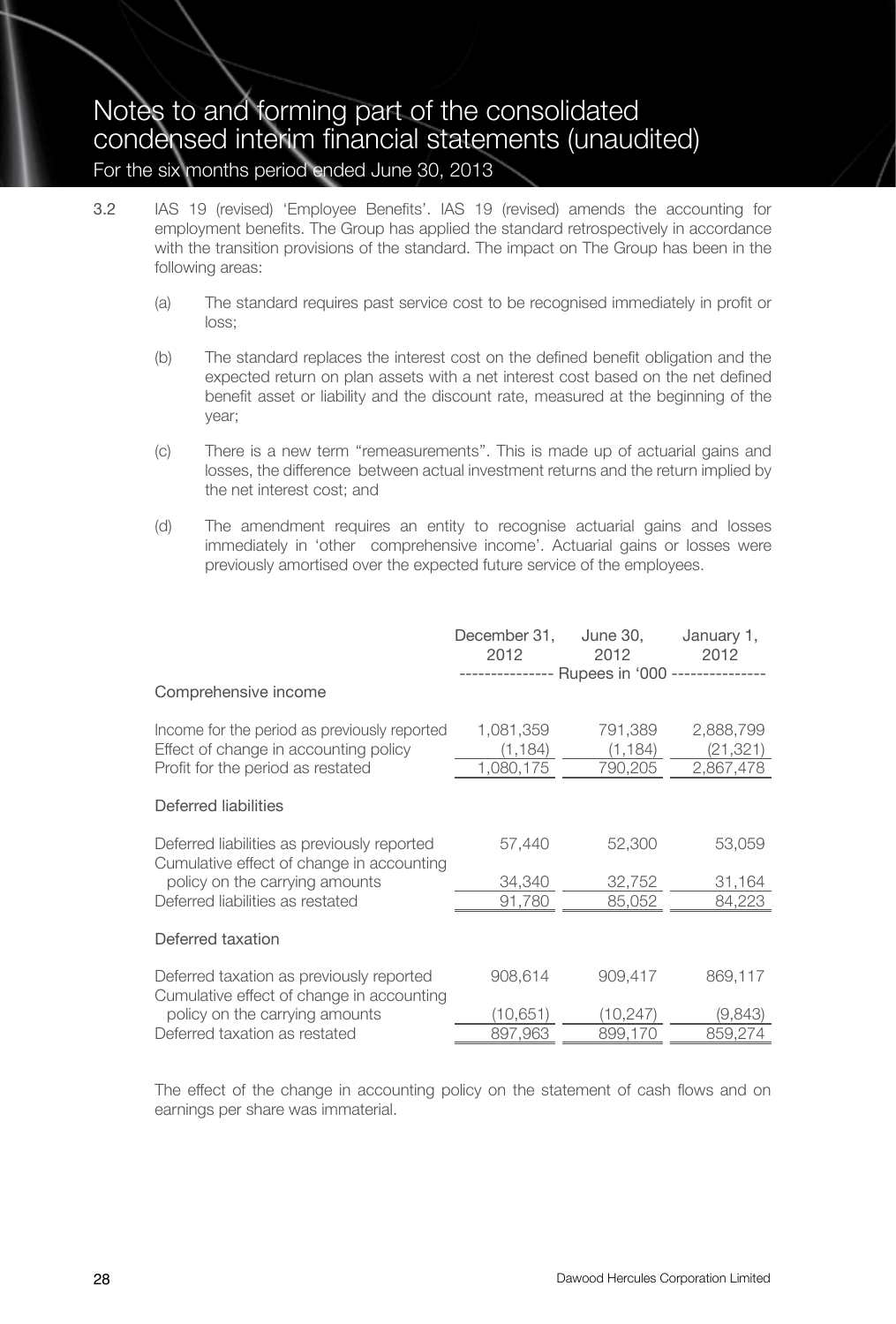#### 4. ACCOUNTING ESTIMATES

The preparation of consolidated condensed interim financial statements requires management to make estimates, assumptions and judgments that affect the application of accounting policies and reported amounts of assets, liabilities, income and expenses. Actual results may differ from these estimates.

In preparing these consolidated condensed interim financial statements, the significant judgments made by management in applying The Group's accounting policies and key sources of estimation uncertainty were the same as those applied to the consolidated financial statements as at and for the year ended December 31, 2012.

|     |                                                                                                                                          | Note | June 30,<br>2013<br>(Unaudited)<br>------ (Rupees in '000) ------ | December 31,<br>2012<br>(Audited)             |
|-----|------------------------------------------------------------------------------------------------------------------------------------------|------|-------------------------------------------------------------------|-----------------------------------------------|
| 5.  | PROPERTY, PLANT AND EQUIPMENT                                                                                                            |      |                                                                   |                                               |
|     | Operating property, plant and equipment<br>Capital work in progress                                                                      |      | 1,837,899<br>150,560<br>1,988,459                                 | 1,943,368<br>150,195<br>2,093,563             |
|     | Opening net book value<br>Add: Additions during the period / year<br>Less: Assets disposed off during the period /<br>year at book value | 5.1  | 1,943,368<br>2,166<br>(2,757)<br>1,942,777                        | 2,093,015<br>82,393<br>(21, 892)<br>2,153,516 |
|     | Depreciation charged during the period / year                                                                                            |      | (104, 878)                                                        | (210, 148)                                    |
|     | Closing net book value                                                                                                                   |      | 1,837,899                                                         | 1,943,368                                     |
| 5.1 | Additions during the period                                                                                                              |      |                                                                   |                                               |
|     | Plant & machinery<br>Furniture, fittings & office equipment<br>Data processing equipment<br>Motor vehicles                               |      | 1,192<br>904<br>70<br>2,166                                       | 20,326<br>445<br>2,394<br>59,228<br>82,393    |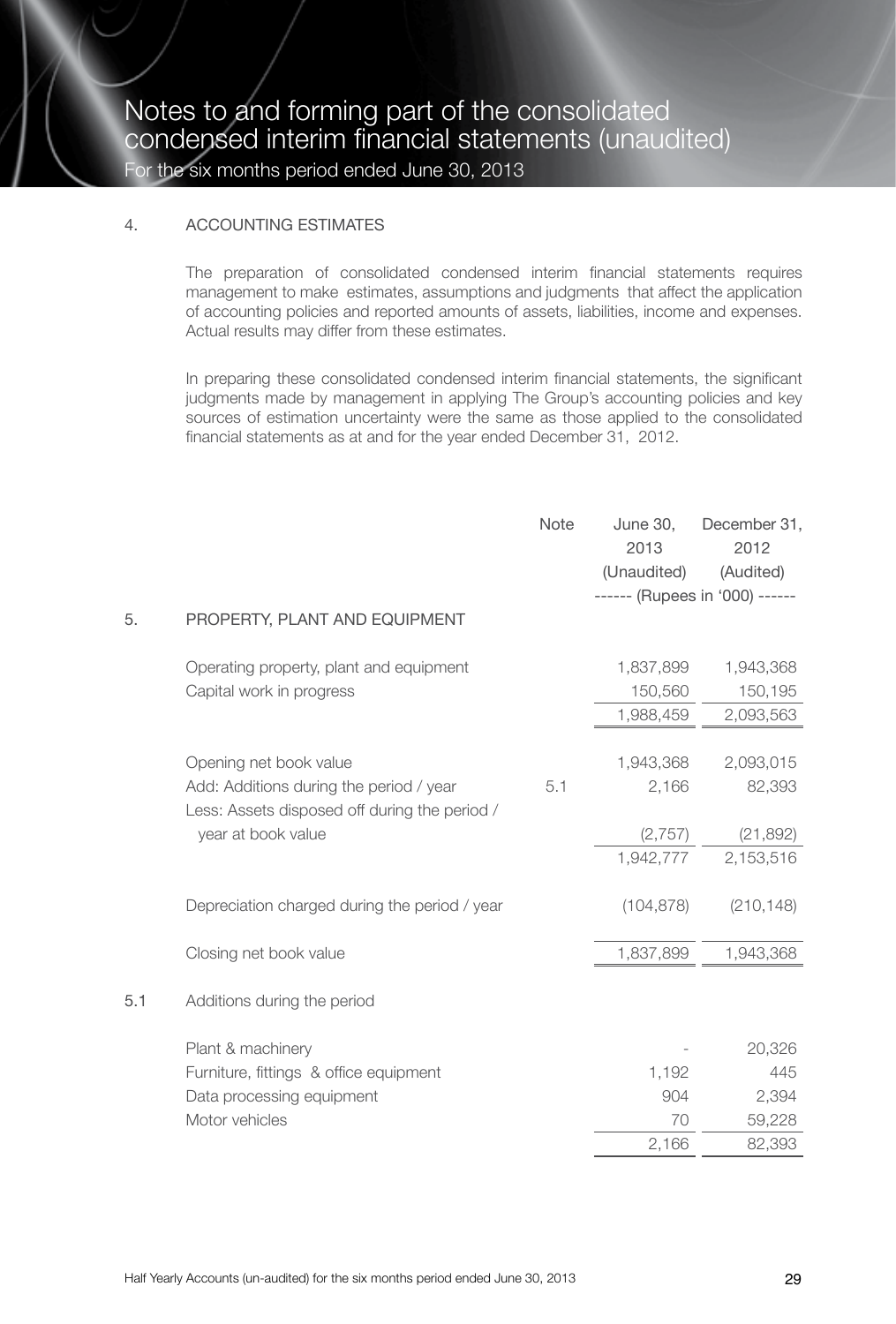|    |                                            | Note | June 30.<br>2013<br>(Unaudited)<br>------ (Rupees in '000) ------ | December 31,<br>2012<br>(Audited) |
|----|--------------------------------------------|------|-------------------------------------------------------------------|-----------------------------------|
| 6. | <b>LONG TERM INVESTMENTS</b>               |      |                                                                   |                                   |
|    | Quoted:                                    |      |                                                                   |                                   |
|    | Engro Corporation Limited                  | 6.1  | 26,922,543                                                        | 25,377,122                        |
|    | The Hub Power Company Limited              | 6.2  | 5.635.095                                                         | 5.436.705                         |
|    | Unquoted:                                  |      |                                                                   |                                   |
|    | e2e Business Enterprises (Private) Limited | 6.3  | 116,646                                                           |                                   |
|    |                                            |      | 32.674.284                                                        | 30.813.827                        |

#### 6.1 Engro Corporation Limited (ECL)

| 194,972,555 (December 31, 2012: 194,972,555)<br>ordinary shares of Rs 10 each | 25,377,122           | 24,701,636            |
|-------------------------------------------------------------------------------|----------------------|-----------------------|
| Share of post acquisition profit for the period                               | 1,493,380            | 866.964               |
| Share of other comprehensive income (net of tax)                              | 52,041<br>26,922,543 | 108,480<br>25,677,080 |
| Less: dividend received during the period                                     |                      | (299,958)             |
| Closing balance                                                               | 26,922,543           | 25,377,122            |

Percentage of equity held - 38.13% (December 31, 2012: 38.13%)

- 6.1.1 Market value of investment in ECL as at June 30, 2013 was Rs 23,761 million (December 31, 2012: Rs. 17,945 million).
- 6.1.2 The Group received nil (December 31, 2012: 44,993,667) bonus shares from ECL during the half year ended June 30, 2013.
- 6.1.3 Financial results of ECL for the quarter and six months period ended March 31, 2013 have been used for the application of equity method of accounting for consolidation purposes, since financial results of ECL for the quarter and six months period ended June 30, 2013 were not available till the finalization of these consolidated condensed interim financial statements.
- 6.1.4 As at June 30, 2013, 25.50 million ordinary shares of ECL (December 31, 2012: 30.50 million) having face value of Rs 255 million (December 31, 2012: Rs 305 million) and market value of Rs 3,107 million (December 31, 2012: Rs 2,297 million) were pledged as security against various short-term finance facilities obtained by The Group from various banks.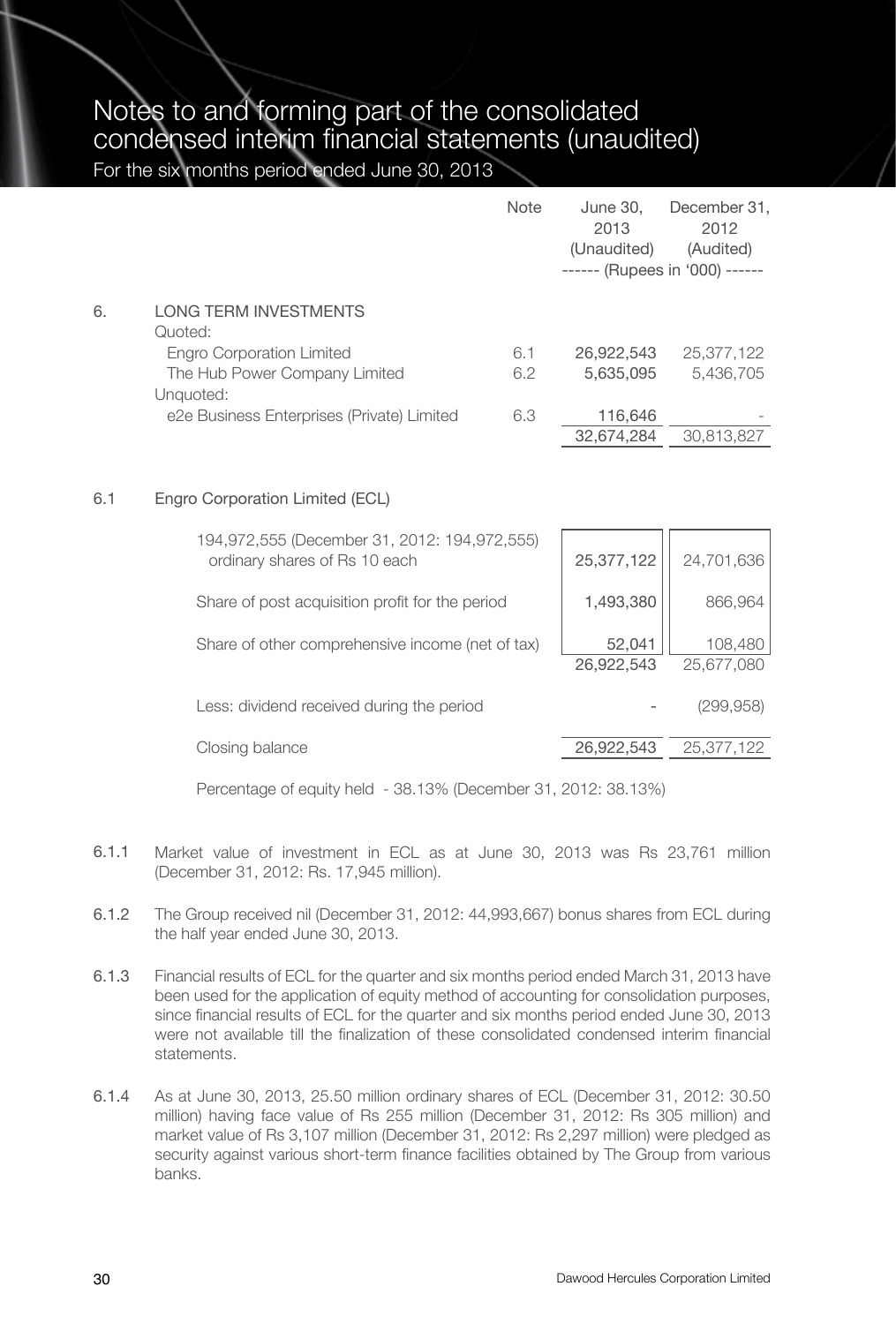|     |                                                                              | June 30.<br>2013<br>(Unaudited) | December 31,<br>2012<br>(Audited)<br>------ (Rupees in '000) ------ |
|-----|------------------------------------------------------------------------------|---------------------------------|---------------------------------------------------------------------|
| 6.2 | The Hub Power Company Limited (HUBCO)                                        |                                 |                                                                     |
|     | 164,847,000 (December 31, 2012:164,847,000)<br>ordinary shares of Rs 10 each | 5,436,705                       | 5,522,722                                                           |
|     | Share of post acquisition profit for the period                              | 775.354<br>6.212.059            | 408,524<br>5,931,246                                                |
|     | Less: dividend received during the period                                    | (576, 964)                      | (494, 541)                                                          |
|     | Closing balance                                                              | 5,635,095                       | 5.436.705                                                           |

Percentage of equity held -14.25% (December 31, 2012:14.25%)

- 6.2.1 During the year 2012, The Group purchased 137.74 million ordinary shares of HUBCO from National Power International Holdings BV (NPIH) under a Share Purchase Agreement signed between the parties on March 22, 2012 at a price of Rs 31/- per share valuing Rs.4,270 million and representing 11.90% of the share capital of HUBCO. A further quantity of 27.11 million shares of HUBCO was acquired from the market by The Group bringing the total percentage of equity held to 14.25%.
- 6.2.2 The market value of the investment in HUBCO as at June 30, 2013 was Rs 10,163 million (December 31, 2012: Rs 7,457 million).
- 6.2.3 Financial results of HUBCO for the quarter and six months period ended March 31, 2013 have been used for the application of equity method of accounting for consolidation purposes as the financial results for the quarter and sixe months period ended June 30, 2013 were not available till the finalization of these consolidated condensed interim financial statements.
- 6.2.4 Due to the representation of The Group's nominees on the Board of Directors of HUBCO, participation in policy making processes and being the single largest shareholder, the Group has significant influence over HUBCO.
- 6.2.5 As at June 30, 2013, 151.22 million ordinary shares of HUBCO (December 31, 2012: 110.93 million) having face value of Rs 1,512 million (December 31, 2012: Rs 1,109 million) and market value of Rs 9,323 million (December 31, 2012: Rs 5,018 million) were pledged as security against various finance facilities obtained by The Group from various banks.

| June 30.    | December 31.                   |
|-------------|--------------------------------|
| 2013        | 2012                           |
| (Unaudited) | (Audited)                      |
|             | ------ (Rupees in '000) ------ |

#### 6.3 e2e Business Enterprises (Private) Limited

11,664,633 (December 31, 2012: nil) ordinary shares of Rs 10 each

| 116.646 |
|---------|
|---------|

Percentage of holding 39% (December 31, 2012: nil)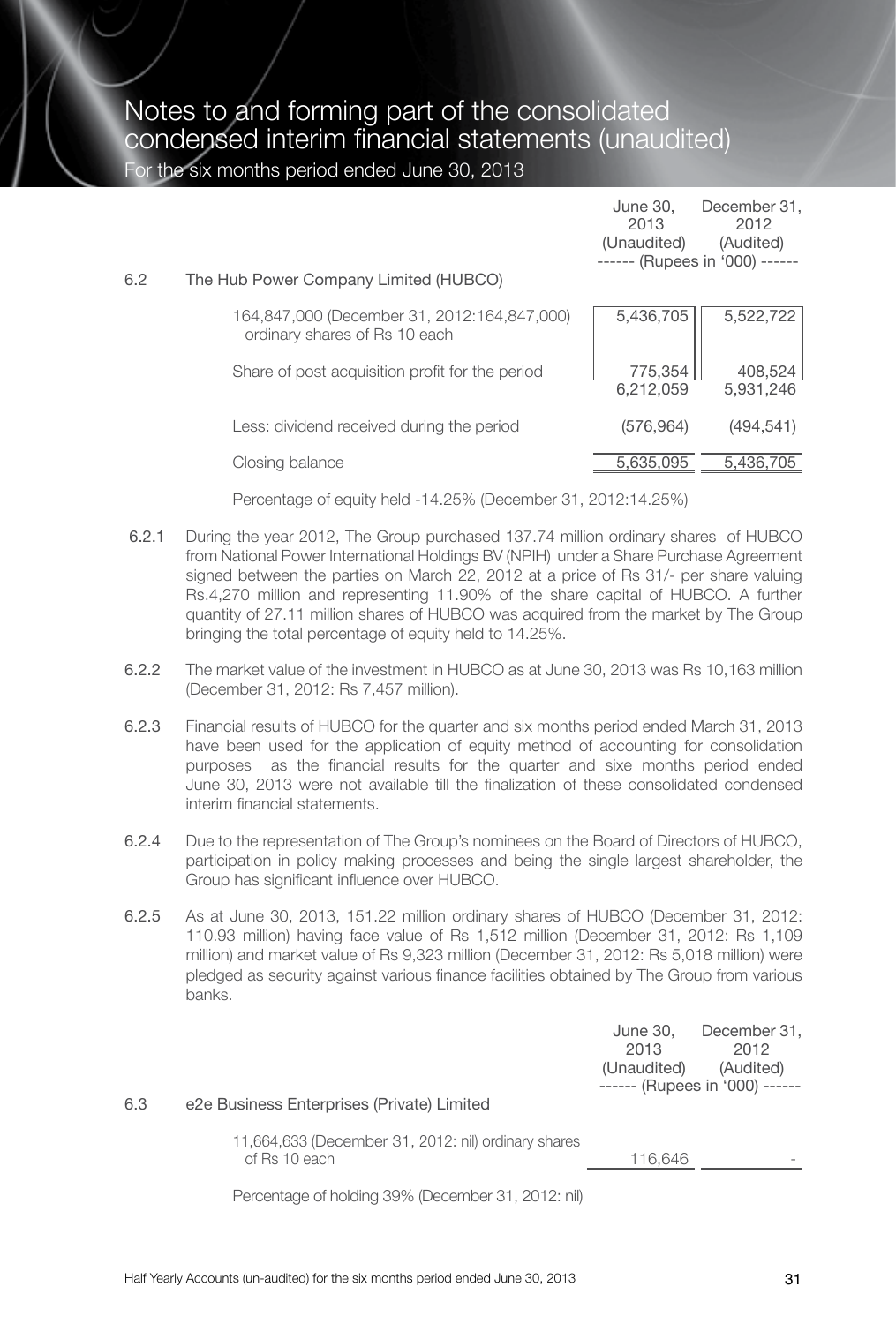During the period, the Holding Company signed a Shareholders Agreement (SA) and Subscription Agreement with e2e Supply Chain Management (Private) Limited and three other members for the setting up of a Rice Bran Oil (RBO) project in Muridke, Sheikhupura - Punjab which is a greenfield project having annual production capacity of 9,700 tons of RBO. As per the SA, the Holding Company will make investment in e2e Business Enterprises (Private) Limited (e2eBE) in four tranches at various stages of the project, the first of which amounting to Rs 116.65 million was made on June 13, 2013.

#### 7. STOCK IN TRADE

During the six months period ended June 30, 2013, the Subsidiary Company reviewed the normal production capacity of its plant for the allocation of fixed production overheads to the costs of conversion due to the shortage of gas supply and continuous decline in production caused by the ongoing energy crisis faced by the fertilizer industry. As a result, the amount of fixed overhead allocated to each unit of production has increased.

The effect of the change in accounting estimate resulted in net increase in the value of stock in trade by Rs 15.61 million as at June 30, 2013. The effect of this change in accounting estimate for future periods can not be estimated due to uncertainty in gas supply.

|       |                                                                               | <b>Note</b>    | June 30,<br>2013<br>(Unaudited) | December 31,<br>2012<br>(Audited)<br>------ (Rupees in '000) ------ |
|-------|-------------------------------------------------------------------------------|----------------|---------------------------------|---------------------------------------------------------------------|
| 8.    | <b>SHORT TERM INVESTMENTS</b>                                                 |                |                                 |                                                                     |
|       | Available for sale<br>Financial assets at fair value through profit or loss   | 8.1<br>8.2     | 605,742<br>605,742              | 2,615<br>2,615                                                      |
| 8.1   | Available for sale - quoted                                                   |                |                                 |                                                                     |
|       | Sui Northern Gas Pipelines Limited<br>Southern Electric Power Company Limited | 8.1.1<br>8.1.2 |                                 | 2,615<br>2,615                                                      |
| 8.1.1 | Sui Northern Gas Pipelines Limited                                            |                |                                 |                                                                     |
|       | Nil (2012: 73,481,262) ordinary shares of<br>Rs 10 each - at cost             |                |                                 | 4,376,964                                                           |
|       | Cumulative impairment loss                                                    |                |                                 | (3,222,574)                                                         |
|       | Less: investment disposed off during the period                               |                |                                 | 1,154,390                                                           |
|       | Nil (2012:73,481,262) ordinary shares                                         |                |                                 | (1, 154, 390)                                                       |
|       | Percentage of equity held: Nil (December 31, 2012: Nil)                       |                |                                 |                                                                     |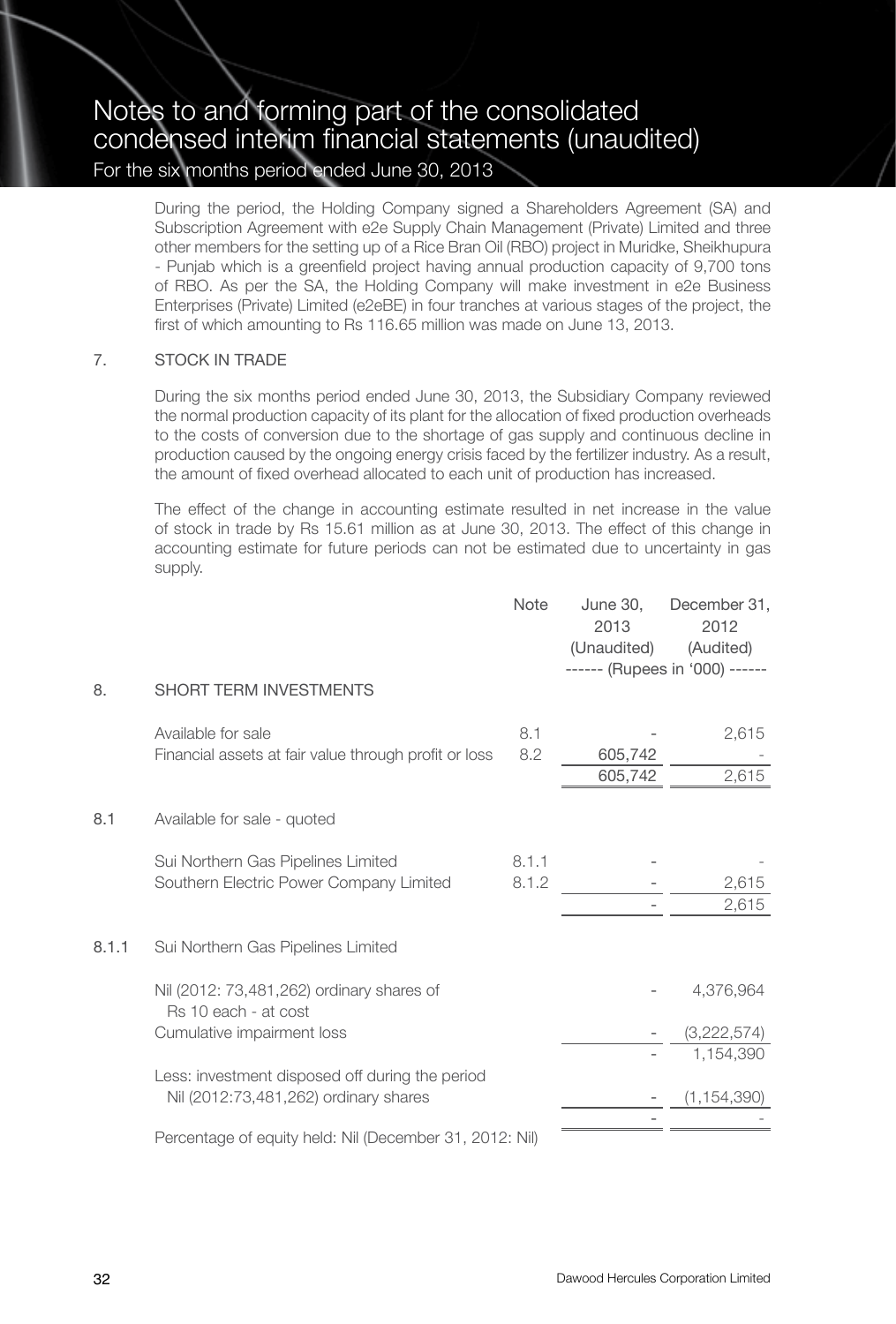|       |                                                                                                                                                                                                                                                                                                                                                                                                                              | <b>Note</b>       | June 30,<br>2013<br>(Unaudited)                             | December 31.<br>2012<br>(Audited)<br>------ (Rupees in '000) ------ |
|-------|------------------------------------------------------------------------------------------------------------------------------------------------------------------------------------------------------------------------------------------------------------------------------------------------------------------------------------------------------------------------------------------------------------------------------|-------------------|-------------------------------------------------------------|---------------------------------------------------------------------|
| 8.1.2 | Southern Electric Power Company Limited                                                                                                                                                                                                                                                                                                                                                                                      |                   |                                                             |                                                                     |
|       | 1,922,900 (December 31, 2012: 3,622,900)<br>ordinary shares of Rs 10 each - at cost<br>Cumulative impairment loss<br>Balance at the beginning of the period / year<br>Less: investment disposed off 1,922,900<br>(December 31, 2012: 1,700,000) ordinary shares<br>Cumulative unrealised gain<br>Increase in fair value during the period / year<br>Less: investment disposed off<br>Balance at the end of the period / year |                   | 36,321<br>(34, 975)<br>1.346<br>(1,346)<br>1,269<br>(1,269) | 68,431<br>(65, 895)<br>2,536<br>(1, 190)<br>1,346<br>1,269<br>2,615 |
| 8.2   | Financial assets at fair value through profit or loss                                                                                                                                                                                                                                                                                                                                                                        |                   |                                                             |                                                                     |
|       | <b>ABL Cash Fund</b>                                                                                                                                                                                                                                                                                                                                                                                                         |                   |                                                             |                                                                     |
|       | 20,284,379 (December 31, 2012: Nil) units of Rs 10 each<br>Adjustment arising from measurement to fair value                                                                                                                                                                                                                                                                                                                 |                   | 200,000<br>3,000                                            |                                                                     |
|       | <b>UBL Liquidity Plus Fund</b>                                                                                                                                                                                                                                                                                                                                                                                               |                   | 203,000                                                     |                                                                     |
|       | 2,025,881 (December 31, 2012: Nil) units of Rs 100 each<br>Adjustment arising from measurement to fair value                                                                                                                                                                                                                                                                                                                 |                   | 200,000<br>2,742<br>202,742                                 |                                                                     |
|       | <b>Faysal Money Market Fund</b>                                                                                                                                                                                                                                                                                                                                                                                              |                   |                                                             |                                                                     |
|       | 978,474 (December 31, 2012: Nil) units of Rs 100 each                                                                                                                                                                                                                                                                                                                                                                        |                   | 100,000                                                     |                                                                     |
|       | <b>AKD Securities Limited</b>                                                                                                                                                                                                                                                                                                                                                                                                |                   |                                                             |                                                                     |
|       | 1,985,726 (December 31, 2012: Nil) units of Rs 50 each                                                                                                                                                                                                                                                                                                                                                                       |                   | 100,000<br>605,742                                          |                                                                     |
| 9.    | LONG TERM FINANCING<br>Diminishing musharika<br>Syndicated term finance<br>Long term finance                                                                                                                                                                                                                                                                                                                                 | 9.1<br>9.2<br>9.3 | 4,800,000<br>1,966,500<br>295,050<br>7,061,550              | 4,800,000<br>2,070,000<br>178,050<br>7,048,050                      |
|       | Less: Current portion of long term financing                                                                                                                                                                                                                                                                                                                                                                                 |                   | (1,036,504)                                                 | (215,903)                                                           |
|       |                                                                                                                                                                                                                                                                                                                                                                                                                              |                   | 6,025,046                                                   | 6,832,147                                                           |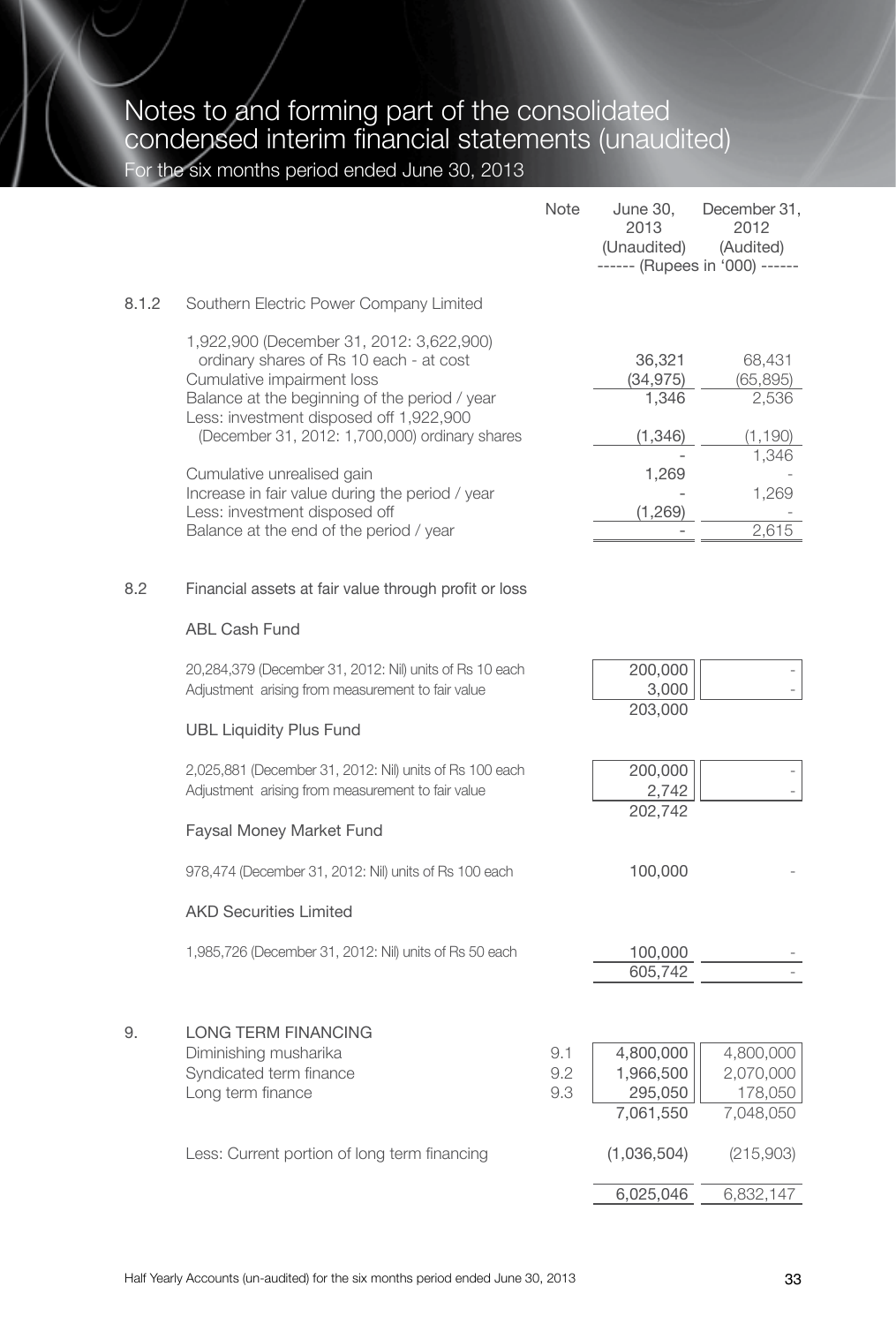- 9.1 The Subsidiary Company has obtained a long term finance facility of Rs 4,800 million (December 31, 2012: Rs 4,800 million) from a consortium of banks under Diminishing Musharika arrangement led by Meezan Bank Limited acting as an Investment Agent. The facility was utilised towards redemption of another Musharika arrangement obtained under participatory redeemable capital (Islamic Sukuks). The facility redemption amount will be repayable in 6 equal semi-annual installments commencing after six months with a grace period of two years from the date of first draw down. Profit is payable semi annually in arrears at the rate of six months Karachi Inter Bank Offer Rate (KIBOR) plus 110 basis points per annum. The facility is secured by way of first pari passu hypothecation charge equal to the bank musharika share plus 25% margin on specific present and future movable fixed assets of the Subsidiary Company and a corporate guarantee by the Holding Company.
- 9.2 The Subsidiary Company also obtained a syndicated long term finance facility of Rs 2,070 million (December 31, 2012: Rs 2,070 million) from a consortium of banks led by Allied Bank Limited. The facility was utilised towards making an investment in the ordinary shares of HUBCO. The facility will be repayable in 10 semi-annual installments commencing after six months from the date of first draw down. Profit is payable semi annually in arrears at the rate of six months KIBOR plus 100 basis points per annum. The facility is secured against pledge of HUBCO shares as mentioned in note 6.2.5 and further ranking hypothecation charge over all present and future fixed assets of the Subsidiary Company.
- 9.3 This represents utilised portion of long term finance facility of Rs 380 million (December 31, 2012: Rs 380 million) from Allied Bank Limited obtained under mark-up arrangements availed by the Holding Company. Mark-up is payable in arrears on a semi-annual basis at the rate of six months ask side KIBOR plus 200 basis points per annum. The principal amount is repayable in 9 equal semi-annual installments commencing from July 4, 2013. The facility is secured against pledge of HUBCO shares as more fully explained in note 6.2.5 and further ranking hypothecation / mortgage charge on all of the present and future assets of the Holding Company with 25% margin.

|     |                            | Note        | June 30.<br>2013<br>(Unaudited) | December 31.<br>2012<br>(Audited)<br>------ (Rupees in '000) ------ |
|-----|----------------------------|-------------|---------------------------------|---------------------------------------------------------------------|
| 10. | SHORT TERM RUNNING FINANCE | 10.1 & 10.2 | 1.929.170                       | 32.299                                                              |

- 10.1 This includes Rs 1,400 million (December 31, 2012: Rs Nil) availed by the Subsidiary Company from Habib Metropolitan Bank Limited and Habib Bank Limited out of the total facility of Rs 2,398 million (December 31, 2012: Rs 1,775 million) and expiring on various dates upto April 30, 2014. These facilities are secured by way of pledge of ECL and HUBCO shares as more fully explained in note 6.1.4 and 6.2.5. Rate of mark-up applicable to these facilities ranges between three months KIBOR plus 50 basis points to 100 basis points (December 31, 2012: three months KIBOR plus 50 basis points to 100 basis points) per annum.
- 10.2 This includes Rs 529 million (December 31, 2012: Rs 32 million) availed by the Holding Company from Bank Al-Habib Limited out of the total facility of Rs 1,000 million (December 31, 2012: Rs 300 million) under mark-up arrangements expiring on April 30, 2014. The facility is secured by way of pledge of ECL and HUBCO shares as more fully explained in note 6.1.4 and 6.2.5. Rate of mark-up applicable to this facility is three months KIBOR plus 100 basis points (December 31, 2012: three months KIBOR plus 100 basis points) per annum.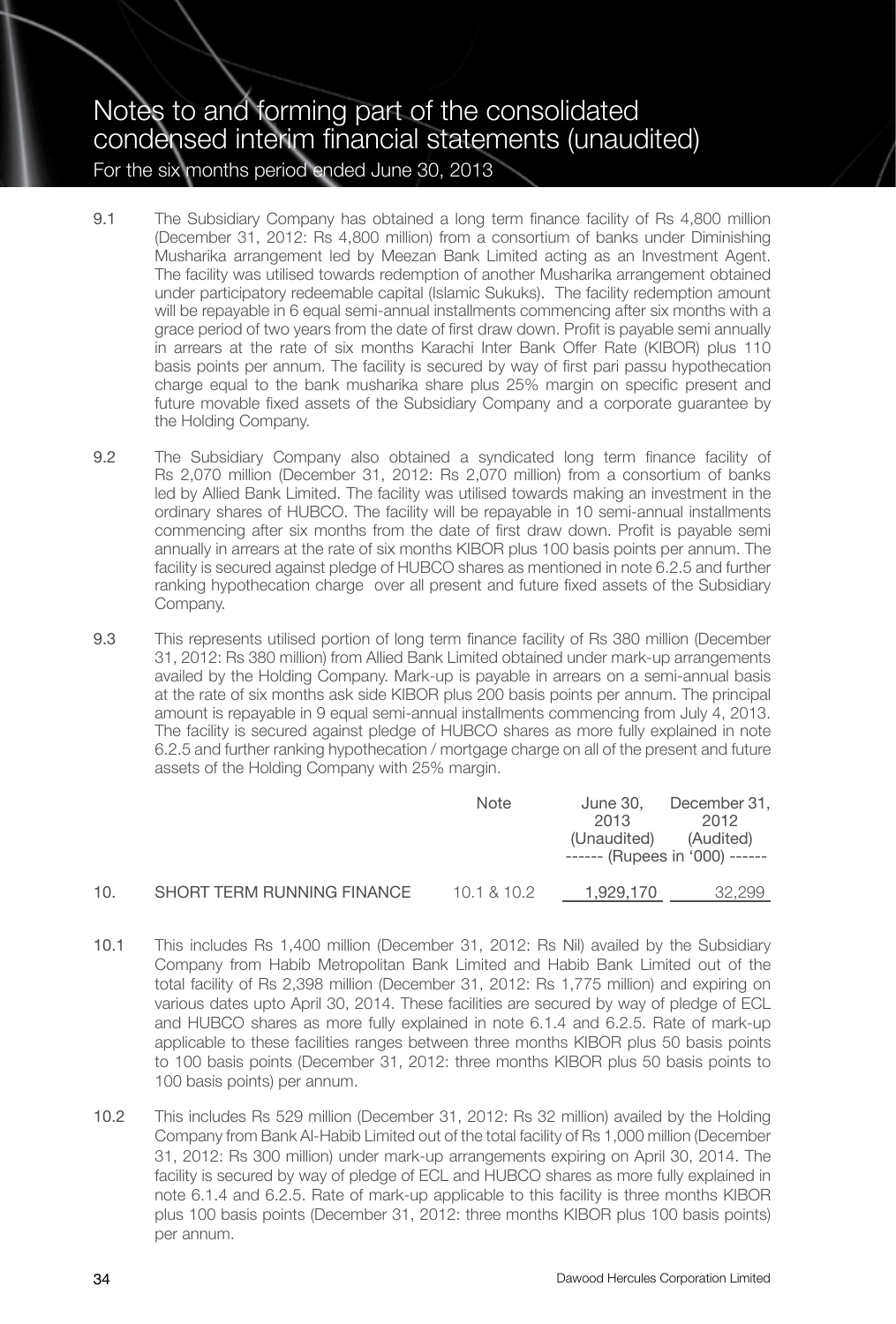#### 11. CONTINGENCIES AND COMMITMENTS

#### 11.1 Contingent liabilities

There are no material contingencies as at June 30, 2013.

|      |                                                                                                                         |      | June 30,<br>2013<br>(Unaudited) | December 31,<br>2012<br>(Audited)                                                            |
|------|-------------------------------------------------------------------------------------------------------------------------|------|---------------------------------|----------------------------------------------------------------------------------------------|
|      |                                                                                                                         |      |                                 | ------ (Rupees in '000) ------                                                               |
| 11.2 | Commitments<br>- in respect of purchases of stores and spares<br>- in respect of investment in e2eBE - note 6.3         |      | 13,115<br>161,000<br>174,115    |                                                                                              |
|      |                                                                                                                         | Note | June 30,<br>2013<br>(Unaudited) | Six months period ended<br>June 30,<br>2012<br>(Unaudited)<br>------ (Rupees in '000) ------ |
| 12.  | CASH GENERATED FROM / (UTILISED IN)<br><b>OPERATIONS</b>                                                                |      |                                 |                                                                                              |
|      | Profit before taxation<br>Adjustment for non cash expenses and other items:                                             |      | 2,170,252                       | 740,379                                                                                      |
|      | Depreciation                                                                                                            |      | 104,878                         | 106,027                                                                                      |
|      | Finance costs<br>Profit on sale of property, plant and equipment                                                        |      | 391,182<br>(12,984)             | 411,604<br>(9, 143)                                                                          |
|      | Profit on sale of short term investments -<br>available for sale<br>Un-realized gain due to fair value adjustment       |      | (4,862)                         | (43, 767)                                                                                    |
|      | of investment through profit or loss                                                                                    |      | (5, 742)                        | (10)                                                                                         |
|      | Bad debts written off<br>Share of profit from associate, net of tax<br>Provision for staff retirement and other service |      | (2, 268, 734)                   | 623<br>(760, 900)                                                                            |
|      | benefits<br>Profit on time deposits with banks                                                                          |      | 72,888<br>(5,078)               | 13,706<br>(15, 427)                                                                          |
|      | Working capital changes                                                                                                 | 12.1 | (272, 073)                      | (1,505,083)                                                                                  |
|      | Cash generated from / (utilised in) operations                                                                          |      | 169,727                         | (1,061,991)                                                                                  |
| 12.1 | Working capital changes<br>(Increase) / decrease in current assets                                                      |      |                                 |                                                                                              |
|      | Stocks, stores and spares                                                                                               |      | (45, 695)                       | (1,083,919)                                                                                  |
|      | Trade debts<br>Loans, advances, deposits, prepayments and                                                               |      | (786, 145)                      | (56, 733)                                                                                    |
|      | other receivables                                                                                                       |      | 91,119                          | (149, 823)                                                                                   |
|      |                                                                                                                         |      | (740, 721)                      | (1, 290, 475)                                                                                |
|      | Increase / (decrease) in trade and other payables                                                                       |      | 468,648                         | (214, 608)                                                                                   |
|      |                                                                                                                         |      | (272, 073)                      | (1,505,083)                                                                                  |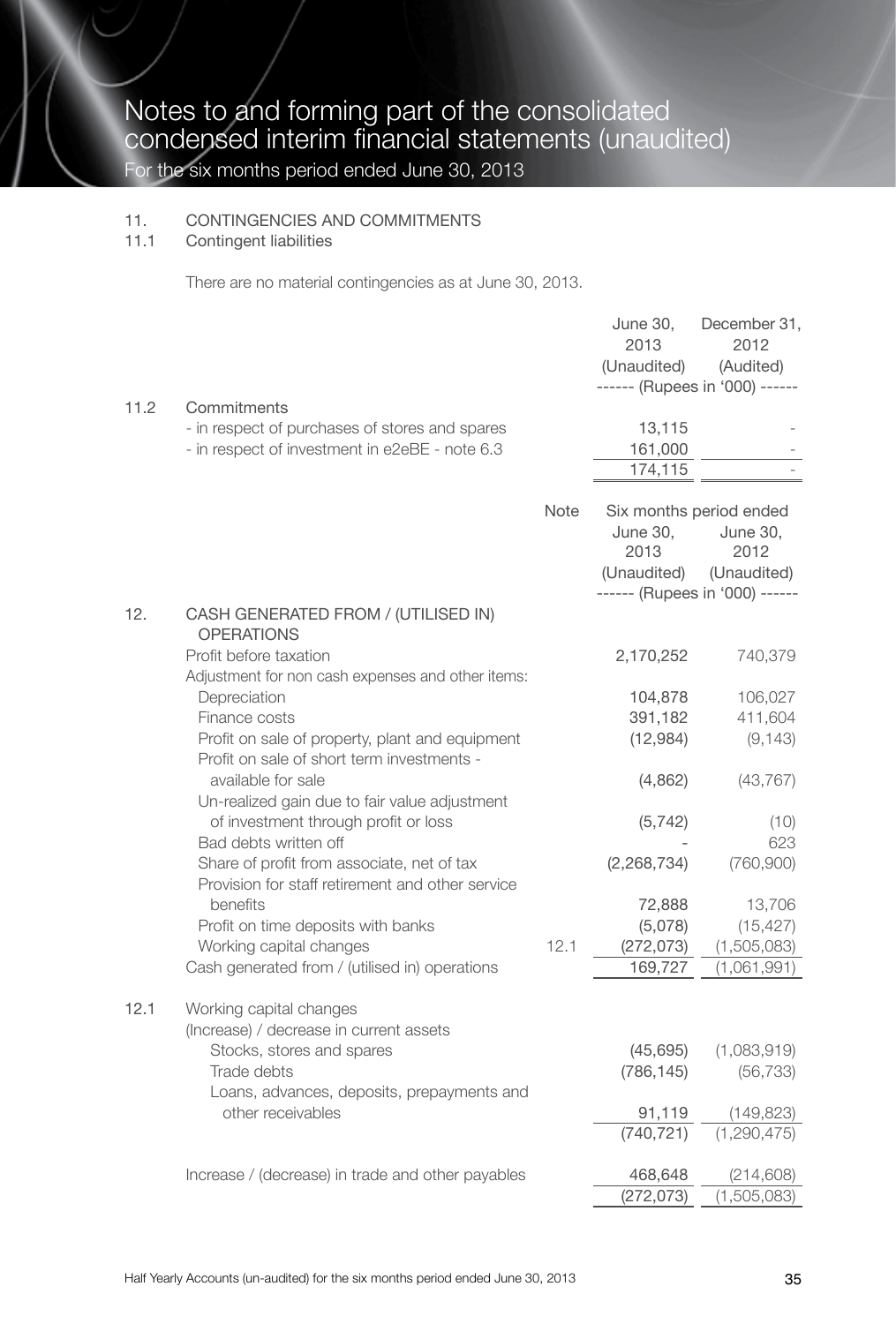#### 13. FINANCIAL RISK MANAGEMENT AND FINANCIAL DISLOSURES

#### 13.1 Financial risk factors

The Group's activities expose it to a variety of financial risks: market risk (including currency risk, fair value interest rate risk, cash flow interest rate risk and price risk), credit risk and liquidity risk.

The consolidated condensed interim financial statements do not include all financial risk management information and disclosures required in the annual financial statements, they should be read in conjunction with The Group's annual financial statements as at December 31, 2012. There have been no changes in any risk management policies since the previous year end.

#### 14. RELATED PARTY TRANSACTIONS

Significant transactions during the period were as follows:

| Associates                                                                                                                                                                                                                                            | June 30.<br>2013<br>------ (Rupees in '000) ------     | Six months period ended<br>June 30.<br>2012<br>(Unaudited) (Unaudited) |
|-------------------------------------------------------------------------------------------------------------------------------------------------------------------------------------------------------------------------------------------------------|--------------------------------------------------------|------------------------------------------------------------------------|
| Dividend income<br>Reimbursement of expenses<br>Investment in e2eBE<br>Investment commited in e2eBE                                                                                                                                                   | 576,965<br>775<br>116,646<br>161,000                   | 299,958<br>1,010                                                       |
| Related parties                                                                                                                                                                                                                                       |                                                        |                                                                        |
| Markup on Musharika Loan - Meezan Bank Limited<br>Sale of goods and services<br>Purchase of goods and services<br>Reimbursement of expenses from related parties<br>Reimbursement of expenses to related parties<br>Mark-up received<br>Rental income | 54,629<br>10,613<br>479,954<br>1.914<br>1,443<br>7,200 | 9,215<br>13,736<br>1,817<br>6,049                                      |
| Other related parties                                                                                                                                                                                                                                 |                                                        |                                                                        |
| Key management personnel compensation<br>Employees' retirement and other service benefits                                                                                                                                                             | 180,117<br>81,695                                      | 226,498<br>25,631                                                      |

#### 15. GENERAL

Figures have been rounded to the nearest thousand rupees, except as stated otherwise.

#### 16. DATE OF AUTHORISATION FOR ISSUE

These consolidated condensed interim financial statements were authorized for issue by the Board of Directors on August 29, 2013.

M. A. Aleem **Director** 

Karachi: August 29, 2013 **M.A. Aleem** Shahid Hamid Pracha Chief Executive